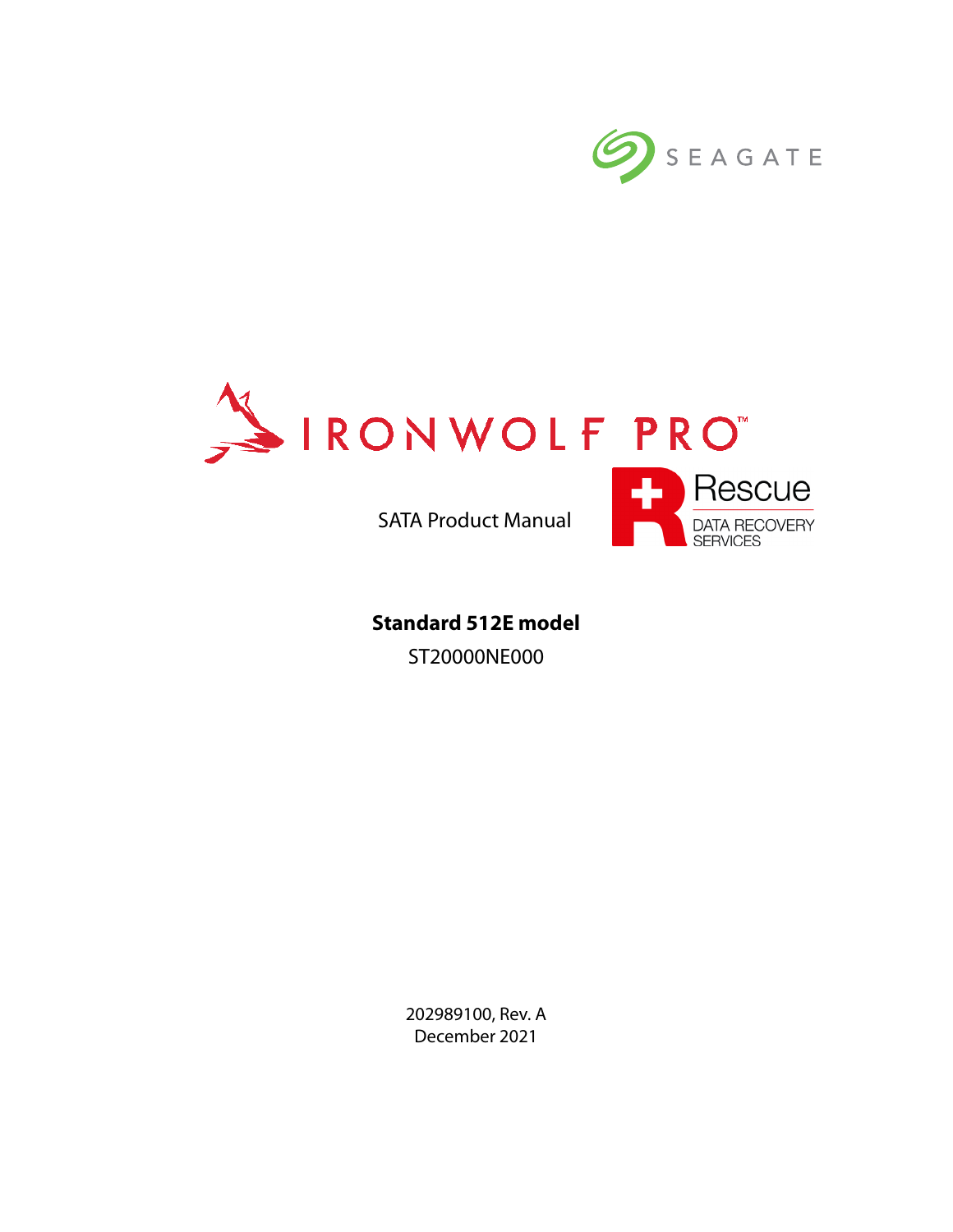# **Document Revision History**

| <b>Revision</b> | <b>Date</b> | <b>Pages affected and Description of changes</b> |
|-----------------|-------------|--------------------------------------------------|
| Rev. A          | 12/08/2021  | Initial release.                                 |

#### **© 2021 Seagate Technology LLC. All rights reserved.**

Publication number: 202989100, Rev. A December 2021

No part of this publication may be reproduced in any form without written permission of Seagate Technology LLC.

Call 877-PUB-TEK1 (877-782-8351) to request permission.

When referring to drive capacity, one gigabyte, or GB, equals one billion bytes and one terabyte, or TB, equals one trillion bytes. Your computer's operating system may use a different standard of measurement and report a lower capacity. In addition, some of the listed capacity is used for formatting and other functions, and thus will not be available for data storage. Actual quantities will vary based on various factors, including file size, file format, features and application software. Actual data rates may vary depending on operating environment and other factors. The export or re-export of hardware or software containing encryption may be regulated by the U.S. Department of Commerce, Bureau of Industry and Security (for more information, visit [www.bis.doc.gov](http://www.bis.doc.gov)), and controlled for import and use outside of the U.S. Seagate reserves the right to change, without notice, product offerings or specifications.

Seagate, Seagate Technology and the Spiral logo are registered trademarks of Seagate Technology LLC in the United States and/or other countries. IronWolf Pro, PowerChoice and SeaTools are either trademarks or registered trademarks of Seagate Technology LLC or one of its affiliated companies in the United States and/or other countries. The FIPS logo is a certification mark of NIST, which does not imply product endorsement by NIST, the U.S., or Canadian governments. All other trademarks or registered trademarks are the property of their respective owners.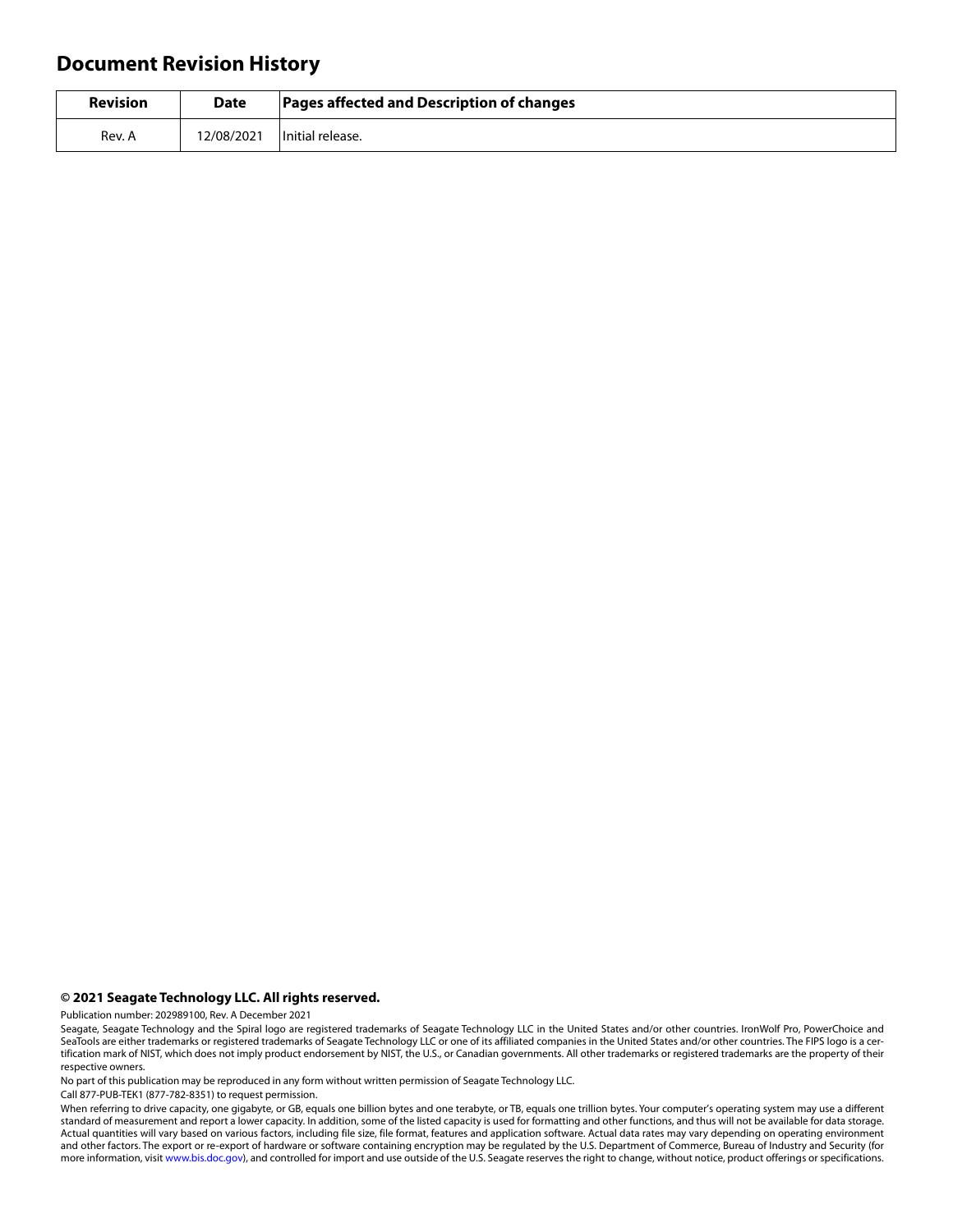# Contents

| 1.0 |      |                                                                                   |  |
|-----|------|-----------------------------------------------------------------------------------|--|
|     | 1.1  |                                                                                   |  |
| 2.0 |      |                                                                                   |  |
|     | 2.1  |                                                                                   |  |
|     | 2.2  |                                                                                   |  |
|     |      | 2.2.1                                                                             |  |
|     | 2.3  |                                                                                   |  |
|     | 2.4  |                                                                                   |  |
|     | 2.5  |                                                                                   |  |
|     |      | 2.5.1                                                                             |  |
|     |      | 2.5.2                                                                             |  |
|     |      | 2.5.3                                                                             |  |
|     |      | 2.5.4                                                                             |  |
|     | 2.6  |                                                                                   |  |
|     |      | 2.6.1                                                                             |  |
|     |      | 2.6.2                                                                             |  |
|     |      | 2.6.3                                                                             |  |
|     |      | 2.6.4                                                                             |  |
|     | 2.7  |                                                                                   |  |
|     | 2.8  |                                                                                   |  |
|     | 2.9  |                                                                                   |  |
|     | 2.10 |                                                                                   |  |
|     |      | Annualized Failure Rate (AFR) and Mean Time Between Failures (MTBF)  17<br>2.10.1 |  |
|     | 2.11 |                                                                                   |  |
|     |      | 2.11.1                                                                            |  |
|     | 2.12 |                                                                                   |  |
|     | 2.13 |                                                                                   |  |
|     | 2.14 |                                                                                   |  |
|     | 2.15 |                                                                                   |  |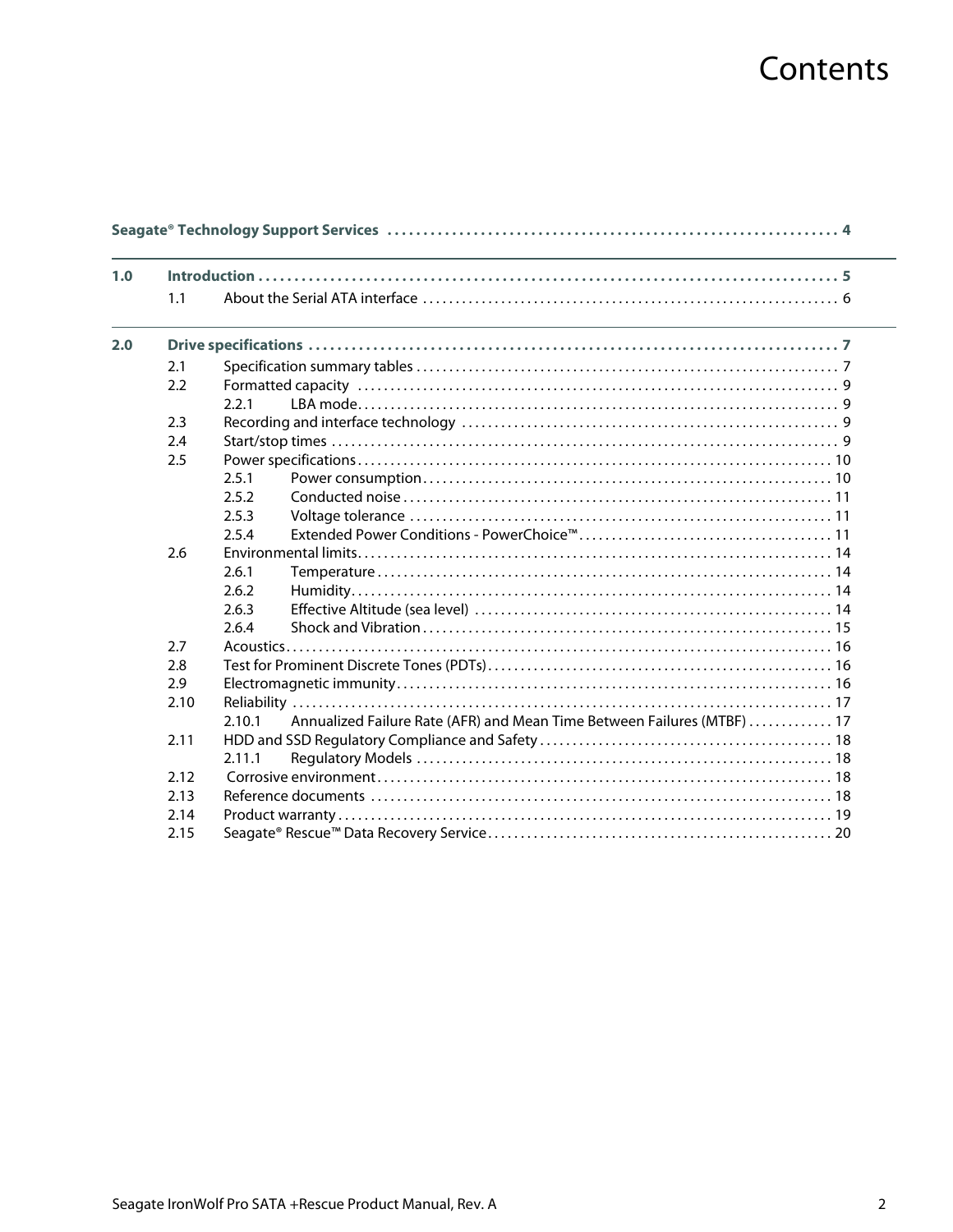# **Contents**

| 3.0 |     |       |  |  |  |
|-----|-----|-------|--|--|--|
|     | 3.1 |       |  |  |  |
|     | 3.2 |       |  |  |  |
|     | 3.3 |       |  |  |  |
|     | 3.4 |       |  |  |  |
|     |     | 3.4.1 |  |  |  |
| 4.0 |     |       |  |  |  |
|     | 4.1 |       |  |  |  |
|     | 4.2 |       |  |  |  |
|     | 4.3 |       |  |  |  |
|     |     | 431   |  |  |  |
|     |     | 432   |  |  |  |
|     |     | 4.3.3 |  |  |  |
|     |     | 434   |  |  |  |
|     |     | 4.3.5 |  |  |  |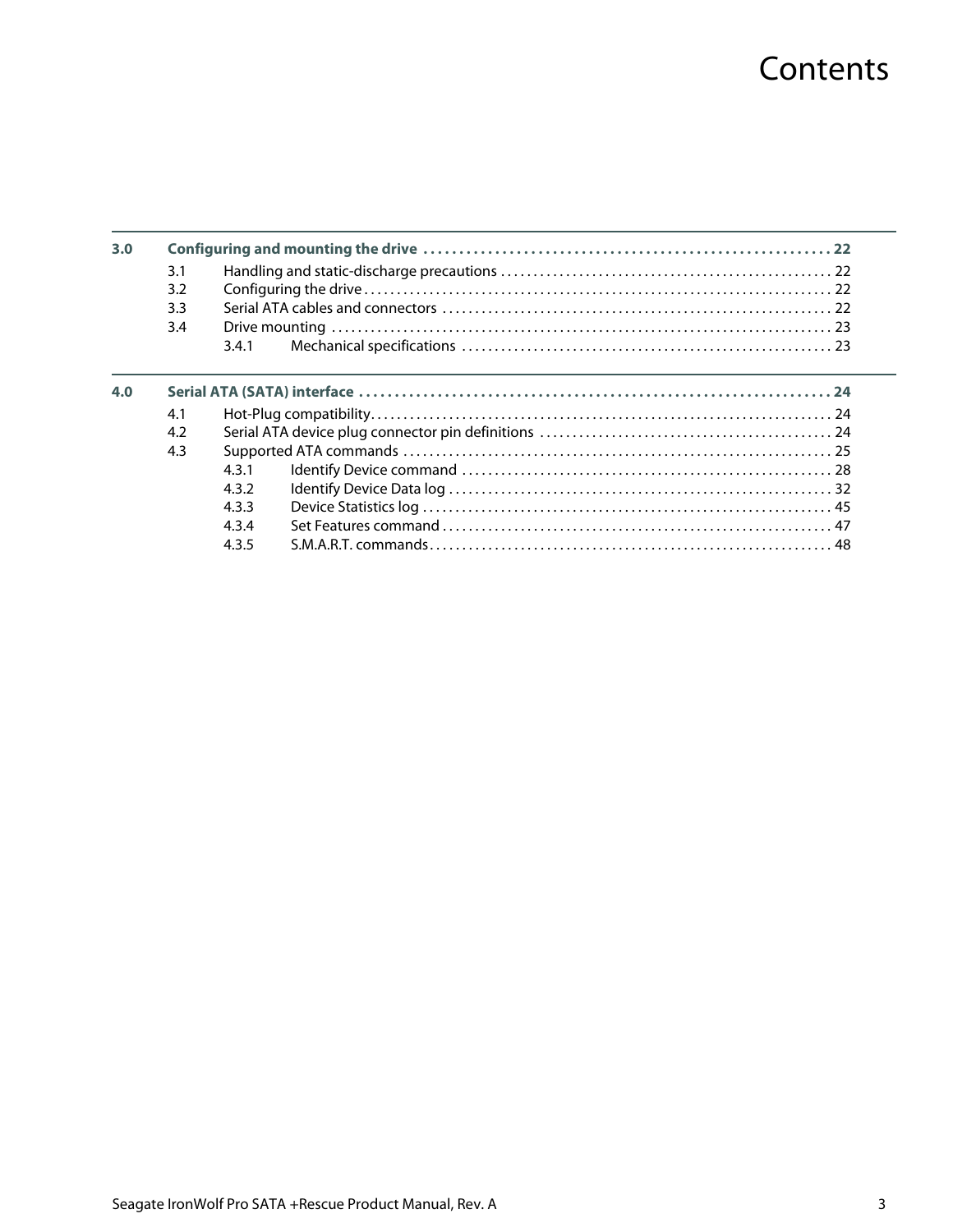# Seagate® Technology Support Services

<span id="page-4-0"></span>For Seagate Product Support, visit: [www.seagate.com/support](https://www.seagate.com/support) For Seagate Compliance, Safety, and Disposal, visit: [www.seagate.com/support](https://www.seagate.com/support) [For Firmware Download and Tools Download for Secure Erase, visit:](https://www.seagate.com/support/downloads/) www.seagate.com/support/downloads/ For information regarding online support and services, visit: [www.seagate.com/contacts/](http://www.seagate.com/contacts/) [For information regarding Warranty Support, visit: w](http://www.seagate.com/support/warranty-and-replacements/)ww.seagate.com/support/warranty-and-replacements/ For information regarding data recovery services, visit: [www.seagate.com/services-software/recover/resources/](http://www.seagate.com/services-software/seagate-recovery-services/recover/) [For Seagate OEM and Distribution partner and Seagate reseller portal, visit:](http://www.seagate.com/partners) www.seagate.com/partners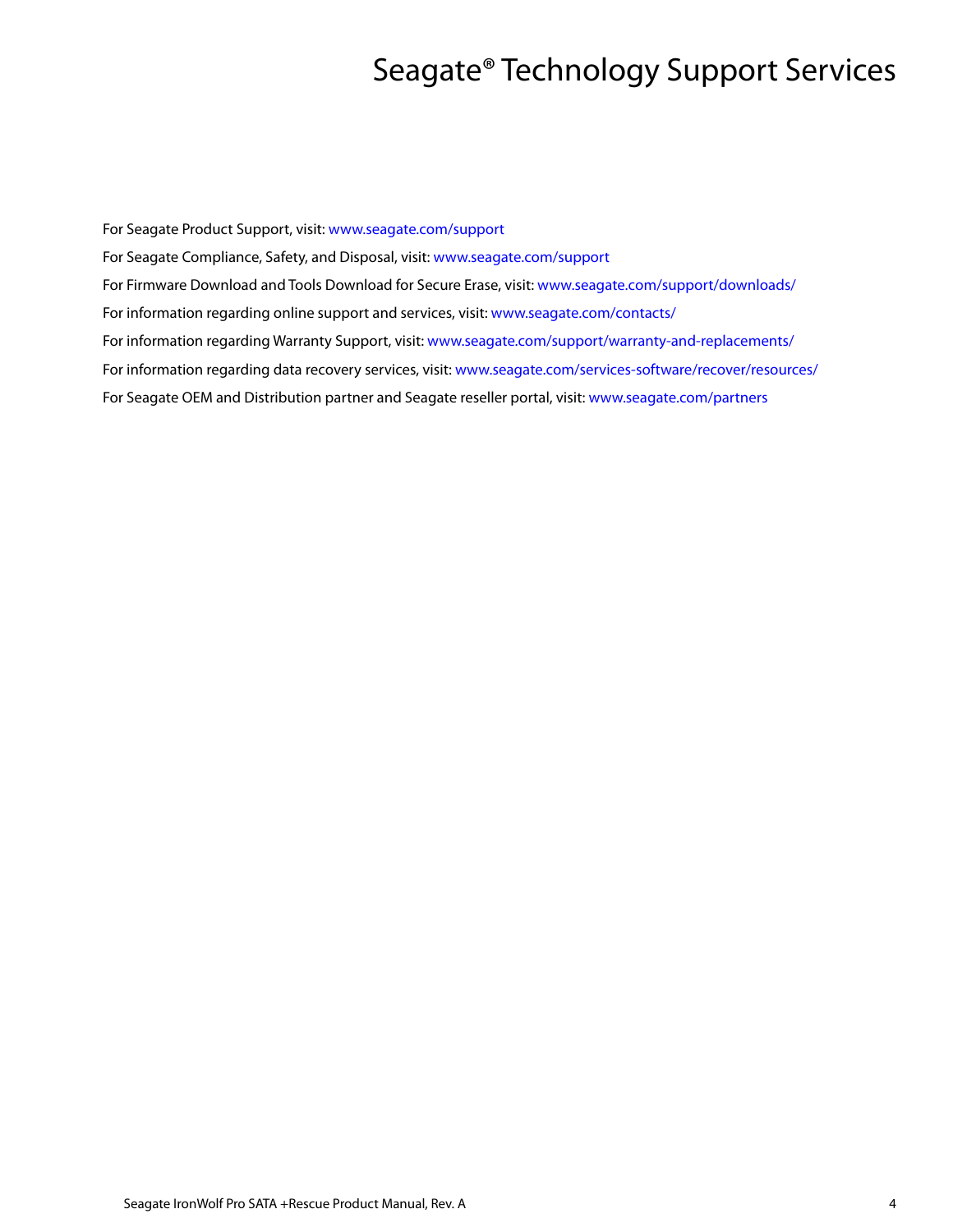# <span id="page-5-0"></span>**1.0 Introduction**

This manual describes the functional, mechanical and interface specifications for the following: Seagate® IronWolf™ Pro SATA +Rescue drive models.



These drives provide the following key features:

- 256 MB data buffer.
- 7200 RPM spindle speed.
- **Full-track multiple-sector transfer capability without local processor intervention.**
- High instantaneous (burst) data-transfer rates (up to 600MB per second).
- **Native Command Queuing with command ordering to increase performance in demanding applications.**
- PowerChoice™ for selectable power savings
- **Perpendicular recording technology provides the drives with increased areal density.**
- SeaTools™ diagnostic software performs a drive self-test that eliminates unnecessary drive returns.
- **State-of-the-art cache and on-the-fly error-correction algorithms.**
- **Support for S.M.A.R.T. drive monitoring and reporting.**
- **Supports latching SATA cables and connectors.**
- Top Cover Attached motor for excellent vibration tolerance
- **Norldwide Name (WWN) capability uniquely identifies the drive.** 
	- **NOTE** Seagate recommends validating the configuration with the selected HBA/RAID controller manufacturer to ensure use of full capacity is supported.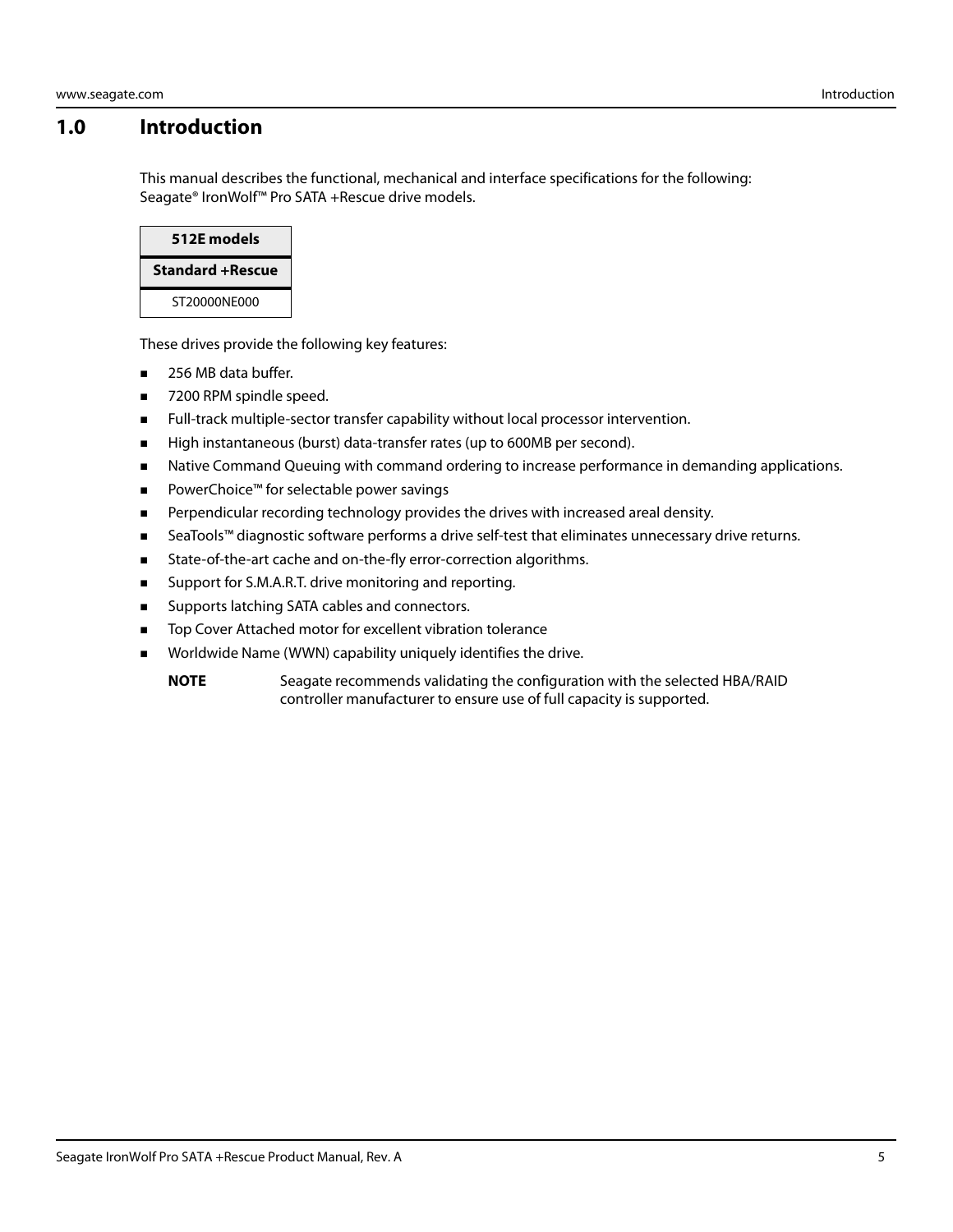### <span id="page-6-0"></span>**1.1 About the Serial ATA interface**

The Serial ATA interface provides several advantages over the traditional (parallel) ATA interface. The primary advantages include:

- **Easy installation and configuration with true plug-and-play connectivity.** It is not necessary to set any jumpers or other configuration options.
- **Thinner and more flexible cabling for improved enclosure airflow and ease of installation.**
- Scalability to higher performance levels.

In addition, Serial ATA makes the transition from parallel ATA easy by providing legacy software support. Serial ATA was designed to allow users to install a Serial ATA host adapter and Serial ATA disk drive in the current system and expect all of the existing applications to work as normal.

The Serial ATA interface connects each disk drive in a point-to-point configuration with the Serial ATA host adapter. There is no master/slave relationship with Serial ATA devices like there is with parallel ATA. If two drives are attached on one Serial ATA host adapter, the host operating system views the two devices as if they were both "masters" on two separate ports. This essentially means both drives behave as if they are Device 0 (master) devices.

**NOTE** The host adapter may, optionally, emulate a master/slave environment to host software where two devices on separate Serial ATA ports are represented to host software as a Device 0 (master) and Device 1 (slave) accessed at the same set of host bus addresses. A host adapter that emulates a master/slave environment manages two sets of shadow registers. This is not a typical Serial ATA environment.

The Serial ATA host adapter and drive share the function of emulating parallel ATA device behavior to provide backward compatibility with existing host systems and software. The Command and Control Block registers, PIO and DMA data transfers, resets, and interrupts are all emulated.

The Serial ATA host adapter contains a set of registers that shadow the contents of the traditional device registers, referred to as the Shadow Register Block. All Serial ATA devices behave like Device 0 devices. For additional information about how Serial ATA emulates parallel ATA, refer to the "Serial ATA: High Speed Serialized AT Attachment" specification. The specification can be downloaded from [www.serialata.org](http://www.serialata.org).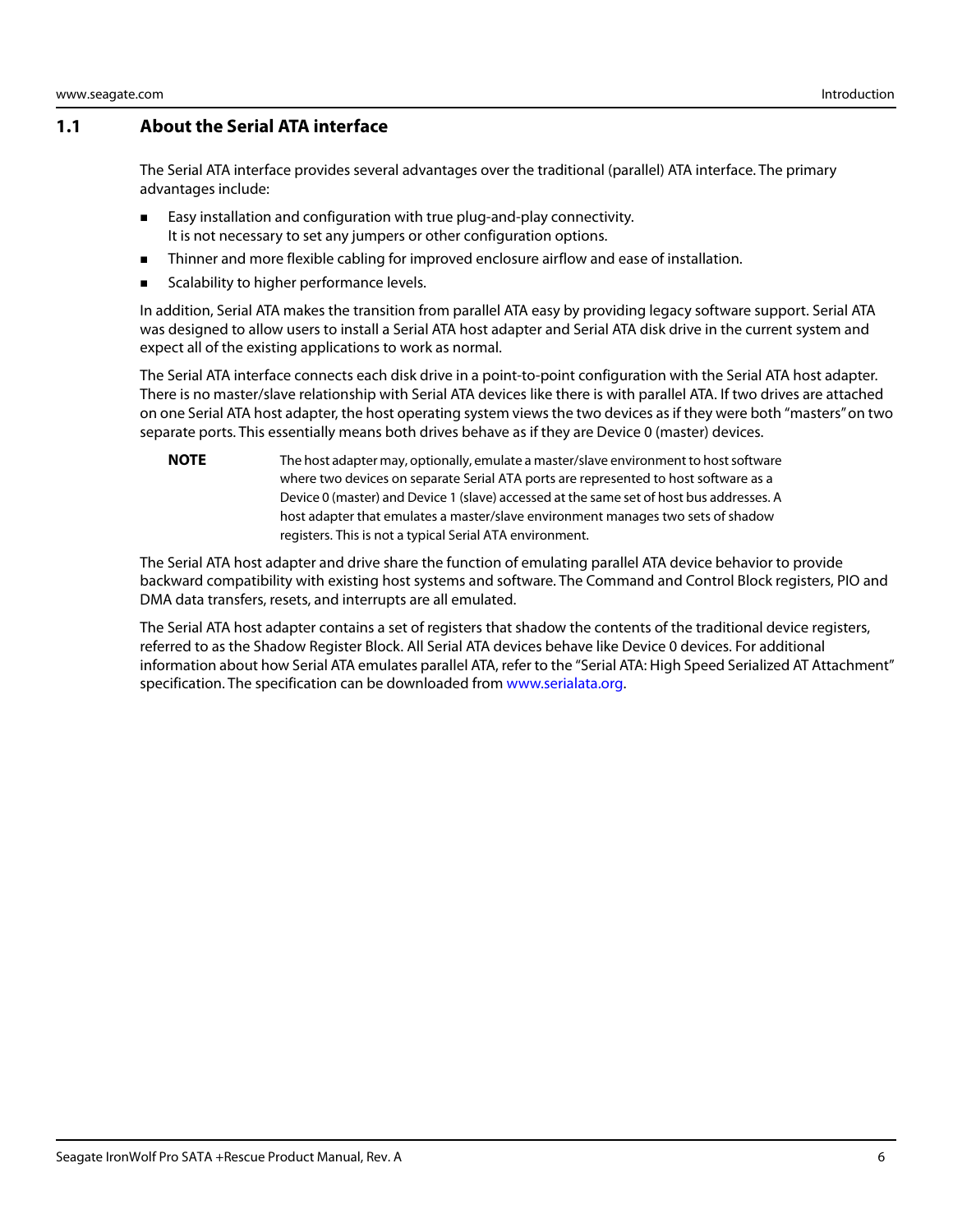# <span id="page-7-0"></span>**2.0 Drive specifications**

Unless otherwise noted, all specifications are measured under ambient conditions, at 25°C, and nominal power. For convenience, the phrases the drive and this drive are used throughout this manual to indicate the IronWolf Pro SATA +Rescue drive models.

# <span id="page-7-1"></span>**2.1 Specification summary tables**

The specifications listed in the following tables are for quick reference. For details on specification measurement or definition, see the appropriate section of this manual.

#### **Table 1 Drive specifications summary**

<span id="page-7-2"></span>

| <b>Drive specification</b>                  | <b>ST20000NE000</b>                                             |  |  |
|---------------------------------------------|-----------------------------------------------------------------|--|--|
| Formatted (512 bytes/sector)*               | 20TB                                                            |  |  |
| Guaranteed sectors                          | (see Section 2.2)                                               |  |  |
| Heads                                       | 20                                                              |  |  |
| <b>Disks</b>                                | 10                                                              |  |  |
| Bytes per logical sector                    | 512                                                             |  |  |
| Bytes per physical sector                   | 4096                                                            |  |  |
| Recording density, KBPI (Kb/in max)         | 2470                                                            |  |  |
| Track density, KTPI (ktracks/in avg.)       | 482                                                             |  |  |
| Areal density, (Gb/in <sup>2</sup> avg)     | 1146                                                            |  |  |
| Spindle speed (RPM)                         | 7200                                                            |  |  |
| Internal data transfer rate (Mb/s max)      | 2899                                                            |  |  |
| Sustained data transfer rate OD (MiB/s max) | 272 (285 MB/s max)                                              |  |  |
| I/O data-transfer rate (MB/s max)           | 600                                                             |  |  |
| ATA data-transfer modes supported           | PIO modes 0-4<br>Multiword DMA modes 0-2<br>Ultra DMA modes 0-6 |  |  |
| Cache buffer                                | 256MB (262,144KB)                                               |  |  |
| Weight: (maximum)                           | 670g (1.477 lb)                                                 |  |  |
| Average latency                             | 4.16ms                                                          |  |  |
| Power-on to ready (sec) (typ/max)           | 25/30                                                           |  |  |
| Standby to ready (sec) (typ/max)            | 25/30                                                           |  |  |
| Startup current (typical) 12V (peak)        | 1.8A                                                            |  |  |
| Voltage tolerance (including noise)         | $5V \pm 5%$<br>$12V \pm 10\%$                                   |  |  |
| Operating ambient temperature (min °C)*     | 0°C (Ambient)                                                   |  |  |
| Operating temperature (max °C)*             | 65°C (Drive Reported Temperature) <sup>†</sup>                  |  |  |
| Non-Operating temperature                   | -40° to 70°C (Ambient Temperature, see sections 2.6.1 and 2.14) |  |  |
| Temperature gradient (°C per hour max)      | 20°C (operating)<br>20°C (nonoperating)                         |  |  |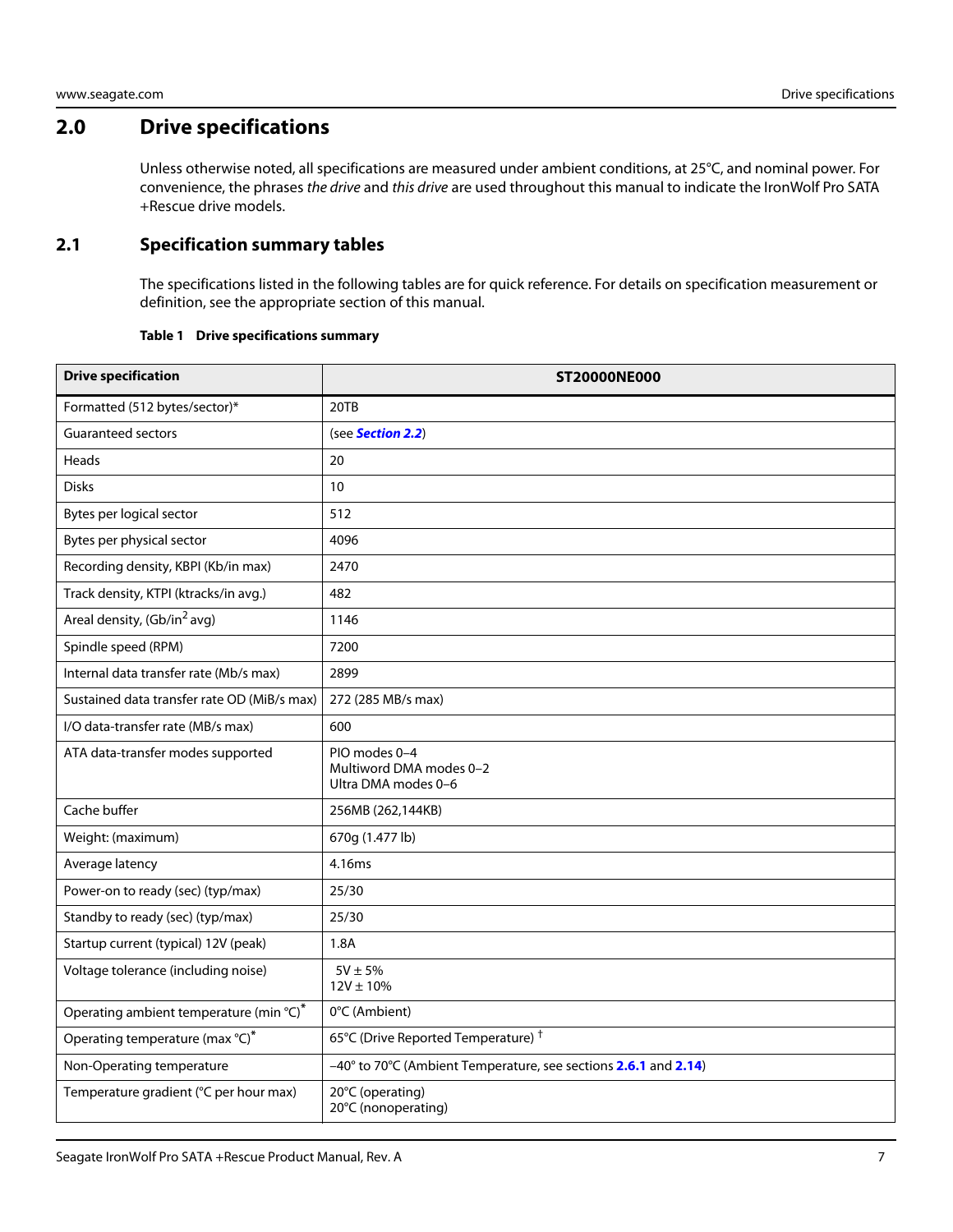| <b>Drive specification</b>                                              | <b>ST20000NE000</b>                                                                                                                                                                                                                                                                                                                                                                                                            |  |  |
|-------------------------------------------------------------------------|--------------------------------------------------------------------------------------------------------------------------------------------------------------------------------------------------------------------------------------------------------------------------------------------------------------------------------------------------------------------------------------------------------------------------------|--|--|
| Relative humidity <sup>*</sup>                                          | 5% to 95% (operating)<br>5% to 95% (nonoperating)                                                                                                                                                                                                                                                                                                                                                                              |  |  |
| Relative humidity gradient                                              | 20% per hour max                                                                                                                                                                                                                                                                                                                                                                                                               |  |  |
| Altitude, operating                                                     | -304.8 m to 3,048 m<br>(-1000 ft to 10,000+ft)                                                                                                                                                                                                                                                                                                                                                                                 |  |  |
| Altitude, nonoperating<br>(below mean sea level, max)                   | -304.8 m to 12,192 m<br>$(-1000 \text{ ft to } 40,000 + \text{ ft})$                                                                                                                                                                                                                                                                                                                                                           |  |  |
| Operational Shock (2 ms Z-axis)                                         | 40 Gs typical                                                                                                                                                                                                                                                                                                                                                                                                                  |  |  |
| Non-Operational Shock (2 ms)                                            | 200 Gs                                                                                                                                                                                                                                                                                                                                                                                                                         |  |  |
| Linear Random Operating Vibration                                       | 5-500 Hz:<br>0.70 Grms                                                                                                                                                                                                                                                                                                                                                                                                         |  |  |
| Random Rotary Operating Vibration                                       | 20-1500Hz: 12.5 rads/s <sup>2</sup>                                                                                                                                                                                                                                                                                                                                                                                            |  |  |
| Linear Random Non-Operating Vibration                                   | 2-500 Hz:<br>2.27 Grms                                                                                                                                                                                                                                                                                                                                                                                                         |  |  |
| Drive acoustics, sound power (bels)                                     |                                                                                                                                                                                                                                                                                                                                                                                                                                |  |  |
| Idle                                                                    | 2.8<br>(typical)<br>(max)<br>3.0 <sub>1</sub><br>During periods of drive idle, some offline activity may occur according to the<br>SMART specification, which may increase acoustic and power to operational levels.                                                                                                                                                                                                           |  |  |
| Performance seek                                                        | (typical)<br>3.2<br>(max)<br>3.4                                                                                                                                                                                                                                                                                                                                                                                               |  |  |
| Nonrecoverable read errors                                              | 1 sector per 10 <sup>15</sup> bits read                                                                                                                                                                                                                                                                                                                                                                                        |  |  |
| Annualized Failure Rate (AFR)*                                          | 0.73% based on 8760 POH                                                                                                                                                                                                                                                                                                                                                                                                        |  |  |
| Maximum Rated Workload <sup>®</sup>                                     | Maximum rate of <300TB/year<br>Workloads exceeding the annualized rate may degrade the drive MTBF and impact product reli-<br>ability. The Annualized Workload Rate is in units of TB per year, or TB per 8760 power on hours.<br>Workload Rate = TB transferred * (8760 / recorded power on hours).                                                                                                                           |  |  |
| Warranty                                                                | To determine the warranty for a specific drive, use a web browser to access the following web<br>page: www.seagate.com/support/warranty-and-replacements/.<br>From this page, click on the "Is my Drive under Warranty" link. The following are required to be<br>provided: the drive serial number, model number (or part number) and country of purchase. The<br>system will display the warranty information for the drive. |  |  |
| Load-unload cycles (command controlled)                                 | 600,000                                                                                                                                                                                                                                                                                                                                                                                                                        |  |  |
| Supports Hotplug operation per<br>Serial ATA Revision 3.3 specification | Yes                                                                                                                                                                                                                                                                                                                                                                                                                            |  |  |

# One GB equals one billion bytes when referring to hard drive capacity. Accessible capacity may vary depending on operating environment and formatting.

\* See **[Section 2.10, "Reliability"](#page-17-0)** for rated MTBF device operating condition requirements.

- \*\* See **[Section 2.4, "Start/stop times"](#page-9-3)** for additional information.
- <span id="page-8-0"></span>† Seagate does not recommend operating at sustained drive temperatures above 60°C. Operating at higher temperatures may affect drive health.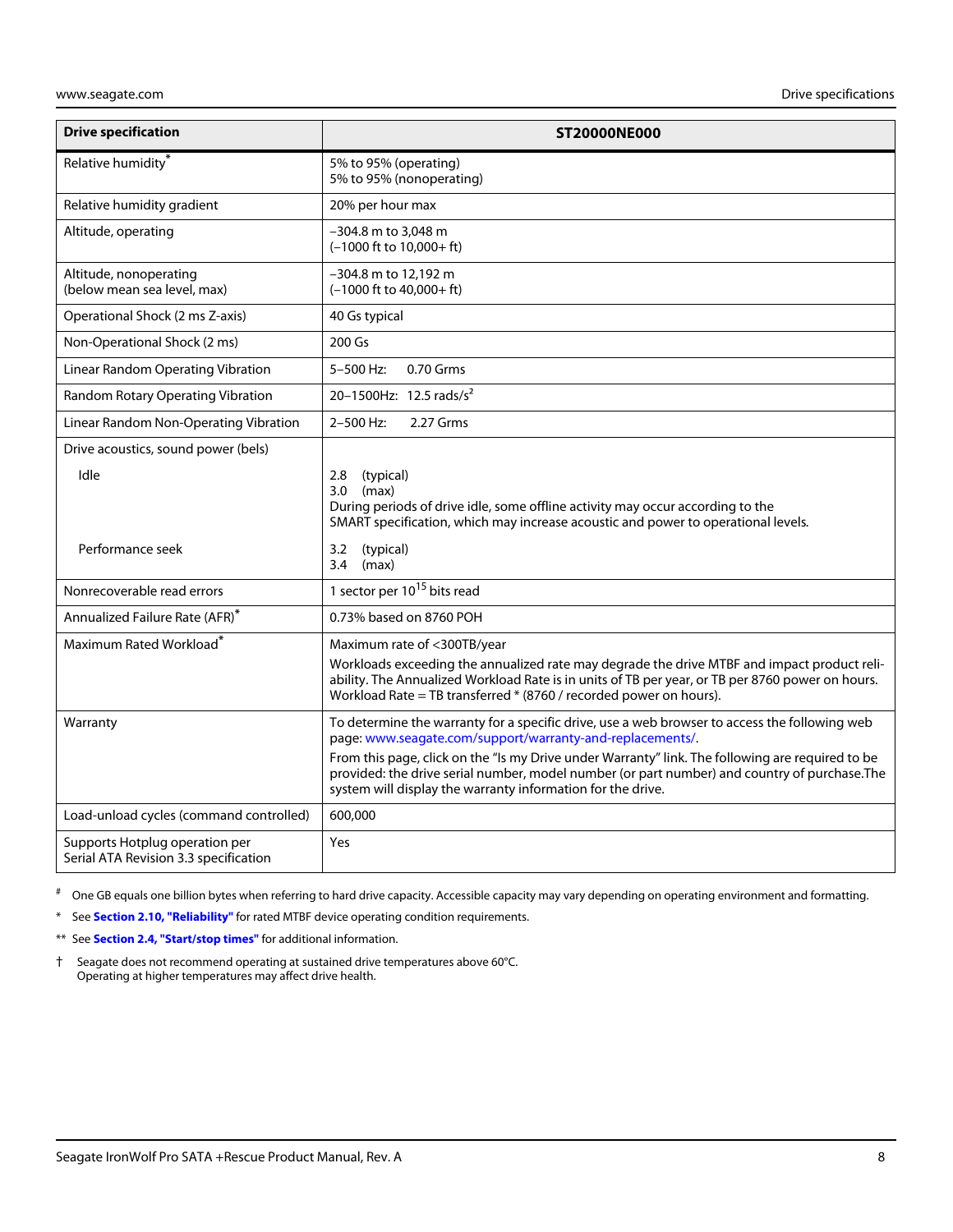# <span id="page-9-0"></span>**2.2 Formatted capacity**

| <b>ST models</b> | <b>Formatted</b> | Guaranteed     | <b>Bytes per</b> | Guaranteed    | <b>Bytes per</b>                    |
|------------------|------------------|----------------|------------------|---------------|-------------------------------------|
|                  | capacity*        | sectors        | logical sector   | sectors       | logical sector                      |
| ST20000NE000     | 20TB             | 39,063,650,304 | 512<br>(Default) | 4,882,956,288 | 4096<br>(see <b>Section 2.2.1</b> ) |

\*One GB equals one billion bytes when referring to hard drive capacity. Accessible capacity may vary depending on operating environment and formatting.

> **NOTE** LBA Counts for drive capacities greater than 8TB are calculated based upon the SFF-8447 standard publication.<ftp://ftp.seagate.com/sff/SFF-8447.PDF>

#### <span id="page-9-1"></span>**2.2.1 LBA mode**

When addressing these drives in LBA mode, all blocks (sectors) are consecutively numbered from 0 to  $n-1$ , where n is the number of guaranteed sectors as defined above.

See **[Section 4.3.1, "Identify Device command"](#page-28-0)** (words 60-61 and 100-103) for additional information about 48-bit addressing support of drives with capacities over 137GB.

# <span id="page-9-2"></span>**2.3 Recording and interface technology**

| Interface                                | Serial ATA (SATA)      |
|------------------------------------------|------------------------|
| Recording method                         | Perpendicular          |
| Recording density, KBPI (Kb/in max)      | 2470                   |
| Track density, KTPI (ktracks/in avg)     | 482                    |
| Areal density (Gb/in <sup>2</sup> avg)   | 1146                   |
| Spindle speed (RPM) $(\pm 0.2\%)$        | 7200                   |
| Internal data transfer rate (Mb/s max)   | 2899                   |
| Sustained data transfer rate (MiB/s max) | 272 (285 MB/s max)     |
| I/O data-transfer rate (MB/s max)        | 600 (Ultra DMA mode 5) |

### <span id="page-9-3"></span>**2.4 Start/stop times**

Power-on to ready time is based on typical operating conditions, default full current spin-up profile, and clean shutdown prior to measurement. To ensure a clean shutdown a Flush Cache, Standby, or Standby Immediate command must be completed before removal of interface power.

| Power-on to Ready (sec) (typ/max) | 25/30 |
|-----------------------------------|-------|
| Standby to Ready (sec) (typ/max)  | 25/30 |
| Ready to spindle stop (sec) (max) | 20    |

**NOTE** An unexpected power loss event, spin up at cold or hot temperature extremes may cause the drive to exceed the typical and max time to ready by 5 to 20 seconds. Extended time to ready is dependent on cache state and environmental conditions prior to the unexpected power loss and during the subsequent power on.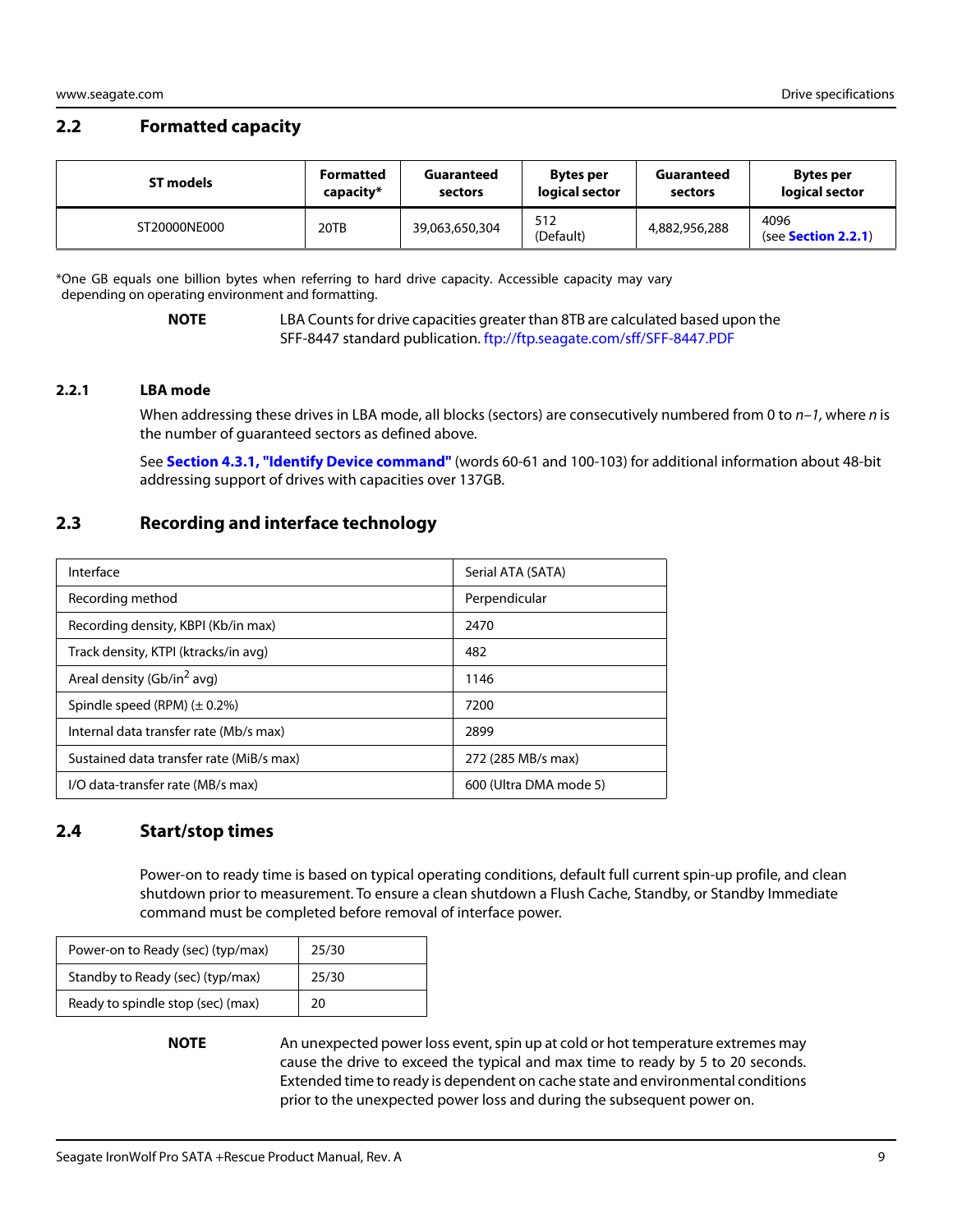### <span id="page-10-0"></span>**2.5 Power specifications**

The drive receives DC power (+5V or +12V) through a native SATA power connector. **[See Figure 3 on page 22](#page-22-4)** .

#### <span id="page-10-1"></span>**2.5.1 Power consumption**

Power requirements for the drives are listed in **Table 2**. Typical power measurements are based on an average of drives tested, under nominal conditions, using 5.0V and 12.0V input voltage at 35°C ambient temperature.

| <b>Power dissipation</b> | Avg (watts 25°C) | Avg 5V typ amps | Avg 12V typ amps |
|--------------------------|------------------|-----------------|------------------|
| Spin-Up                  |                  |                 | 1.8              |
| Idle                     | 5.55             | 0.299           | 0.336            |
| Operating                | 8.10             | 0.534           | 0.451            |
| Standby                  | 1.01             | 0.177           | 0.01             |
| Sleep                    | 1.01             | 0.177           | 0.01             |

#### *Table 2 DC power requirements (20TB)*

\*During periods of drive idle, some offline activity may occur according to the S.M.A.R.T. specification, which may increase acoustic and power to operational levels.

#### **2.5.1.1 Typical current profiles**



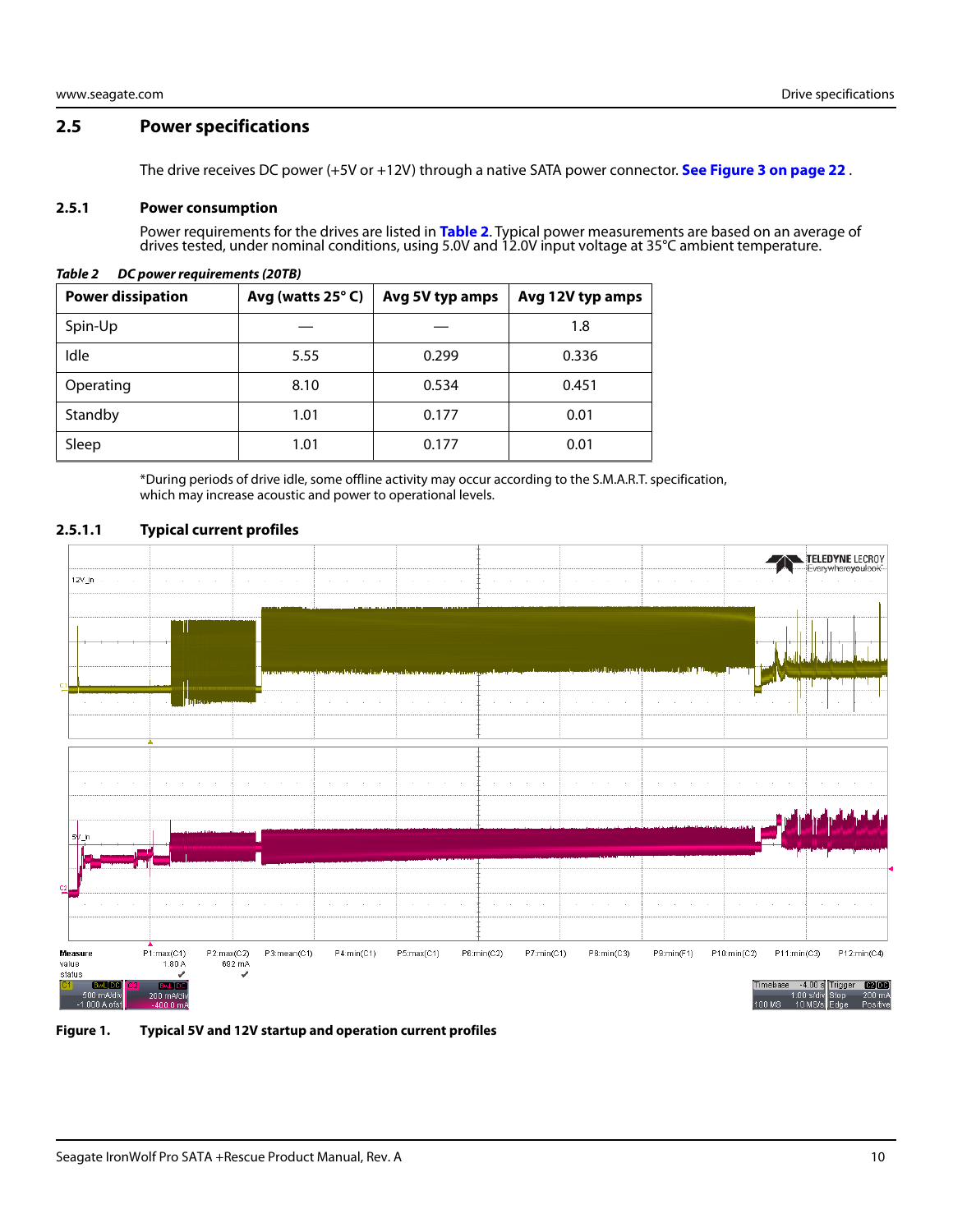#### <span id="page-11-0"></span>**2.5.2 Conducted noise**

Noise is specified as a periodic and random distribution of frequencies covering a band from DC to 10 MHz. Maximum allowed noise values given below are peak-to-peak measurements and apply at the drive power connector.

- $+5v = 250 \text{ mV pp}$  from 100 Hz to 20 MHz.
- $+12v = 800$  mV pp from 100 Hz to 8 KHz. 450 mV pp from 8 KHz to 20 KHz. 250 mV pp from 20 KHz to 5 MHz.

#### <span id="page-11-1"></span>**2.5.3 Voltage tolerance**

Voltage tolerance (including noise):

5V  $\pm 5\%$  12V  $\pm 10\%$ 

#### <span id="page-11-2"></span>**2.5.4 Extended Power Conditions - PowerChoice™**

Utilizing the load/unload architecture a programmable power management interface is provided to tailor systems for reduced power consumption and performance requirements.

The table below lists the supported power conditions available in PowerChoice. Power conditions are ordered from highest power consumption (and shortest recovery time) to lowest power consumption (and longest recovery time) as follows: Idle\_a power >= Idle\_b power >= Idle\_c power >= Standby\_z power. The further users go down in the table, the more power savings is actualized. For example, Idle\_b results in greater power savings than the Idle\_a power condition. Standby results in the greatest power savings.

| <b>Power Condition Name</b> | <b>Power Condition ID</b> | <b>Description</b>                                 |
|-----------------------------|---------------------------|----------------------------------------------------|
| Idle a                      | $81_H$                    | Reduced electronics                                |
| Idle_b                      | 82 <sub>H</sub>           | Heads unloaded. Disks spinning at full RPM         |
| Idle c                      | 83 <sub>H</sub>           | Heads unloaded. Disks spinning at reduced RPM      |
| Standby z                   | 00 <sub>H</sub>           | Heads unloaded. Motor stopped (disks not spinning) |

Each power condition has a set of current, saved and default settings. Default settings are not modifiable. Default and saved settings persist across power-on resets. The current settings do not persist across power-on resets. At the time of manufacture, the default, saved and current settings are in the Power Conditions log match.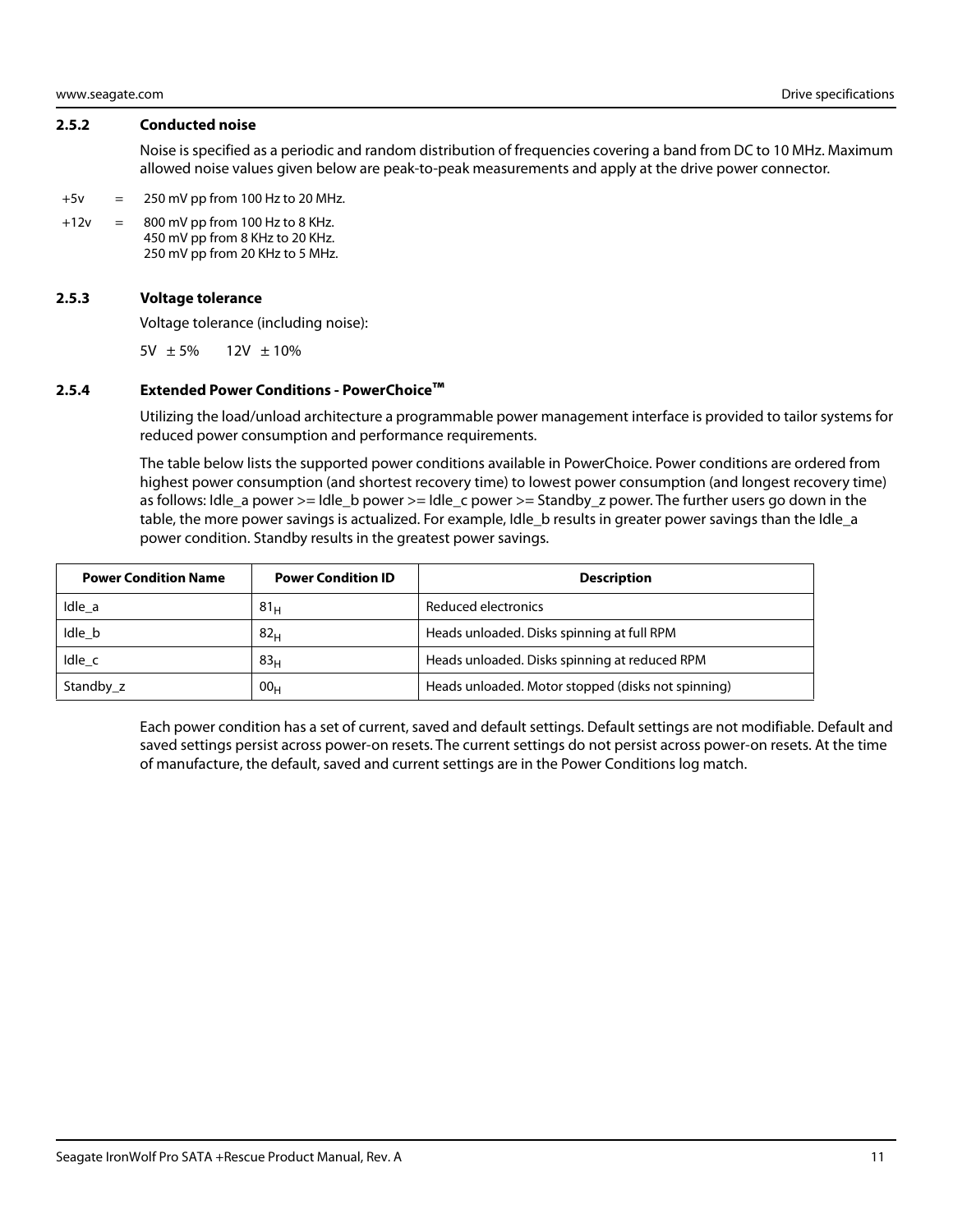#### **PowerChoice is invoked using one of two methods**

- Automatic power transitions which are triggered by expiration of individual power condition timers. These timer values may be customized and enabled using the Extended Power Conditions (EPC) feature set using the standardized Set Features command interface.
- **IMMED 19 Immediate host commanded power transitions may be initiated using an EPC Set Features "Go to Power** Condition" subcommand to enter any supported power condition. Legacy power commands Standby Immediate and Idle Immediate also provide a method to directly transition the drive into supported power conditions.

#### **PowerChoice exits power saving states under the following conditions**

- Any command which requires the drive to enter the PM0: Active state (media access)
- Power on reset

#### **PowerChoice provides the following reporting methods for tracking purposes**

Check Power Mode Command

Reports the current power state of the drive

Identify Device Command

- **EPC Feature set supported flag**
- **EPC Feature enabled flag is set if at least one Idle power condition timer is enabled**

Power Condition Log reports the following for each power condition

- **Nominal recovery time from the power condition to active**
- **If the power condition is Supported, Changeable, and Savable**
- **Default enabled state, and timer value**
- Saved enabled state, and timer value
- Current enabled state, and timer value

#### **S.M.A.R.T. Read Data Reports**

- Attribute 192 Emergency Retract Count
- Attribute 193 Load/Unload Cycle Count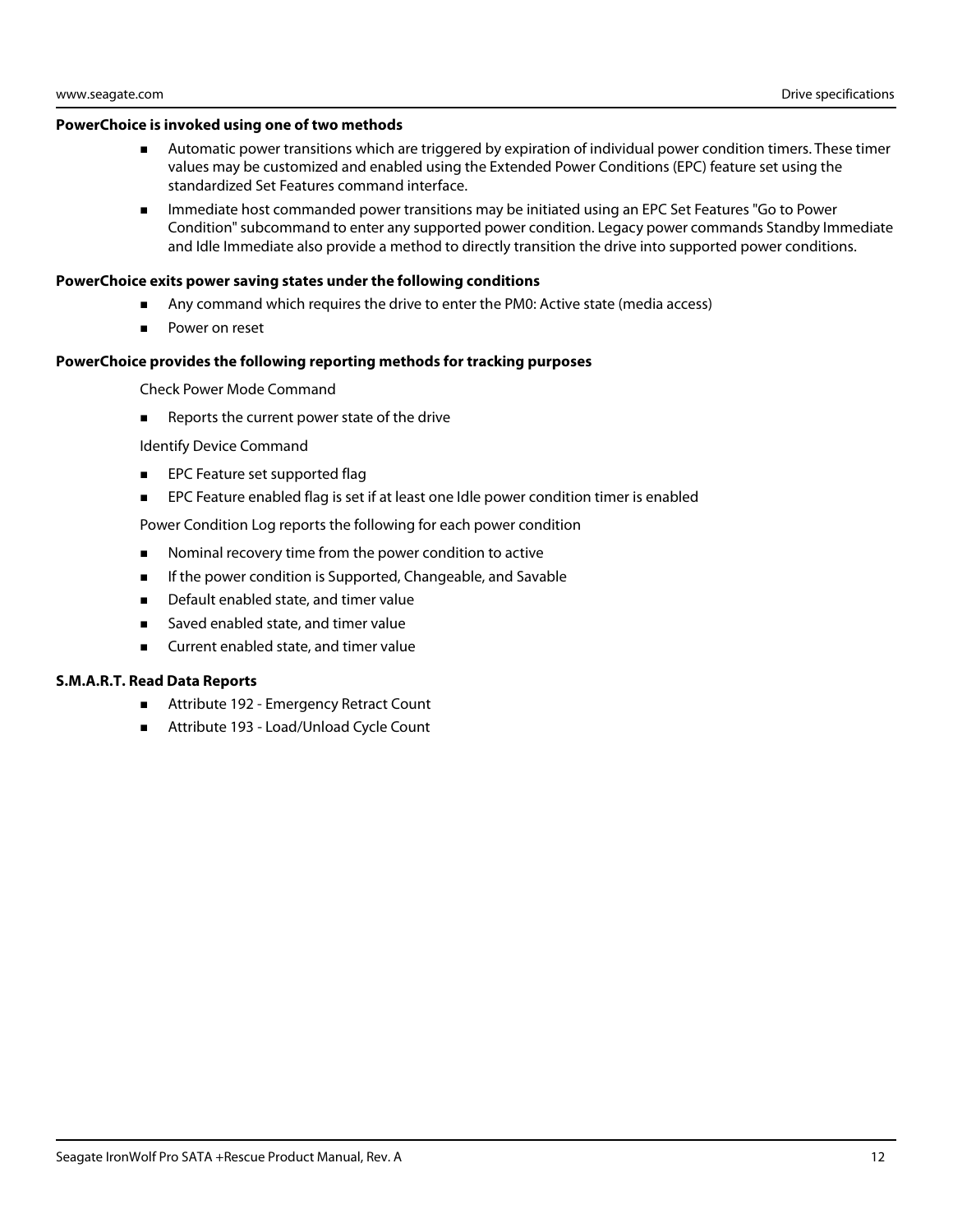#### **PowerChoice Manufacture Default Power Condition Timer Values**

Default power condition timer values have been established to assure product reliability and data integrity. A minimum timer value threshold of two minutes ensures the appropriate amount of background drive maintenance activities occur. Attempting to set a timer values less than the specified minimum timer value threshold will result in an aborted EPC "Set Power Condition Timer" subcommand.

| <b>Power Condition Name</b> | <b>Manufacturer Default Timer Values</b> |
|-----------------------------|------------------------------------------|
| Idle a                      | $100 \text{ ms}$                         |
| Idle b                      | 2 min                                    |
| Idle c                      | 4 min                                    |
| Standby_z                   | $15 \text{ min}$                         |

Setting power condition timer values less than the manufacturer specified defaults or issuing the EPC "Go to Power Condition" subcommand at a rate exceeding the default timers may limit this products reliability and data integrity.

#### **PowerChoice Supported Extended Power Condition Feature Subcommands**

| <b>EPC Subcommand</b> | <b>Description</b>                      |
|-----------------------|-----------------------------------------|
| 00 <sub>H</sub>       | <b>Restore Power Condition Settings</b> |
| 01 <sub>H</sub>       | Go to Power Condition                   |
| 02 <sub>H</sub>       | Set Power Condition Timer               |
| 03 <sub>H</sub>       | <b>Set Power Condition State</b>        |
| 04 <sub>H</sub>       | Enable EPC Feature Set                  |
| 05 <sub>H</sub>       | Disable EPC Feature Set                 |

#### **PowerChoice Supported Extended Power Condition Identifiers**

| <b>Power Condition Identifiers</b> | <b>Power Condition Name</b> |
|------------------------------------|-----------------------------|
| 00 <sub>H</sub>                    | Standby_z                   |
| 01 - 80 $_{\rm H}$                 | Reserved                    |
| 81 <sub>H</sub>                    | Idle a                      |
| 82 <sub>H</sub>                    | Idle_b                      |
| 83 <sub>H</sub>                    | Idle_c                      |
| 84 - FE <sub>H</sub>               | Reserved                    |
| FF <sub>H</sub>                    | All EPC Power Conditions    |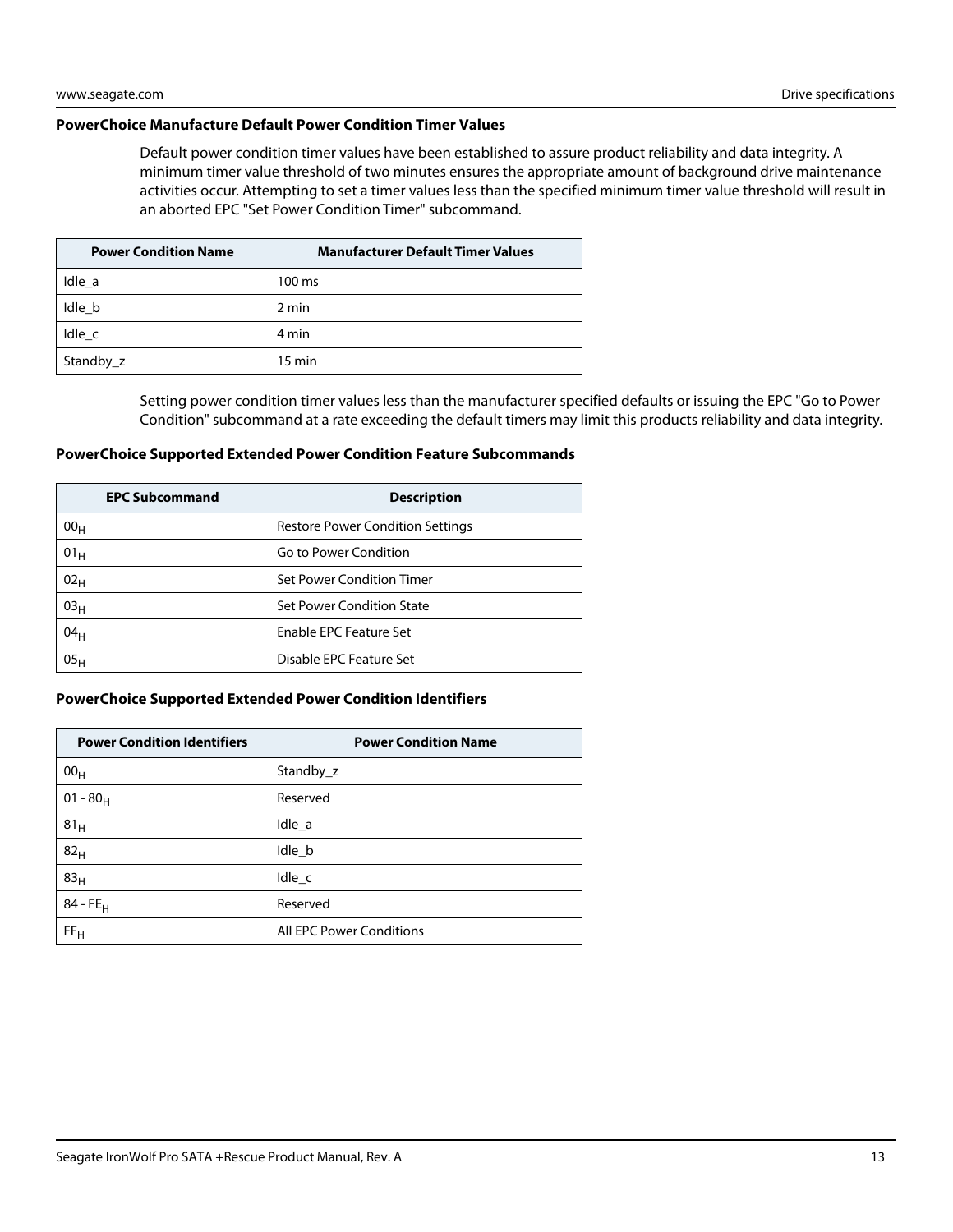# <span id="page-14-0"></span>**2.6 Environmental limits**

Temperature and humidity values experienced by the drive must be such that condensation does not occur on any drive part. Altitude and atmospheric pressure specifications are referenced to a standard day at 58.7°F (14.8°C).

**Caution** To maintain optimal performance drives should be run at nominal drive temperatures and humidity. Seagate does not recommend operating at sustained drive temperatures above 60°C. Operating at higher temperatures may affect drive health. See **[Section 2.10, "Reliability"](#page-17-0)** for rated MTBF device operating condition requirements.

#### <span id="page-14-1"></span>**2.6.1 Temperature**

#### a. Operating

32°F to 149°F (0°C ambient to 65°C drive reported) temperature range with a maximum temperature gradient of 36°F (20°C) per hour.

The maximum allowable drive reported temperature is 149°F (65°C).

Air flow may be required to achieve consistent nominal drive temperature values (see **[Section 3.4](#page-23-0)**). To confirm that the required cooling is provided for the electronics and HDA, place the drive in its final mechanical configuration, and perform random write/read operations. After the temperatures stabilize, monitor the current drive temperature using the SMART temperature attribute 194 or Device Statistics log 04h page 5.

#### b. Non-operating

–40° to 158°F (–40° to 70°C) package ambient with a maximum gradient of 36°F (20°C) per hour. This specification assumes that the drive is packaged in the shipping container designed by Seagate for use with drive.

#### <span id="page-14-2"></span>**2.6.2 Humidity**

The values below assume that no condensation on the drive occurs. Maximum wet bulb temperature is 84.2°F (29°C).

#### **2.6.2.1 Relative humidity**

| Operating:    | 5% to 95% non-condensing relative humidity with a maximum gradient of 20% per hour. |
|---------------|-------------------------------------------------------------------------------------|
| Nonoperating: | 5% to 95% non-condensing relative humidity with a maximum gradient of 20% per hour. |

#### <span id="page-14-3"></span>**2.6.3 Effective Altitude (sea level)**

| Operating:    | $-304.8$ m to 3048 m (-1000 ft. to 10,000+ ft.)   |
|---------------|---------------------------------------------------|
| Nonoperating: | $-304.8$ m to 12,192 m (-1000 ft. to 40,000+ ft.) |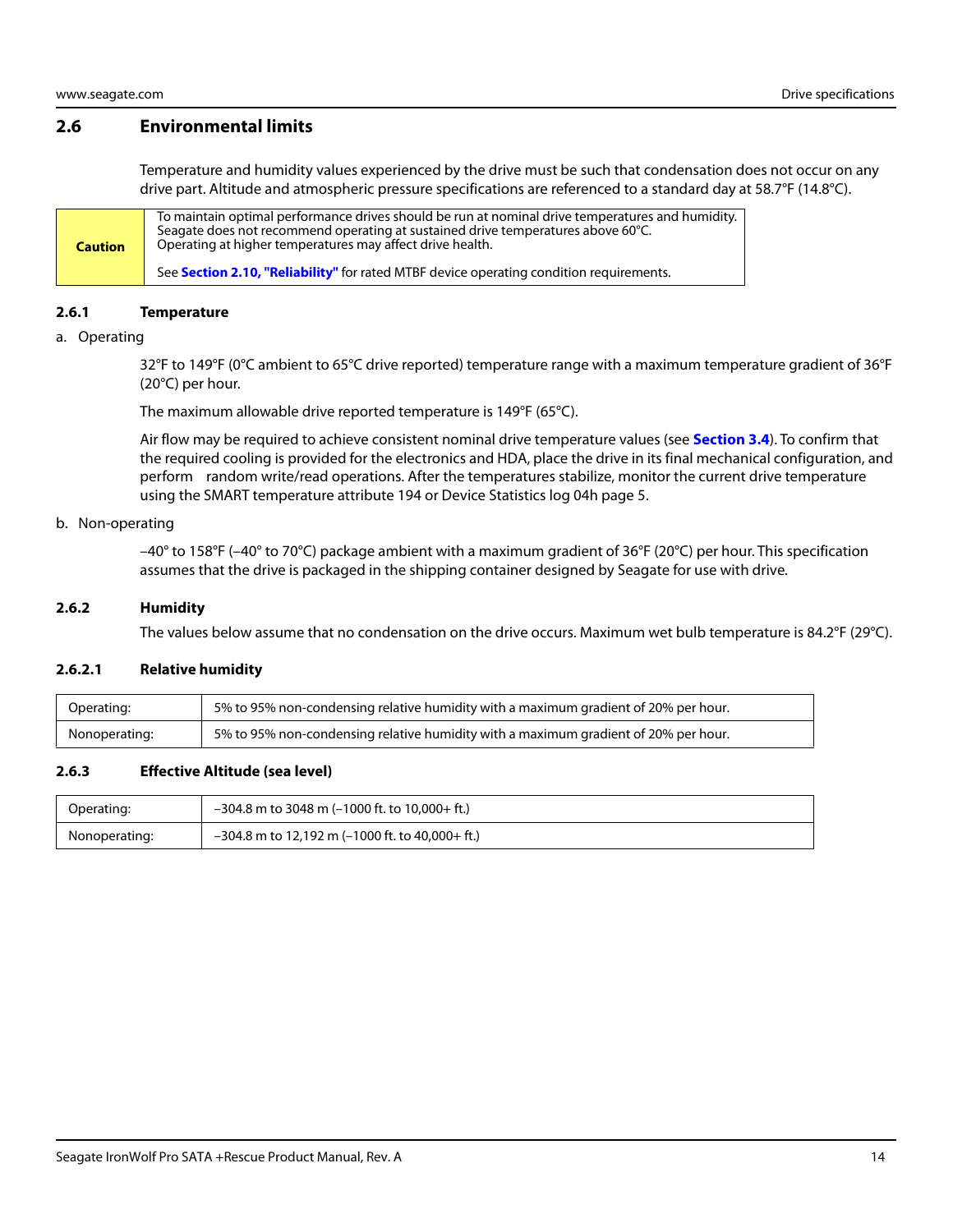#### <span id="page-15-0"></span>**2.6.4 Shock and Vibration**

Shock and vibration measurements specified in this document are made directly on the drive itself and applied in the X, Y, and Z axis at the drive mounting point locations.

#### **2.6.4.1 Shock**

a. Operating

The drive will operate without error while subjected to intermittent shock pulses not exceeding 40 Gs typical at a 2ms duration limited by Z-axis, shown in **[Figure 2](#page-15-1)**.

b. Non-operating

The drive will operate without non-recoverable errors after being subjected to shock pulses not exceeding 200 Gs at a duration of 2ms.



#### <span id="page-15-1"></span>**Figure 2. Drive orientation**

#### **2.6.4.2 Vibration**

a. Linear Random Operating Vibration

The drive will operate without non-recoverable errors while being subjected to the random power spectral density noise specified below.

| PSD of 5-500 Hz random noise at 0.70 g rms |         |         |         |         |         |
|--------------------------------------------|---------|---------|---------|---------|---------|
| $F_{\text{Frequency}}(Hz)$                 |         | 20      | 200     | 250     | 500     |
| $G^2/Hz$                                   | 0.00025 | 0.00210 | 0.00210 | 0.00020 | 0.00020 |

b. Random Rotary Operating Vibration

The drive will exhibit greater than 90% throughput for sequential and random write operations while subjected to the shaped random power spectral density noise specified below.

| PSD Profile 20-1500 Hz at 12.5 rad/sec^2                        |  |  |  |  |  |
|-----------------------------------------------------------------|--|--|--|--|--|
| <b>Frequency (Hz)</b><br>1500<br>800<br>200<br>20               |  |  |  |  |  |
| $ (\text{rad/sec}^2)^2$ /Hz 5.53E-02 5.53E-02 3.49E-01 6.14E-04 |  |  |  |  |  |

c. Linear Random Non-Operating Vibration

The drive will not incur physical damage or have non-recoverable errors after being subjected to the power spectral density noise specified below.

| PSD Profile 2-500 Hz at 2.27 g rms  |       |       |       |       |  |
|-------------------------------------|-------|-------|-------|-------|--|
| <b>Frequency (Hz)</b><br>100<br>500 |       |       |       |       |  |
| $G^2/HZ$                            | 0.001 | 0.030 | 0.030 | 0.001 |  |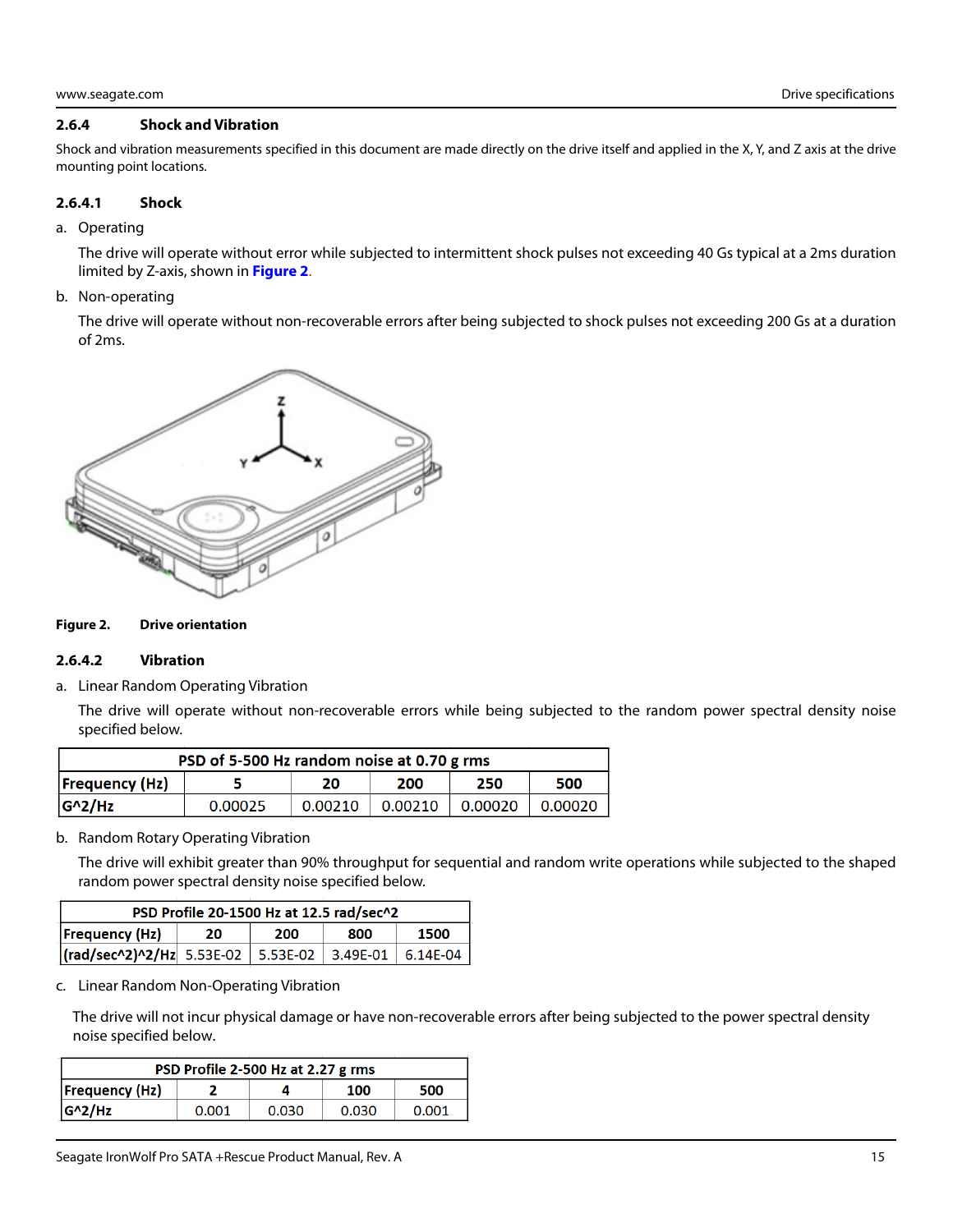#### <span id="page-16-0"></span>**2.7 Acoustics**

Drive acoustics are measured as overall A-weighted acoustic sound power levels (no pure tones). All measurements are consistent with ISO document 7779. Sound power measurements are taken under essentially free-field conditions over a reflecting plane. For all tests, the drive is oriented with the cover facing upward.

**NOTE** For seek mode tests, the drive is placed in seek mode only. The number of seeks per second is defined by the following equation:

(Number of seeks per second =  $0.4$  / (average latency + average access time

#### **Table 3 Fluid Dynamic Bearing (FDB) motor acoustics**

|            | Idle*                            | Performance seek                   |
|------------|----------------------------------|------------------------------------|
| All models | 2.8 bels (typ)<br>3.0 bels (max) | 3.2 bels (typ)<br>$3.4$ bels (max) |

\*During periods of drive idle, some offline activity may occur according to the S.M.A.R.T. specification, which may increase acoustic and power to operational levels.

# <span id="page-16-1"></span>**2.8 Test for Prominent Discrete Tones (PDTs)**

Seagate follows the ECMA-74 standards for measurement and identification of PDTs. An exception to this process is the use of the absolute threshold of hearing. Seagate uses this threshold curve (originated in ISO 389-7) to discern tone audibility and to compensate for the inaudible components of sound prior to computation of tone ratios according to Annex D of the ECMA-74 standards.

### <span id="page-16-2"></span>**2.9 Electromagnetic immunity**

When properly installed in a representative host system, the drive operates without errors or degradation in performance when subjected to the radio frequency (RF) environments defined in the following table:

| <b>Test</b>               | <b>Description</b>                                                                                       | <b>Performance level</b> | Reference standard                |
|---------------------------|----------------------------------------------------------------------------------------------------------|--------------------------|-----------------------------------|
| Electrostatic discharge   | Contact, HCP, VCP: $\pm$ 4 kV; Air: $\pm$ 8 kV                                                           | B                        | EN 61000-4-2: 95                  |
| Radiated RF immunity      | 80 to 1000 MHz, 3 V/m,<br>80% AM with 1 kHz sine<br>900 MHz, 3 V/m, 50% pulse modulation $\omega$ 200 Hz | A                        | EN 61000-4-3: 96<br>ENV 50204: 95 |
| Electrical fast transient | $\pm$ 1 kV on AC mains, $\pm$ 0.5 kV on external I/O                                                     | B                        | EN 61000-4-4: 95                  |
| Surge immunity            | $\pm$ 1 kV differential, $\pm$ 2 kV common, AC mains                                                     | B                        | EN 61000-4-5: 95                  |
| Conducted RF immunity     | 150 kHz to 80 MHz, 3 Vrms, 80% AM with 1 kHz sine                                                        | A                        | EN 61000-4-6: 97                  |
| Voltage dips, interrupts  | 0% open, 5 seconds<br>0% short, 5 seconds<br>40%, 0.10 seconds<br>70%, 0.01 seconds                      | B                        | EN 61000-4-11:94                  |

#### **Table 4 Radio frequency environments**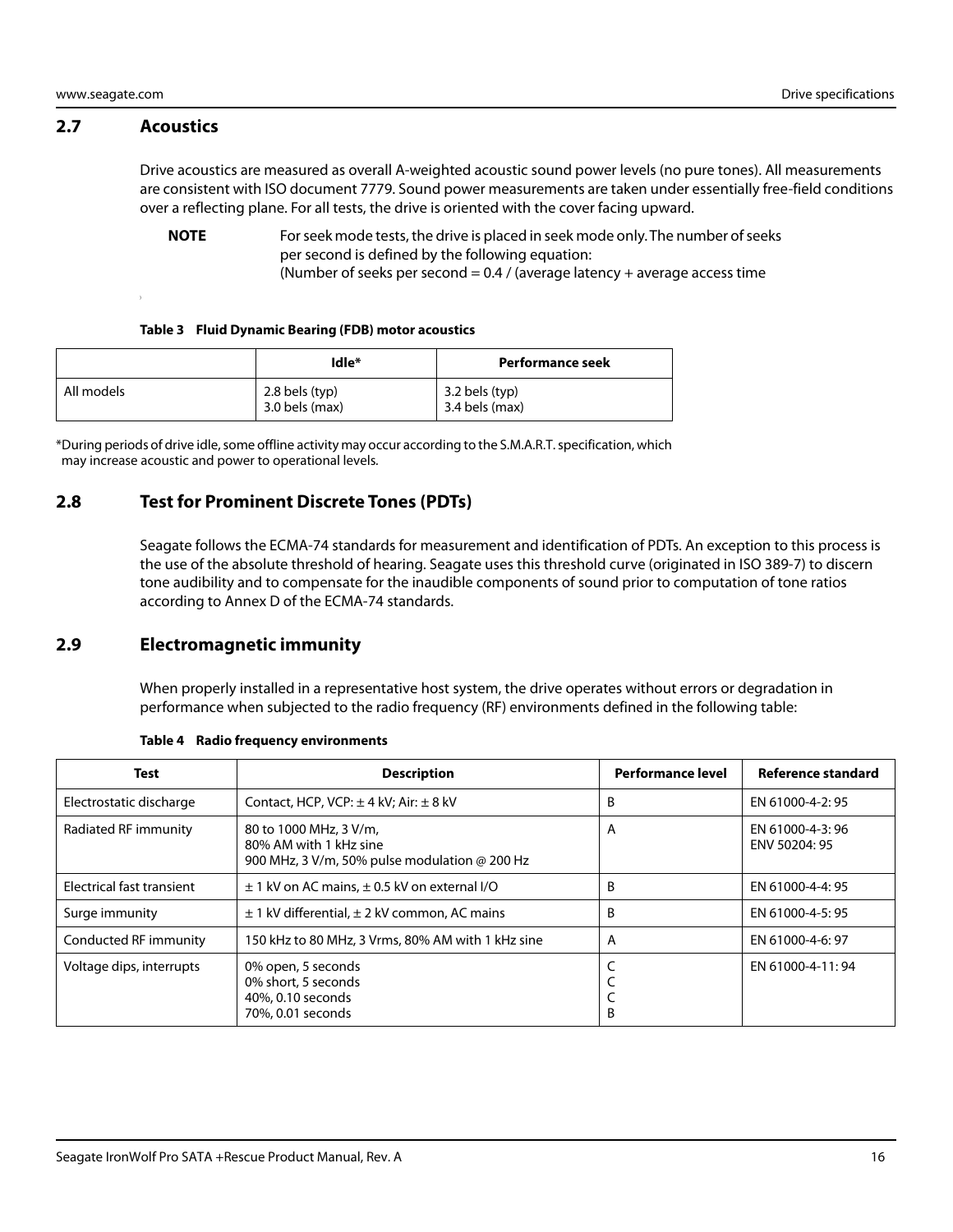# <span id="page-17-0"></span>**2.10 Reliability**

#### <span id="page-17-1"></span>**2.10.1 Annualized Failure Rate (AFR) and Mean Time Between Failures (MTBF)**

The production disk drive shall achieve an annualized failure-rate of 0.73% (MTBF of 1,200,000 hours) over a 5 year service life when used in Enterprise Storage field conditions as limited by the following:

- 8760 power-on hours per year.
- $\blacksquare$  HDA temperature as reported by the drive  $\lt$  = 30°C
- Ambient wet bulb temp  $\leq$  26°C
- **Typical workload**
- The AFR (MTBF) is a population statistic not relevant to individual units
- ANSI/ISA S71.04-2013 G2 classification levels and dust contamination to ISO 14644-1 Class 8 standards (as measured at the device)

The MTBF specification for the drive assumes the operating environment is designed to maintain nominal drive temperature and humidity. Occasional excursions in operating conditions between the rated MTBF conditions and the maximum drive operating conditions may occur without significant impact to the rated MTBF. However continual or sustained operation beyond the rated MTBF conditions will degrade the drive MTBF and reduce product reliability.

| Nonrecoverable read errors              | 1 per $10^{15}$ bits read, max                                                                                                                                                                                                                                      |
|-----------------------------------------|---------------------------------------------------------------------------------------------------------------------------------------------------------------------------------------------------------------------------------------------------------------------|
| Load unload cycles (command controlled) | 600,000 cycles                                                                                                                                                                                                                                                      |
| Maximum Rated Workload                  | Maximum rate of <300TB/year                                                                                                                                                                                                                                         |
|                                         | Workloads exceeding the annualized rate may degrade the drive MTBF and impact product<br>reliability. The Annualized Workload Rate is in units of TB per year, or TB per 8760 power on<br>hours. Workload Rate = TB transferred * (8760 / recorded power on hours). |
| Warranty                                | To determine the warranty for a specific drive, use a web browser to access the following<br>web page: www.seagate.com/support/warranty-and-replacements/.                                                                                                          |
|                                         | From this page, click on the "Is my Drive under Warranty" link. The following are required to<br>be provided: the drive serial number, model number (or part number) and country of<br>purchase. The system will display the warranty information for the drive.    |
| Preventive maintenance                  | None required.                                                                                                                                                                                                                                                      |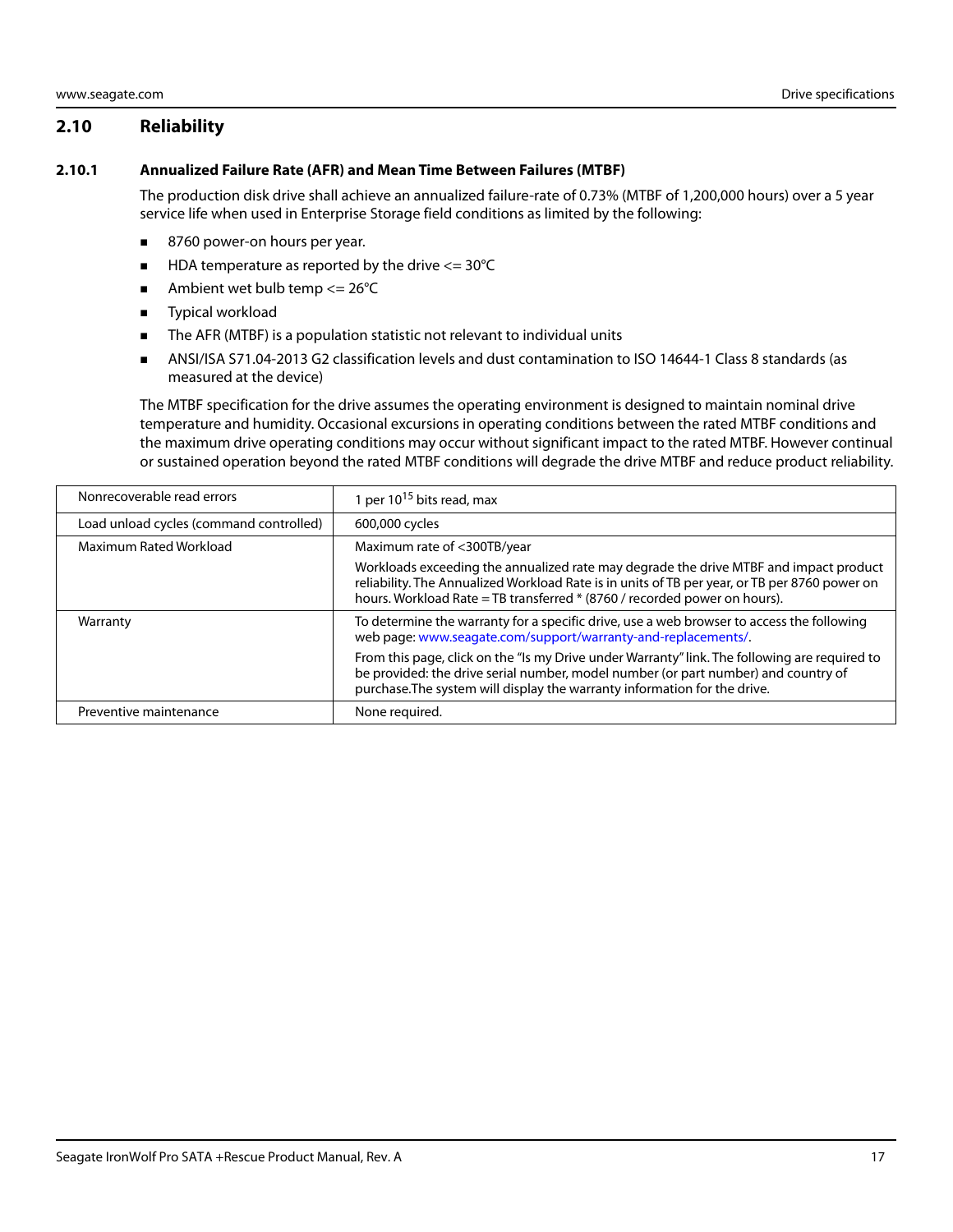# <span id="page-18-0"></span>**2.11 HDD and SSD Regulatory Compliance and Safety**

For the latest regulatory and compliance information see: [www.seagate.com/support](https://www.seagate.com/support) scroll down the page and click the Compliance, Safety and Disposal Guide link.

#### <span id="page-18-1"></span>**2.11.1 Regulatory Models**

The following regulatory model number represent all features and configurations within the series:

Regulatory Model Numbers: STL020

#### <span id="page-18-2"></span>**2.12 Corrosive environment**

 electronic drive components pass accelerated corrosion testing equivalent to 10 years exposure to light industrial environments containing sulfurous gases, chlorine and nitric oxide, classes G and H per ASTM B845. However, this accelerated testing cannot duplicate every potential application environment.

Users should use caution exposing any electronic components to uncontrolled chemical pollutants and corrosive chemicals as electronic drive component reliability can be affected by the installation environment. The silver, copper, nickel and gold films used in hard disk drives are especially sensitive to the presence of sulfide, chloride, and nitrate contaminants. Sulfur is found to be the most damaging. Materials used in cabinet fabrication, such as vulcanized rubber, that can outgas corrosive compounds should be minimized or eliminated. The useful life of any electronic equipment may be extended by replacing materials near circuitry with sulfide-free alternatives.

Seagate recommends that data centers be kept clean by monitoring and controlling the dust and gaseous contamination. Gaseous contamination should be within ANSI/ISA S71.04-2013 G2 classification levels (as measured on copper and silver coupons), and dust contamination to ISO 14644-1 Class 8 standards, and MTBF rated conditions as defined in the Annualized Failure Rate (AFR) and Mean Time Between Failure (MTBF) section.

# <span id="page-18-3"></span>**2.13 Reference documents**

Supported Standards

Serial ATA Revision 3.3 specification

ANSI Documents

INCITS 529-2018 ATA/ATAPI Command Set - 4 (ACS-4)

Specification for Acoustic Test Requirement and Procedures Seagate part number: 30553-001

In case of conflict between this document and any referenced document, this document takes precedence.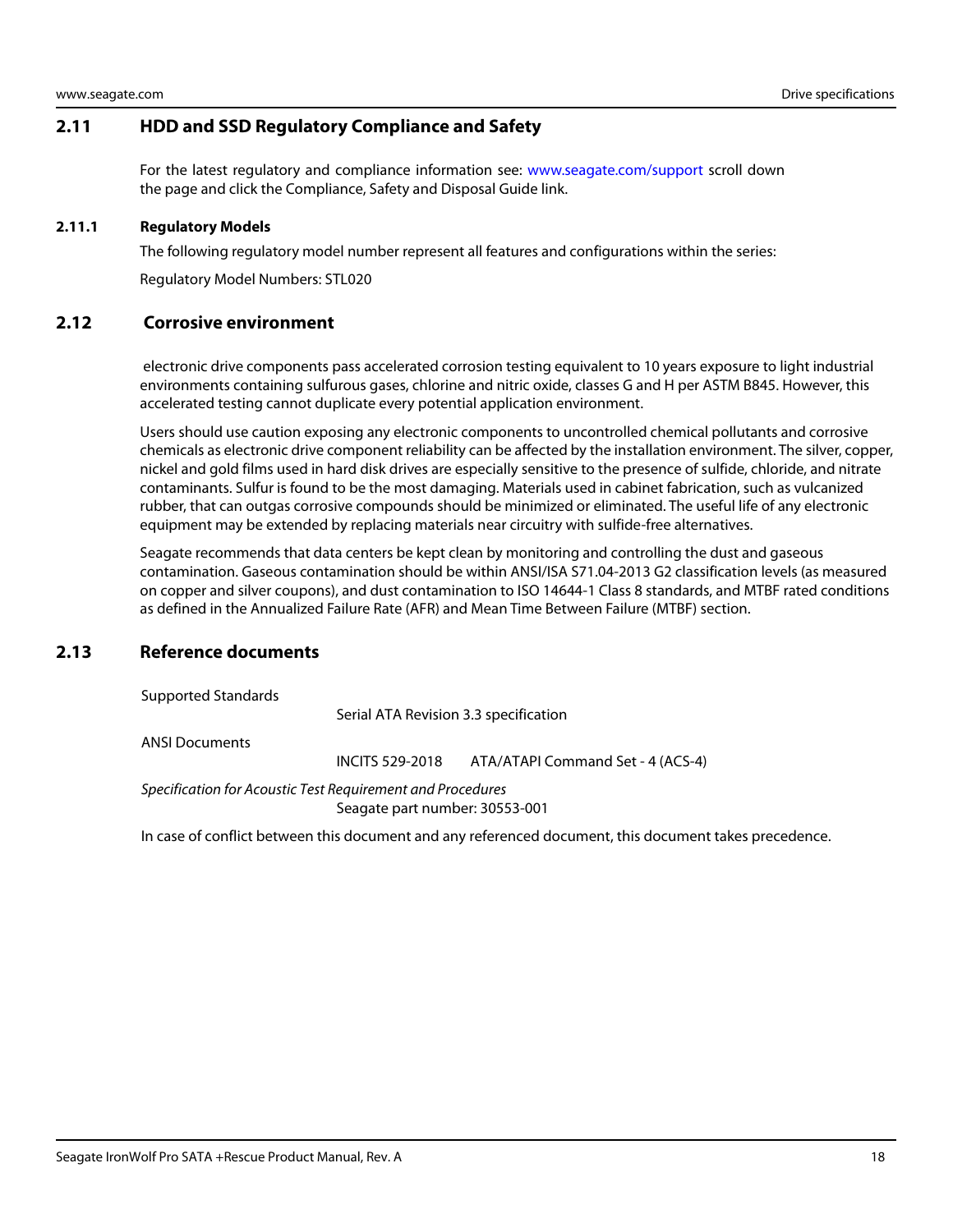#### <span id="page-19-0"></span>**2.14 Product warranty**

Beginning on the date of shipment to the customer and continuing for the period specified in the purchase contract, Seagate warrants that each product (including components and subassemblies) that fails to function properly under normal use due to defect in materials or workmanship or due to nonconformance to the applicable specifications will be repaired or replaced, at Seagate's option and at no charge to the customer, if returned by customer at customer's expense to Seagate's designated facility in accordance with Seagate's warranty procedure. Seagate will pay for transporting the repair or replacement item to the customer. For more detailed warranty information, refer to the standard terms and conditions of purchase for Seagate products on the purchase documentation.

[The remaining warranty for a particular drive can be determined by calling Seagate Customer Service at 1-800-468-](http://www.seagate.com) [3472. Users can also determine remaining warranty using the Seagate web site \(w](http://www.seagate.com)ww.seagate.com). The drive serial number is required to determine remaining warranty information.

#### **Shipping**

When transporting or shipping a drive, use only a Seagate-approved container. Keep the original box. Seagate approved containers are easily identified by the Seagate Approved Package label. Shipping a drive in a non-approved container voids the drive warranty.

Seagate repair centers may refuse receipt of components improperly packaged or obviously damaged in transit. Contact the authorized Seagate distributor to purchase additional boxes. Seagate recommends shipping by an airride carrier experienced in handling computer equipment.

#### **Storage**

Maximum storage periods are 180 days within original unopened Seagate shipping package or 60 days unpackaged within the defined non-operating limits (refer to environmental section in this manual). Storage can be extended to 1 year packaged or unpackaged under optimal environmental conditions (25°C, <40% relative humidity noncondensing, and non-corrosive environment). During any storage period the drive non-operational temperature, humidity, wet bulb, atmospheric conditions, shock, vibration, magnetic and electrical field specifications should be followed.

#### **Product repair and return information**

Seagate customer service centers are the only facilities authorized to service Seagate drives. Seagate does not sanction any third-party repair facilities. Any unauthorized repair or tampering with the factory seal voids the warranty.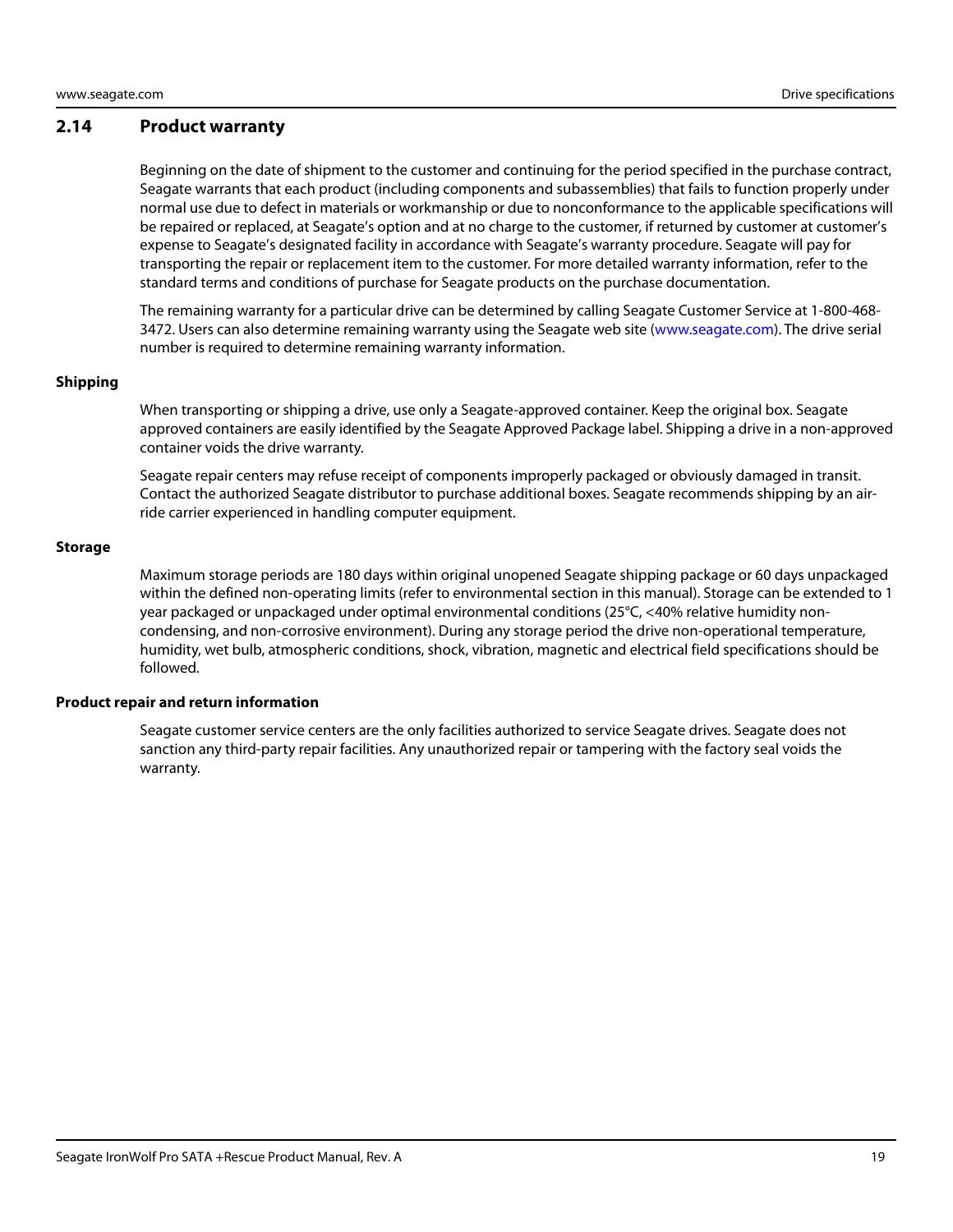# <span id="page-20-0"></span>**2.15 Seagate® Rescue™ Data Recovery Service**

If you suffer a data loss event within the Seagate Rescue Data Recovery warranty period, and you are eligible to participate in and submit a case under the Rescue program, contact SRS at (1-800-723-1183) in the US, or if you are calling from outside the US please visit our website for numbers in your local and language: [www.seagate.com/contacts/contact-numbers/.](http://www.seagate.com/contacts/contact-numbers/)

[In addition, you may visit](http://rescueandreplace.seagate.com/contact.jsp) rescueandreplace.seagate.com/contact.jsp to obtain information regarding how to contact a recovery expert online or by telephone from your location. An SRS representative will review your case to confirm your eligibility, and to assess whether your data may be recoverable by remote recovery services or whether you will need to send your device to SRS for in-lab servicing.

#### **Rescue™ General Terms**

These Rescue™ General Terms together with the Rescue™ FAQ's make up the Rescue™ Program Terms. By submitting a case under the Rescue™ program ("Program") you agree to be bound by the Program Terms, including these General Terms and the FAQ. You must be a legal resident of the US to participate in the Program.

**Communications**. All communications relating to your request will be available on our web site in your account and sent via e-mail to the address you provide to us unless you request, in writing, to receive such communications via regular mail.

**Personal Data.** You must provide true, accurate and complete information about yourself as prompted by the request form, including, without limitation, your name, address, e-mail address, and telephone number, as applicable (collectively, "Personal Data"). You must maintain and promptly update your Personal Data. You acknowledge that we may send you important information and notices regarding your requests by e-mail and that we shall have no liability associated with or arising from your failure to maintain accurate Personal Data.

**Capacity; Legal Rights; Indemnity**. You represent to SRS that you are of the legal age of majority in your state or country of residence, with the full capacity to agree to these Program Terms. You warrant that you are the legal owner or the authorized representative of the legal owner of the device you submit to SRS (the "Device") and data. You warrant that the data on the Device is legal and that you have the unrestricted legal right to (a) give us remote access to the data, (b) have the data recovered and reproduced on a backup medium, (c) receive the recovered data, and (d) agree to these Program Terms. You will defend and indemnify us (including our directors, officers, employees, agents, delegates, and contractors) from any claims or actions relating to the Device or data, or your rights or lack of rights thereto.

**Confidentiality**. We will protect the confidentiality of your data against unauthorized disclosure using the same degree of care as we use to protect our own confidential information.

**Disclaimer of Warranties, Representations and Guarantees**. **WE PROVIDE THE PROGRAM AND ANY SERVICES PROVIDED OR ATTEMPTED HEREUNDER "AS IS," WITH ALL FAULTS, AT YOUR SOLE RISK. WE DO NOT EXTEND ANY EXPRESS WARRANTIES, REPRESENTATIONS, CONDITIONS OR GUARANTEES REGARDING OUR RESCUE SERVICES OR ANY RESULTS THEREOF. TO THE MAXIMUM EXTENT PERMITTED BY APPLICABLE LAW AND SUBJECT TO ANY STATUTORY WARRANTIES THAT CANNOT BE EXCLUDED, WE EXPRESSLY DISCLAIM ALL IMPLIED WARRANTIES, INCLUDING ANY IMPLIED WARRANTY OR CONDITION OF MERCHANTABILITY, WARRANTY OF FITNESS FOR A PARTICULAR PURPOSE, OR WARRANTY OF ACCURACY OR COMPLETENESS WITH RESPECT TO THIS PROGRAM AND SERVICES.** This Program and Disclaimer is unrelated to, and does not affect any warranties relating to your Device that we or the seller may have extended to you.

**Limitation of Liability**. W**E WILL NOT BE LIABLE FOR ANY HARM CAUSED, UNLESS YOU PROVE THAT WE CAUSED SUCH HARM INTENTIONALLY. WITHOUT LIMITING THE GENERALITY OF THE FOREGOING, WE WILL NOT BE LIABLE FOR THE CONDITION, EXISTENCE, OR LOSS OF THE DATA YOU SEND US OR THE DATA WE RECOVER (IF ANY), ANY LOSS OF REVENUE OR LOSS OF PROFITS, OR ANY INDIRECT, SPECIAL, INCIDENTAL, OR CONSEQUENTIAL DAMAGES HOWEVER CAUSED. TO THE MAXIMUM EXTENT PERMITTED BY APPLICABLE LAW, THIS LIMITATION SHALL APPLY TO ANY AND ALL DAMAGES, REGARDLESS OF THE LEGAL THEORY ON WHICH THEY ARE ASSERTED (INCLUDING, WITHOUT LIMITATION, CONTRACT, BREACH OF CONTRACT, AND TORT), AND REGARDLESS OF WHETHER WE HAVE BEEN ADVISED OF THE POSSIBILITY OF LOSS OR DAMAGES - UNLESS YOU PROVE THAT SRS CAUSED DAMAGES TO YOU INTENTIONALLY. TO THE MAXIMUM EXTENT PERMITTED BY APPLICABLE LAW, THE AMOUNT OF OUR LIABILITY WILL NOT EXCEED THE TOTAL PRICE YOU ACTUALLY PAY FOR THE DEVICE, THE ESSENTIAL PURPOSE OF WHICH IS TO LIMIT OUR LIABILITY ARISING FROM OR RELATED TO THE PROGRAM AND ANY DATA RECOVERY SERVICES. THIS ALLOCATION OF RISK IS REFLECTED IN THE PRICE CHARGED FOR THIS PROGRAM OR SERVICES, IF ANY. YOU ACKNOWLEDGE THAT THE PRICE OF THIS PROGRAM WOULD BE MUCH GREATER IF WE UNDERTOOK MORE EXTENSIVE LIABILITY. THIS PARAGRAPH WILL APPLY NOTWITHSTANDING ANY OTHER PROVISIONS IN THESE TERMS, OR THE FAILURE OF ANY REMEDY.**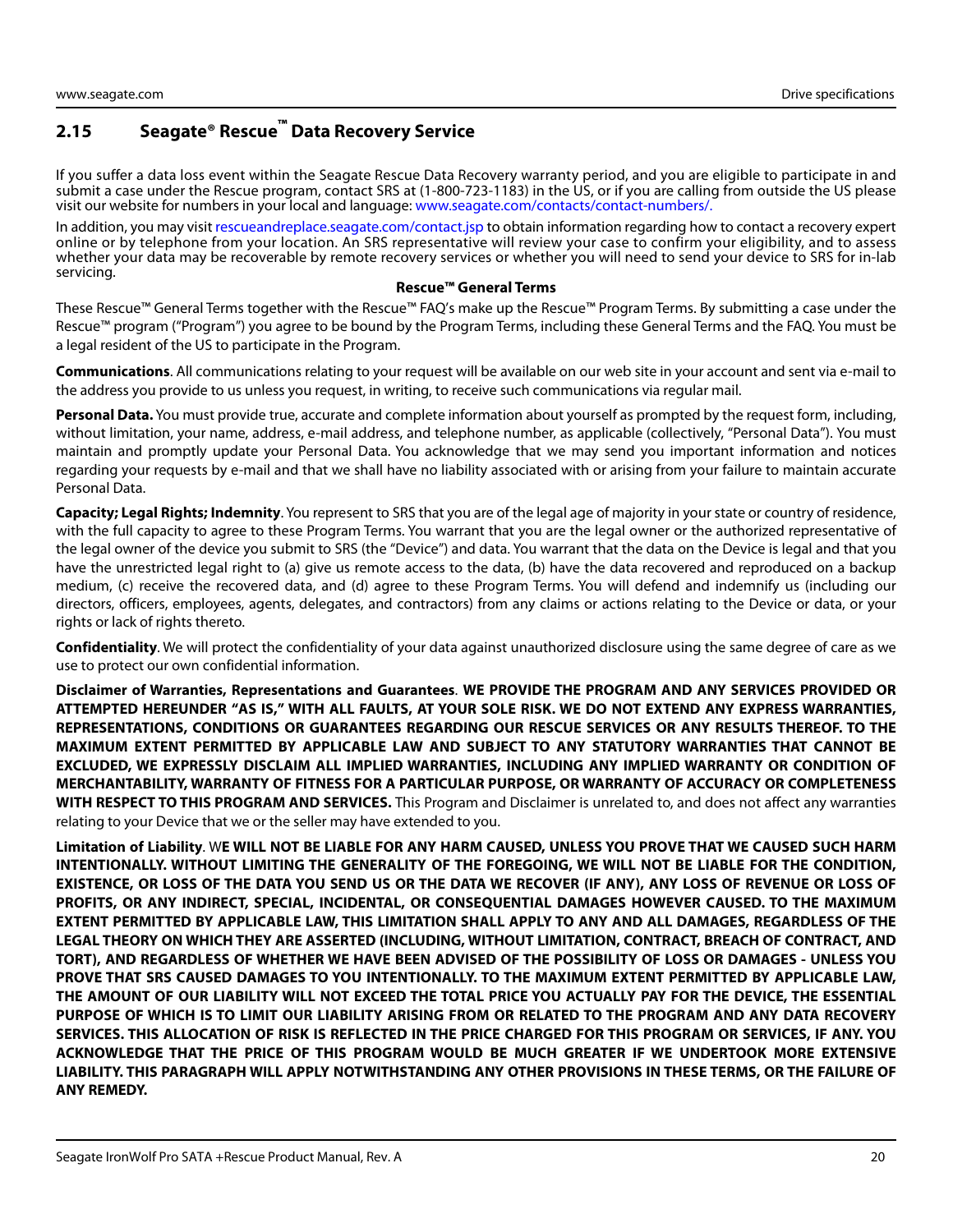**Compliance with Laws**. You agree to comply with all such laws and regulations and all other applicable laws, statutes, ordinances and regulations relating to the Program. You acknowledge that violations of these Program Terms could subject you to criminal or civil penalties. The goods licensed or provided, or services provided, through the Program, which may include technology and software, are subject to the customs and export control laws and regulations of the U.S. and may also be subject to the customs and export laws and regulations of the country in which the products are manufactured or received. Further, under U.S. law, such goods may not be sold, leased or otherwise transferred to restricted countries, or used by a restricted end-user or an end-user engaged in activities related to weapons of mass destruction including, without limitation, activities related to designing, developing, producing or using nuclear weapons, materials, or facilities, missiles or supporting missile projects, or chemical or biological weapons. You acknowledge you are not a restricted end-user or involved in any of the restricted activities above, and that you will comply with and abide by these laws and regulations. Seagate reserves the right to refuse service to or the return of any storage devices that have been determined to violate these regulations.

**Cancellation. Y**[ou may cancel the Program at any time by contacting SRS at 1-800-SEAGATE \(1-800-475-0143\) in the US, or at such](http://services.seagate.com/contact.aspx) [other number available at](http://services.seagate.com/contact.aspx) services.seagate.com/contact.aspx, or you simply may refrain from submitting a request for Rescue services. These Program Terms remain applicable to your and SRS's rights and obligations with respect to any services requested by you under this Program.

**Assignment**. You may not assign your rights or obligations under these Program Terms without SRS' express written consent.

**Dispute Resolution**. The parties will attempt to resolve any dispute arising out of or related to these Program Terms or any data recovery services requested or attempted hereunder through good faith negotiation. To the extent permitted by applicable law, if the parties are unable to resolve the dispute through good faith negotiation, then the dispute will be submitted to final and binding arbitration with the Judicial Arbitration and Mediation Services. Each party will bear its own costs in arbitration, provided that Seagate reserves the right, in its discretion, to pre-pay certain fees you may incur in connection with the arbitration subject to refund if you do not prevail. **Both parties waive their rights to a jury trial.** All proceedings will take place in Santa Clara County, California, USA. The laws of the State of California will exclusively govern these Program Terms and our provision of any data recovery services, without regard to California's conflicts of laws rules. You consent to the exclusive jurisdiction of the courts located in Santa Clara County, California, USA.

**Severability**. If any provision of these Program Terms is held invalid, illegal or unenforceable, such provision shall be enforced to the fullest extent permitted by applicable law and the validity, legality and enforceability of the remaining provisions shall not be affected thereby.

**Legal Effect**. These Program Terms describe certain legal rights. You may have other rights under applicable law. These Program Terms do not change your rights under applicable law if such laws do not permit these Program Terms to do so. Also, the Program and these Program Terms are in addition and unrelated to any rights you may have under a Seagate warranty statement.

**SRS Companies**. The following SRS companies may provide the services described in these Program Terms: (a) Seagate Technology LLC, with offices at 3101 Jay Street, Suite 110, Santa Clara, California 95054; (b) Seagate Technology Canada Inc., with offices at 2421 Bristol Circle, Suite A100, Oakville, Ontario, Canada L6H 5S9; and/or (c) Seagate Technology (Netherlands) B.V., with offices at Koolhovenlaan 1, 1119 PA, Schiphol-Rijk, The Netherlands.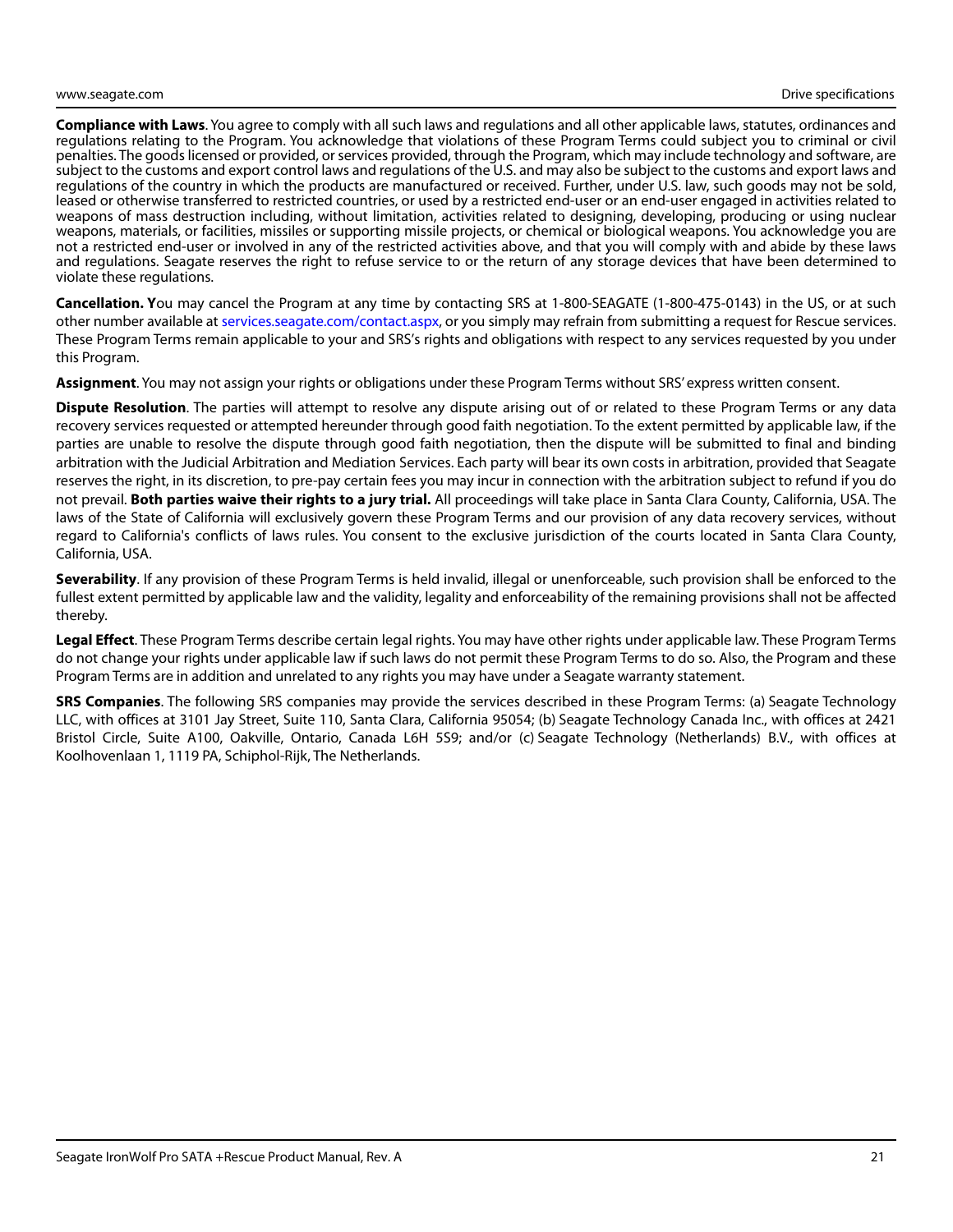# <span id="page-22-0"></span>**3.0 Configuring and mounting the drive**

This section contains the specifications and instructions for configuring and mounting the drive.

# <span id="page-22-1"></span>**3.1 Handling and static-discharge precautions**

After unpacking, and before installation, the drive may be exposed to potential handling and electrostatic discharge (ESD) hazards. Observe the following standard handling and static-discharge precautions:

|                | Before handling the drive, put on a grounded wrist strap, or ground oneself frequently by touching the metal chassis of a<br>computer that is plugged into a grounded outlet. Wear a grounded wrist strap throughout the entire installation procedure.  |
|----------------|----------------------------------------------------------------------------------------------------------------------------------------------------------------------------------------------------------------------------------------------------------|
|                | Handle the drive by its edges or frame only.                                                                                                                                                                                                             |
|                | The drive is extremely fragile—handle it with care. Do not press down on the drive top cover.                                                                                                                                                            |
| <b>Caution</b> | Always rest the drive on a padded, antistatic surface until mounting it in the computer.                                                                                                                                                                 |
|                | Do not touch the connector pins or the printed circuit board.                                                                                                                                                                                            |
|                | Do not remove the factory-installed labels from the drive or cover them with additional labels. Removal voids the warranty.<br>Some factory-installed labels contain information needed to service the drive. Other labels are used to seal out dirt and |
|                | contamination.                                                                                                                                                                                                                                           |

# <span id="page-22-2"></span>**3.2 Configuring the drive**

Each drive on the Serial ATA interface connects point-to-point with the Serial ATA host adapter. There is no master/ slave relationship because each drive is considered a master in a point-to-point relationship. If two drives are attached on one Serial ATA host adapter, the host operating system views the two devices as if they were both "masters" on two separate ports. Both drives behave as if they are Device 0 (master) devices.

# <span id="page-22-3"></span>**3.3 Serial ATA cables and connectors**



The Serial ATA interface cable consists of four conductors in two differential pairs, plus three ground connections. The cable size may be 30 to 26 AWG with a maximum length of one meter (39.37 in).

See **Table 5** for connector pin definitions. Either end of the SATA signal cable can be attached to the drive or host.

For direct backplane connection, the drive connectors are inserted directly into the host receptacle. The drive and the host receptacle incorporate features that enable the direct connection to be hot pluggable and blind mateable.

For installations which require cables, users can connect the drive as illustrated in **[Figure 3](#page-22-4)**.

#### <span id="page-22-4"></span>**Figure 3. Attaching SATA cabling**

Each cable is keyed to ensure correct orientation. IronWolf Pro SATA +Rescue drives support latching SATA connectors.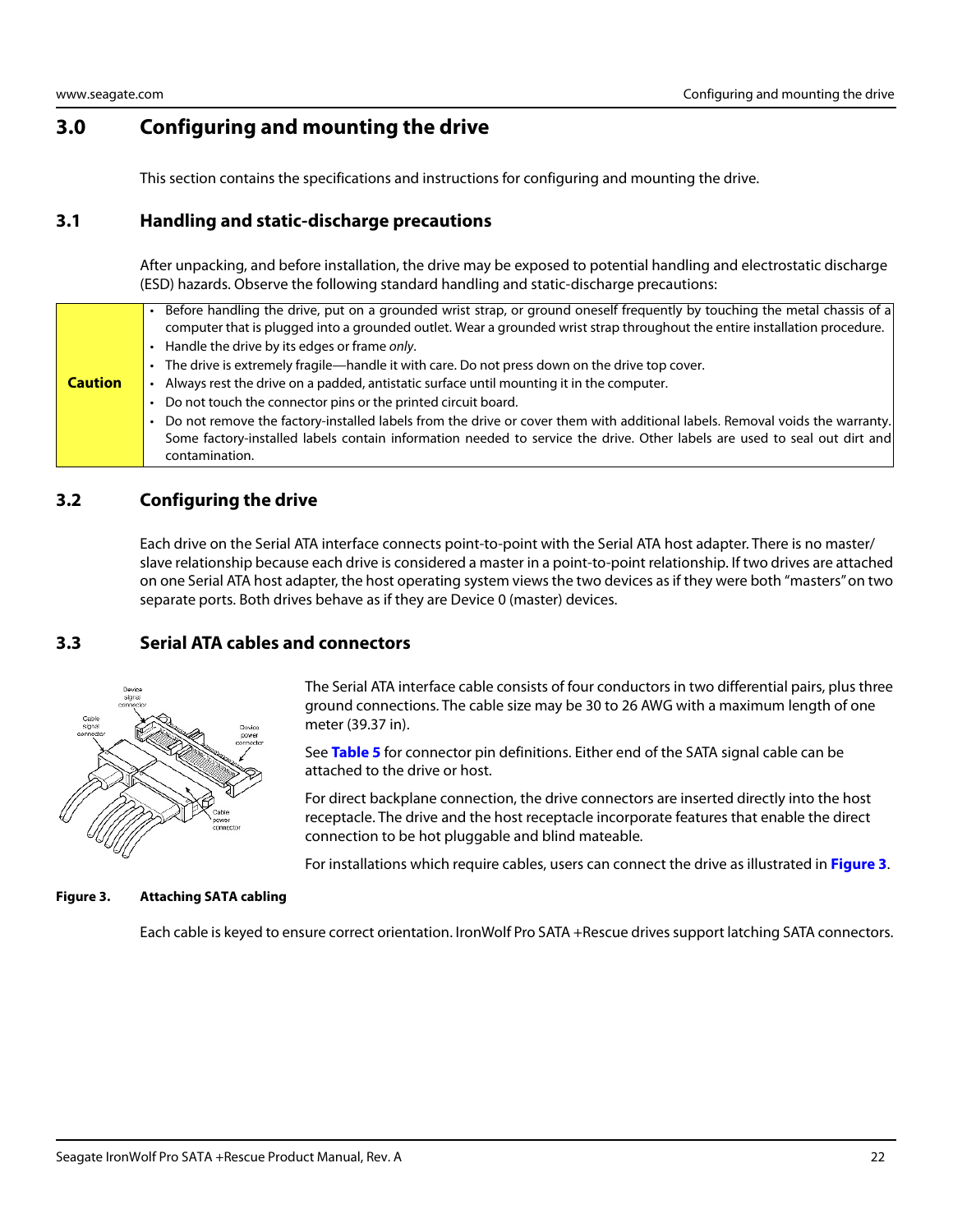#### <span id="page-23-0"></span>**3.4 Drive mounting**

Users can mount the drive in any orientation using four screws in the side-mounting holes or four screws in the bottom-mounting holes. See **[Figure 4](#page-23-2)** for drive mounting dimensions. Follow these important mounting precautions when mounting the drive:

- Allow a minimum clearance of 0.030 in (0.76mm) around the entire perimeter of the drive for cooling.
- Use only 6-32 UNC mounting screws.
- The screws should be inserted no more than 0.140 in (3.56mm) into the bottom or side mounting holes.
- Do not overtighten the mounting screws (maximum torque: 6 in-lb).

#### <span id="page-23-1"></span>**3.4.1 Mechanical specifications**

**Weight:** | 1.477 lb | 670 g

Refer to **[Figure 4](#page-23-2)** for detailed mounting configuration dimensions. See **[Section 3.4](#page-23-0)**, "Drive mounting."



#### <span id="page-23-2"></span>**Figure 4. Mounting configuration dimensions**

**NOTE** The image is for mechanical dimension reference only and may not represent the actual drive.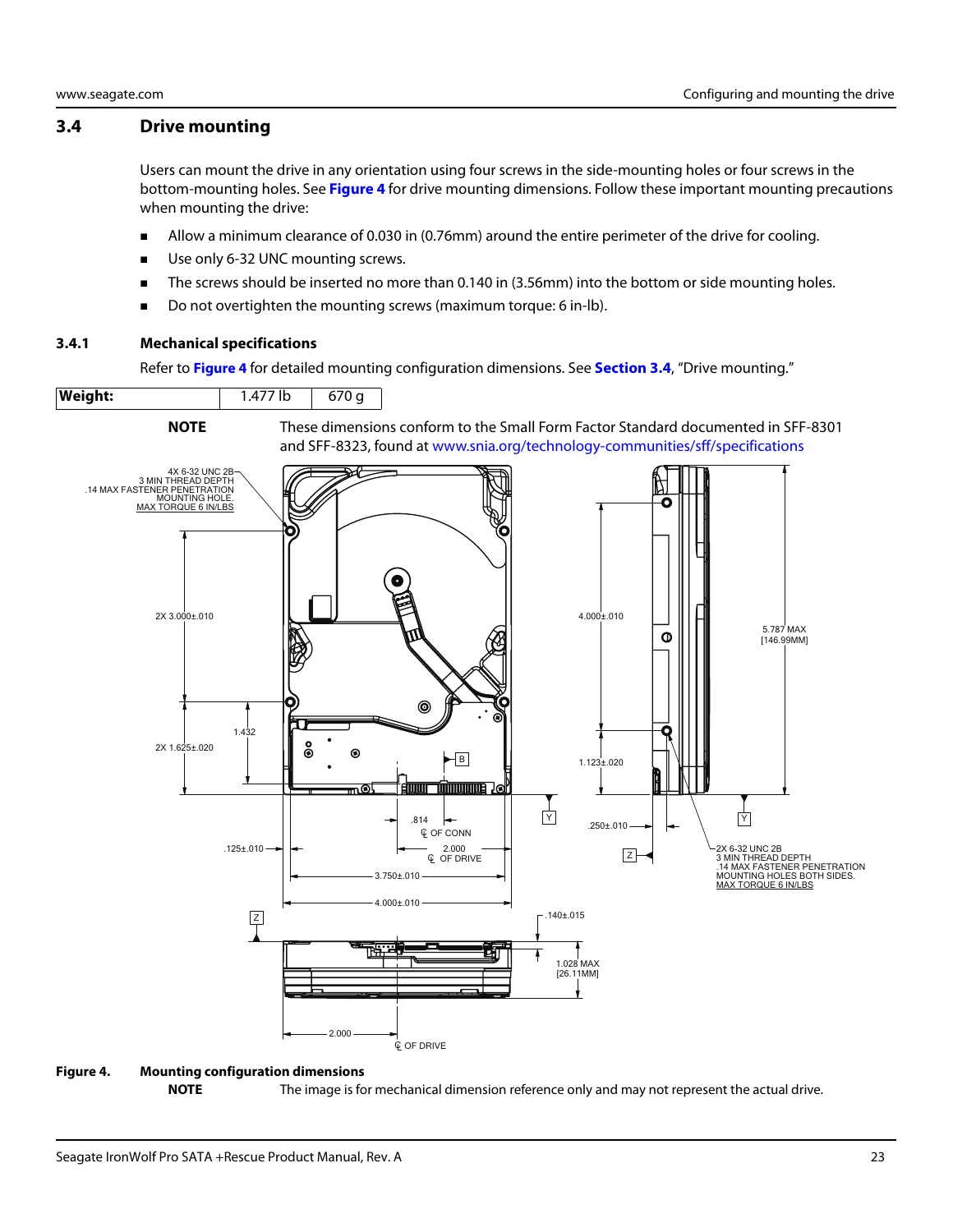# <span id="page-24-0"></span>**4.0 Serial ATA (SATA) interface**

These drives use the industry-standard Serial ATA interface that supports FIS data transfers. It supports ATA programmed input/output (PIO) modes 0–4; multiword DMA modes 0–2, and Ultra DMA modes 0–6.

For detailed information about the Serial ATA interface, refer to the "Serial ATA: High Speed Serialized AT Attachment" specification.

# <span id="page-24-1"></span>**4.1 Hot-Plug compatibility**

IronWolf Pro SATA +Rescue drives incorporate connectors which enable users to hot plug these drives in accordance with the Serial ATA Revision 3.3 specification. This specification can be downloaded from www.serialata.org.

#### **Caution**:

The drive motor must come to a complete stop **(Ready to spindle stop time indicated in [Section 2.4](#page-9-3))** prior to changing the plane of operation. This time is required to insure data integrity.

# <span id="page-24-2"></span>**4.2 Serial ATA device plug connector pin definitions**

**Table 5** summarizes the signals on the Serial ATA interface and power connectors.

| <b>Segment</b> | Pin             | <b>Function</b>                                    | <b>Definition</b>                             |
|----------------|-----------------|----------------------------------------------------|-----------------------------------------------|
| <b>Signal</b>  | S <sub>1</sub>  | Ground                                             | 2nd mate                                      |
|                | S <sub>2</sub>  | $A+$                                               | Differential signal pair A from Phy           |
|                | S <sub>3</sub>  | A-                                                 |                                               |
|                | S <sub>4</sub>  | Ground                                             | 2nd mate                                      |
|                | S <sub>5</sub>  | $B -$                                              | Differential signal pair B from Phy           |
|                | S <sub>6</sub>  | $B+$                                               |                                               |
|                | S7              | Ground                                             | 2nd mate                                      |
|                |                 | Key and spacing separate signal and power segments |                                               |
| <b>Power</b>   | <b>P1</b>       | V33                                                | 3.3V power                                    |
|                | P <sub>2</sub>  | V <sub>33</sub>                                    | 3.3V power                                    |
|                | P <sub>3</sub>  | V33                                                | 3.3V power, pre-charge, 2nd mate              |
|                | P <sub>4</sub>  | Ground                                             | 1st mate                                      |
|                | P <sub>5</sub>  | Ground                                             | 2nd mate                                      |
|                | <b>P6</b>       | Ground                                             | 2nd mate                                      |
|                | <b>P7</b>       | V <sub>5</sub>                                     | 5V power, pre-charge, 2nd mate                |
|                | P <sub>8</sub>  | V <sub>5</sub>                                     | 5V power                                      |
|                | P <sub>9</sub>  | V <sub>5</sub>                                     | 5V power                                      |
|                | P <sub>10</sub> | Ground                                             | 2nd mate                                      |
|                | P11             | Ground or LED signal                               | If grounded, drive does not use deferred spin |
|                | P <sub>12</sub> | Ground                                             | 1st mate.                                     |
|                | P <sub>13</sub> | V12                                                | 12V power, pre-charge, 2nd mate               |
|                | P <sub>14</sub> | V12                                                | 12V power                                     |
|                | P <sub>15</sub> | V12                                                | 12V power                                     |

#### **Table 5 Serial ATA connector pin definitions**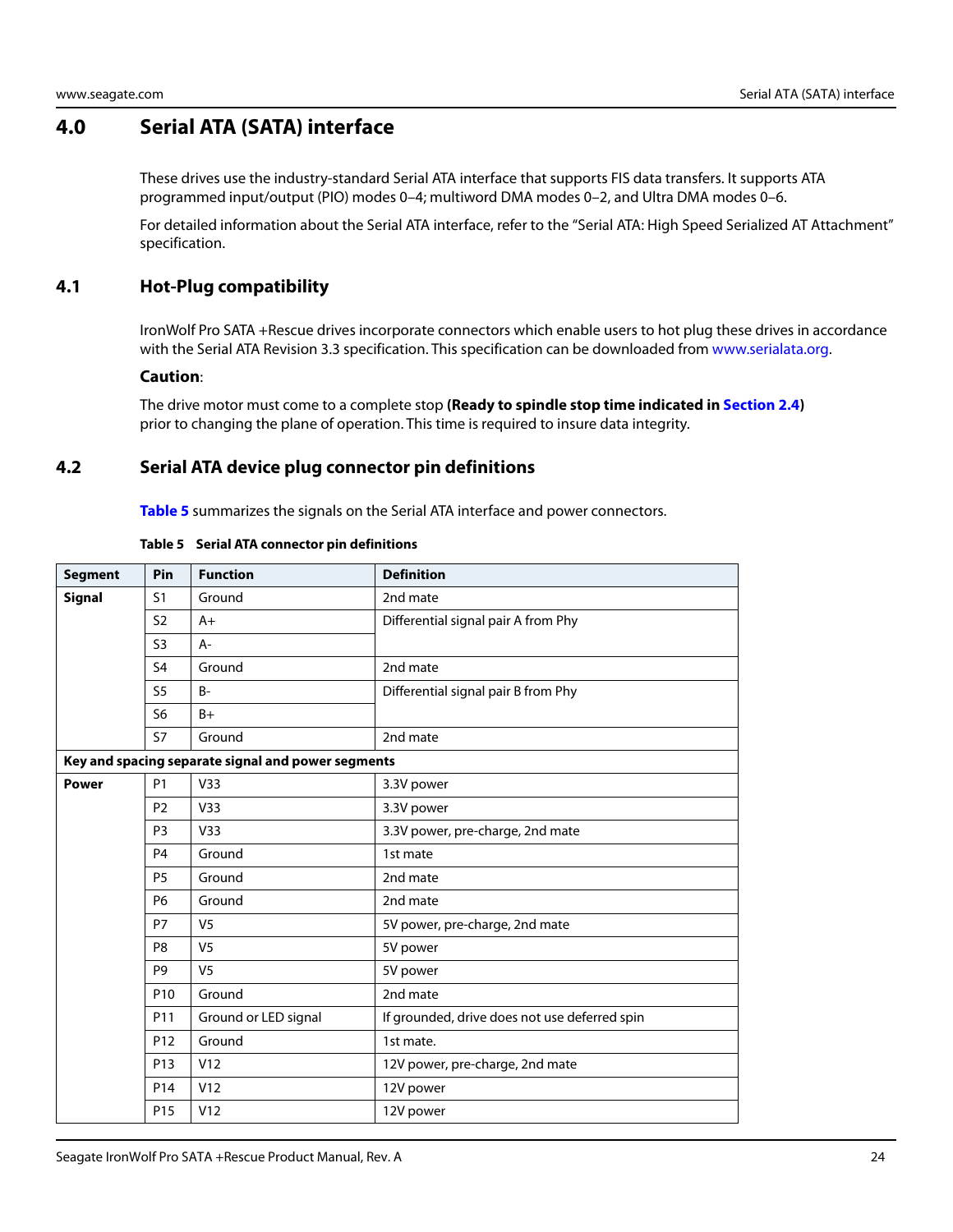#### **Notes:**

- 1. All pins are in a single row, with a 1.27mm (0.050") pitch.
- 2. The comments on the mating sequence apply to the case of backplane blindmate connector only. In this case, the mating sequences are:
	- **—** the ground pins P4 and P12.
	- **—** the pre-charge power pins and the other ground pins.
	- **—** the signal pins and the rest of the power pins.
- 3. There are three power pins for each voltage. One pin from each voltage is used for pre-charge when installed in a blind-mate backplane configuration.
- 4. All used voltage pins (Vx) must be terminated.

# <span id="page-25-0"></span>**4.3 Supported ATA commands**

The following table lists Serial ATA standard commands that the drive supports. For a detailed description of the ATA commands, refer to the Serial ATA: High Speed Serialized AT Attachment specification. **[See "S.M.A.R.T. commands"](#page-48-0)  [on page 48](#page-48-0)** for details and subcommands used in the S.M.A.R.T. implementation.

<span id="page-25-1"></span>

| <b>Command name</b>                  |                                   | <b>Command code (in hex)</b>        |
|--------------------------------------|-----------------------------------|-------------------------------------|
| Accessible Max Address Configuration |                                   |                                     |
|                                      | Get Native Max Address Ext        | 78 <sub>H</sub> / 0000 <sub>H</sub> |
|                                      | Set Accessible Max Address Ext    | $78_H / 0001_H$                     |
|                                      | Freeze Accessible Max Address Ext | 78 <sub>H</sub> / 0002 <sub>H</sub> |
|                                      | <b>Check Power Mode</b>           | E5 <sub>H</sub>                     |
|                                      | Configure Stream                  | 51 <sub>H</sub>                     |
|                                      | Download Microcode                | 92 <sub>H</sub>                     |
|                                      | <b>Execute Device Diagnostics</b> | 90 <sub>H</sub>                     |
|                                      | Flush Cache                       | E7 <sub>H</sub>                     |
|                                      | Flush Cache Extended              | $EA_H$                              |
| <b>Get Physical Element Status</b>   |                                   | 12 <sub>H</sub>                     |
| <b>Identify Device</b>               |                                   | $EC_{H}$                            |
| Idle                                 |                                   | E3 <sub>H</sub>                     |
|                                      | Idle Immediate                    | $E1_H$                              |
|                                      | <b>Read Buffer</b>                | E4 <sub>H</sub>                     |
| Read DMA                             |                                   | C8 <sub>H</sub>                     |
| <b>Read DMA Extended</b>             |                                   | 25 <sub>H</sub>                     |
| Read FPDMA Queued                    |                                   | 60 <sub>H</sub>                     |
| Read Log DMA Ext                     |                                   | 47 <sub>H</sub>                     |
| Read Log Ext                         |                                   | $2F_H$                              |
| Read Multiple                        |                                   | $C4_H$                              |

#### **Table 6 Supported ATA commands**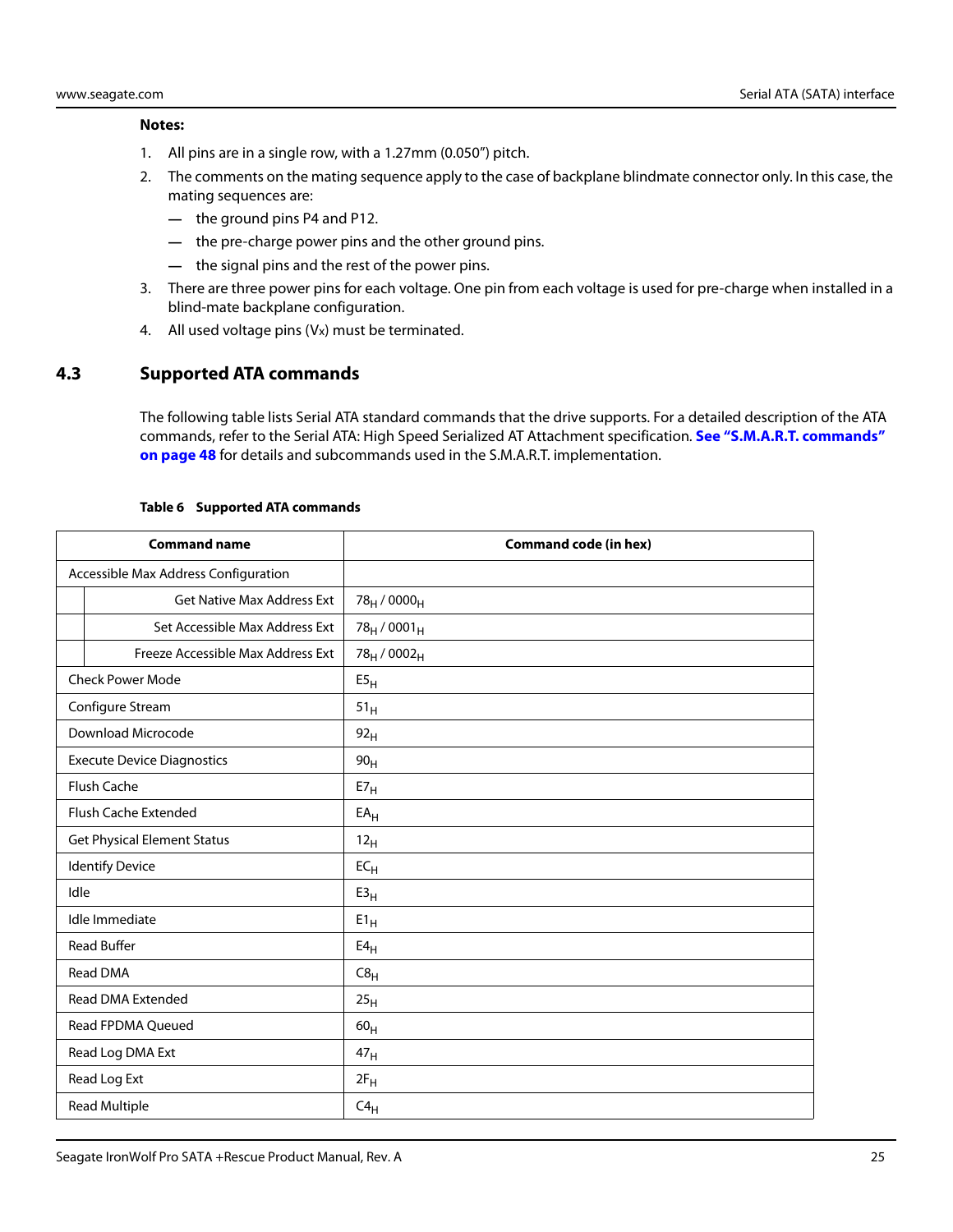| <b>Command name</b>                  | <b>Command code (in hex)</b>                                  |
|--------------------------------------|---------------------------------------------------------------|
| Read Multiple Extended               | 29 <sub>H</sub>                                               |
| <b>Read Sectors</b>                  | 20 <sub>H</sub>                                               |
| <b>Read Sectors Extended</b>         | 24 <sub>H</sub>                                               |
| Read Stream DMA Ext                  | $2A_H$                                                        |
| <b>Read Verify Sectors</b>           | 40 <sub>H</sub>                                               |
| Read Verify Sectors Extended         | 42 <sub>H</sub>                                               |
| Receive FPDMA Queued                 | 65 <sub>H</sub>                                               |
| Request Sense Data Ext               | $0B_H$                                                        |
| <b>Remove Element And Truncate</b>   | 7C <sub>H</sub>                                               |
| <b>Restore Elements And Rebuild</b>  | $7D_H$                                                        |
| Sanitize Device - Crypto Scramble    | B4 <sub>H</sub> / 0011 <sub>H</sub> (SED and ISE drives only) |
| Sanitize Device - Overwrite Ext      | $B4_H / 0014_H$                                               |
| Sanitize Device - Freeze Lock Ext    | B4 <sub>H</sub> / 0020 <sub>H</sub>                           |
| Sanitize Device - Status Ext         | $B4_H / 0000_H$                                               |
| Security Disable Password            | F6 <sub>H</sub>                                               |
| <b>Security Erase Prepare</b>        | F3 <sub>H</sub>                                               |
| Security Erase Unit                  | $F4_H$                                                        |
| <b>Security Freeze</b>               | F5 <sub>H</sub>                                               |
| Security Set Password                | $F1_H$                                                        |
| <b>Security Unlock</b>               | $F2_H$                                                        |
| Seek                                 | 70 <sub>H</sub>                                               |
| Send FPDMA Queued                    | 64 <sub>H</sub>                                               |
| Set Date & Time Ext                  | 77 <sub>H</sub>                                               |
| <b>Set Features</b>                  | $EF_H$                                                        |
| Set Multiple Mode                    | $C6_H$                                                        |
| Set Sector Configuration Ext         | B2 <sub>H</sub>                                               |
| Sleep                                | E6 <sub>H</sub>                                               |
| S.M.A.R.T. Disable Operations        | $B0_H / D9_H$                                                 |
| S.M.A.R.T. Enable/Disable Autosave   | $B0_H / D2_H$                                                 |
| S.M.A.R.T. Enable Operations         | $B0_H / D8_H$                                                 |
| S.M.A.R.T. Execute Offline           | $B0_H$ / $D4_H$                                               |
| S.M.A.R.T. Read Attribute Thresholds | $B0_H/D1_H$                                                   |
| S.M.A.R.T. Read Data                 | $B0_H / D0_H$                                                 |
| S.M.A.R.T. Read Log Sector           | $B0_H / D5_H$                                                 |
| S.M.A.R.T. Return Status             | $B0_H$ / $DA_H$                                               |
| S.M.A.R.T. Save Attribute Values     | $B0_H / D3_H$                                                 |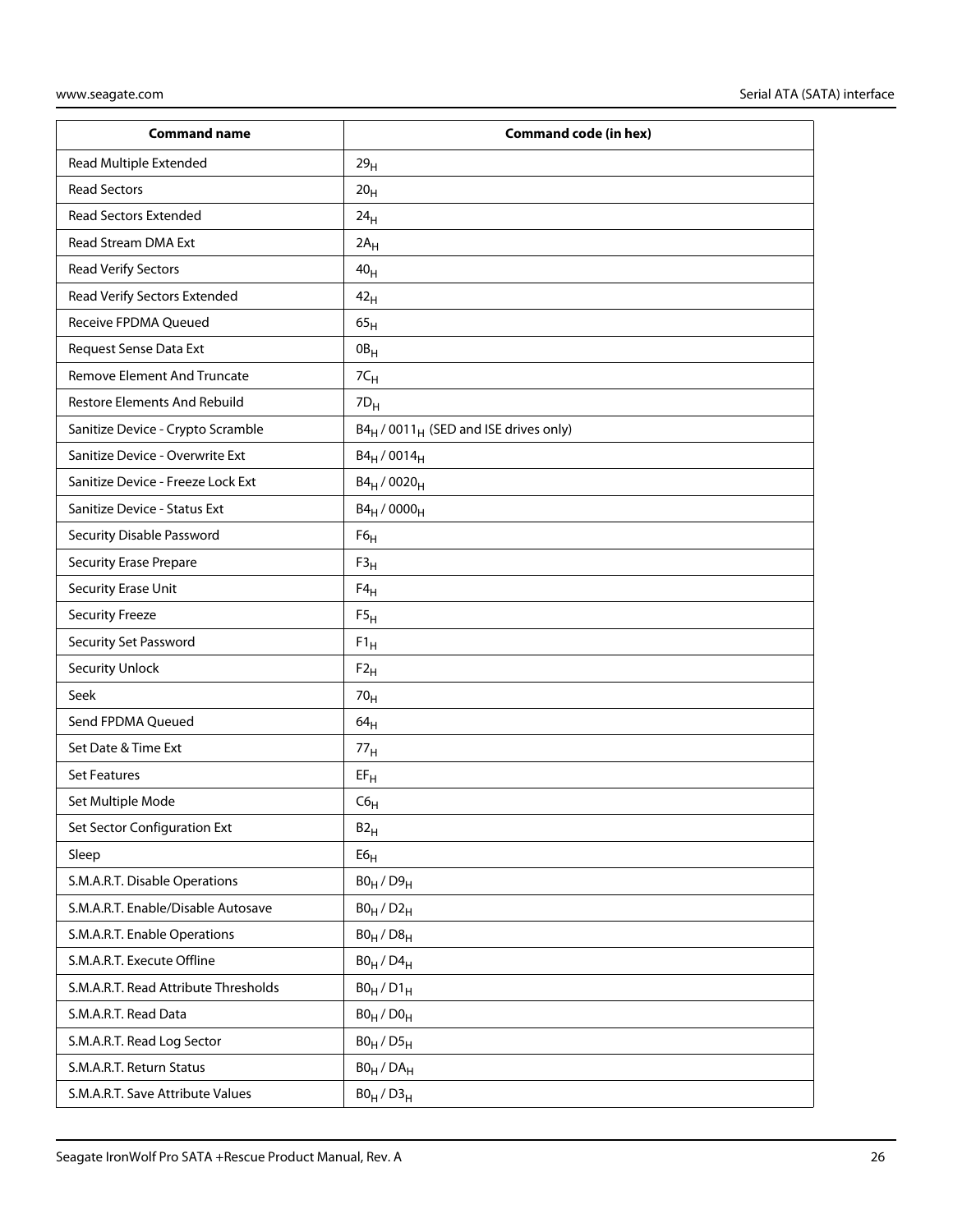| <b>Command name</b>           | <b>Command code (in hex)</b>      |
|-------------------------------|-----------------------------------|
| S.M.A.R.T. Write Log Sector   | $B0_H$ / $D6_H$                   |
| Standby                       | E2 <sub>H</sub>                   |
| Standby Immediate             | E0 <sub>H</sub>                   |
| <b>Trusted Send</b>           | 5E <sub>H</sub> (SED drives only) |
| <b>Trusted Send DMA</b>       | 5F <sub>H</sub> (SED drives only) |
| <b>Trusted Receive</b>        | 5C <sub>H</sub> (SED drives only) |
| <b>Trusted Receive DMA</b>    | 5D <sub>H</sub> (SED drives only) |
| <b>Write Buffer</b>           | E8 <sub>H</sub>                   |
| <b>Write DMA</b>              | CA <sub>H</sub>                   |
| Write DMA Extended            | 35 <sub>H</sub>                   |
| Write DMA FUA Extended        | $3D_H$                            |
| Write FPDMA Queued            | 61 <sub>H</sub>                   |
| Write Log DMA Ext             | 57 <sub>H</sub>                   |
| Write Log Extended            | $3F_H$                            |
| Write Multiple                | C5 <sub>H</sub>                   |
| Write Multiple Extended       | 39 <sub>H</sub>                   |
| Write Multiple FUA Extended   | CE <sub>H</sub>                   |
| <b>Write Sectors</b>          | 30 <sub>H</sub>                   |
| <b>Write Sectors Extended</b> | 34 <sub>H</sub>                   |
| <b>Write Stream DMA Ext</b>   | $3A_H$                            |
| Write Uncorrectable Extended  | 45 <sub>H</sub>                   |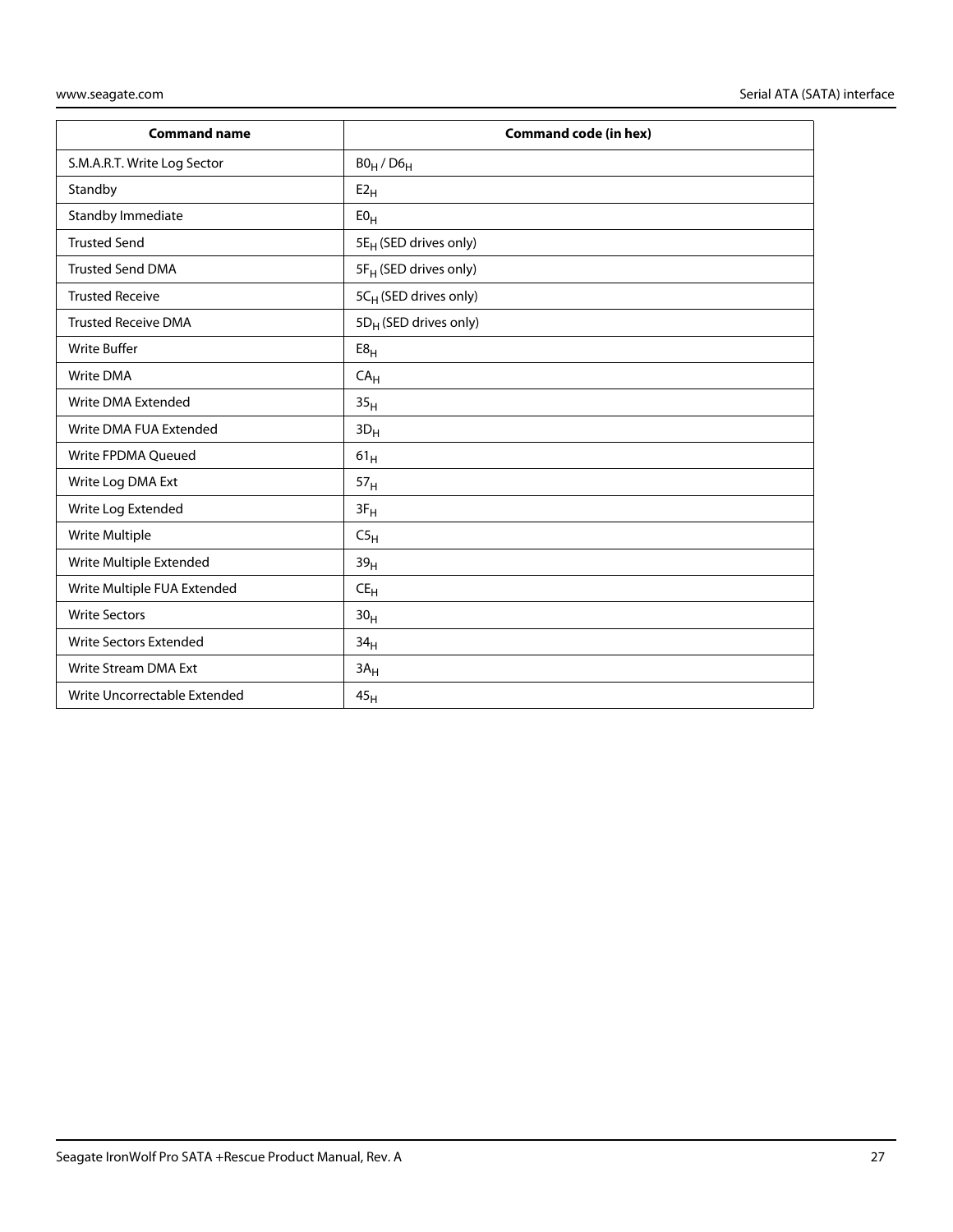#### <span id="page-28-0"></span>**4.3.1 Identify Device command**

The Identify Device command (command code  $EC_H$ ) transfers information about the drive to the host following power up. The data is organized as a single 512-byte block of data, whose contents are shown in **[Table 6](#page-25-1)** on **[page 25](#page-25-1)**. All reserved bits or words should be set to zero. Parameters listed with an "x" are drive-specific or vary with the state of the drive. **[see Section 2.0 on page 7](#page-7-0)**for default parameter settings.

The following commands contain drive-specific features that may not be included in the Serial ATA specification..

| Word         | <b>Description</b>                                                                                                                                                                                                                                                                                                                                    | <b>Value</b>                                       |
|--------------|-------------------------------------------------------------------------------------------------------------------------------------------------------------------------------------------------------------------------------------------------------------------------------------------------------------------------------------------------------|----------------------------------------------------|
| $\mathbf 0$  | Configuration information:<br>$\cdot$ Bit 15: 0 = ATA; 1 = ATAPI<br>· Bit 7: removable media<br>· Bit 6: removable controller<br>• Bit 0: reserved                                                                                                                                                                                                    | $OCSA_H$                                           |
| $\mathbf{1}$ | Obsolete                                                                                                                                                                                                                                                                                                                                              | 16,383                                             |
| 2            | ATA-reserved                                                                                                                                                                                                                                                                                                                                          | C837 <sub>H</sub>                                  |
| 3            | Obsolete                                                                                                                                                                                                                                                                                                                                              | 16                                                 |
| 4            | Retired                                                                                                                                                                                                                                                                                                                                               | 0000 <sub>H</sub>                                  |
| 5            | Retired                                                                                                                                                                                                                                                                                                                                               | 0000 <sub>H</sub>                                  |
| 6            | Obsolete                                                                                                                                                                                                                                                                                                                                              | $003F_H$                                           |
| $7 - 9$      | Retired                                                                                                                                                                                                                                                                                                                                               | 0000 <sub>H</sub>                                  |
| $10 - 19$    | Serial number: (20 ASCII characters, $0000_H$ = none)                                                                                                                                                                                                                                                                                                 | <b>ASCII</b>                                       |
| $20 - 21$    | Retired                                                                                                                                                                                                                                                                                                                                               | 0000 <sub>H</sub>                                  |
| 22           | Obsolete                                                                                                                                                                                                                                                                                                                                              | 0000 <sub>H</sub>                                  |
| $23 - 26$    | Firmware revision (8 ASCII character string, padded with blanks to end of string)                                                                                                                                                                                                                                                                     | X.XX                                               |
| $27 - 46$    | Drive model number: (40 ASCII characters, padded with blanks to end of string)                                                                                                                                                                                                                                                                        | ST20000NE000                                       |
| 47           | (Bits 7-0) Maximum sectors per interrupt on Read multiple and Write multiple (16)                                                                                                                                                                                                                                                                     | 8010 <sub>H</sub> (512e) / 8002 <sub>H</sub> (4KN) |
| 48           | Trusted computing feature set supported bit 0 (SED only)                                                                                                                                                                                                                                                                                              | 4000 <sub>H</sub>                                  |
| 49           | Standard Standby timer, IORDY supported and may be disabled                                                                                                                                                                                                                                                                                           | 2F00 <sub>H</sub>                                  |
| 50           | Capabilities                                                                                                                                                                                                                                                                                                                                          | $4000_H$                                           |
| $51 - 52$    | Obsolete                                                                                                                                                                                                                                                                                                                                              | <b>XXXX<sub>H</sub></b>                            |
| 53-56        | Words 64-70 and 88 are valid                                                                                                                                                                                                                                                                                                                          | XXXH                                               |
| $57 - 58$    | Obsolete                                                                                                                                                                                                                                                                                                                                              | XXXH                                               |
| 59           | (Bit 15: 0) Block Erase Ext Not Supported - N<br>(Bit 14: 1) Overwrite Ext Supported - Y<br>(Bit 13: X) Crypto Scramble Ext Supported (SED Only) - N<br>(Bit 12: 1) Sanitize feature set supported - Y<br>(Bit 11: 1) Commands allowed during sanitize op as specified in ACS-3 - Y<br>(Bit 10: 1) Sanitize Antifreeze Lock Ext command supported - Y | 5D10 <sub>H</sub> (512E) / 5D02 <sub>H</sub> (4KN) |

**Table 7 Identify Device command**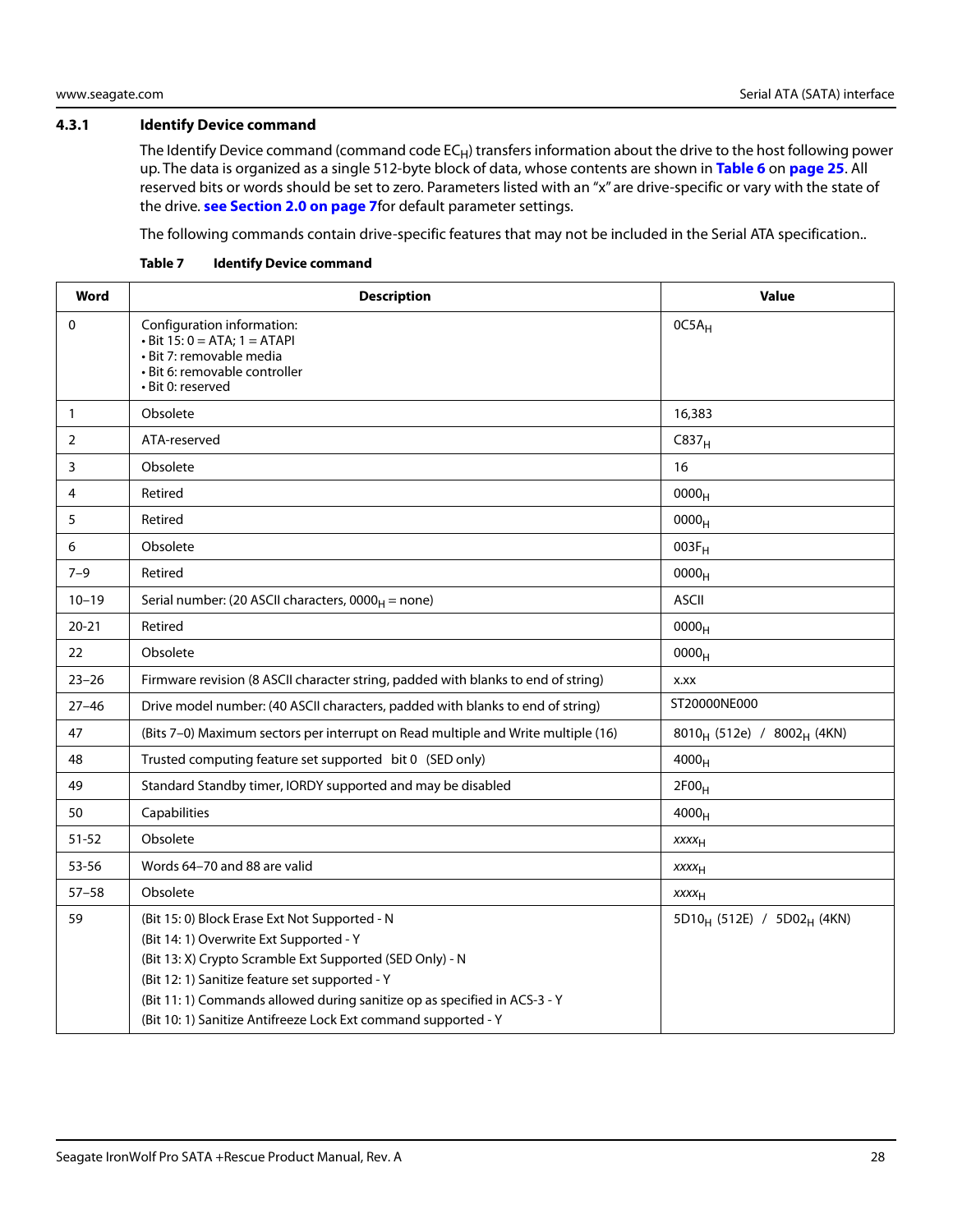#### **Table 7 Identify Device command**

| Word        | <b>Description</b>                                                                                                                                                                                                                                                                                                                                                                                                                       | <b>Value</b>              |
|-------------|------------------------------------------------------------------------------------------------------------------------------------------------------------------------------------------------------------------------------------------------------------------------------------------------------------------------------------------------------------------------------------------------------------------------------------------|---------------------------|
| $60 - 61$   | Total number of user-addressable LBA sectors available<br>(see <b>Section 2.2</b> for related information)<br>*Note: The maximum value allowed in this field is: 0FFFFFFFh (268,435,455 sectors,<br>137GB). Drives with capacities over 137GB will have 0FFFFFFFh in this field and the<br>actual number of user-addressable LBAs specified in words 100-103. This is required for<br>drives that support the 48-bit addressing feature. | 0FFFFFFFh*                |
| 62          | Obsolete                                                                                                                                                                                                                                                                                                                                                                                                                                 | 0000 <sub>H</sub>         |
| 63          | Multiword DMA active and modes supported (see note following this table)                                                                                                                                                                                                                                                                                                                                                                 | xx07 <sub>H</sub>         |
| 64          | Advanced PIO modes supported (modes 3 and 4 supported)                                                                                                                                                                                                                                                                                                                                                                                   | 0003 <sub>H</sub>         |
| 65          | Minimum multiword DMA transfer cycle time per word (120 ns)                                                                                                                                                                                                                                                                                                                                                                              | $0078_{H}$                |
| 66          | Recommended multiword DMA transfer cycle time per word (120 ns)                                                                                                                                                                                                                                                                                                                                                                          | $0078_{H}$                |
| 67          | Minimum PIO cycle time without IORDY flow control (240 ns)                                                                                                                                                                                                                                                                                                                                                                               | 0078 <sub>H</sub>         |
| 68          | Minimum PIO cycle time with IORDY flow control (120 ns)                                                                                                                                                                                                                                                                                                                                                                                  | $0078_H$                  |
| 69          | Additional supported                                                                                                                                                                                                                                                                                                                                                                                                                     | $000C_H$                  |
| $70 - 74$   | ATA-reserved                                                                                                                                                                                                                                                                                                                                                                                                                             | $0000_{H}$                |
| 75          | Queue depth                                                                                                                                                                                                                                                                                                                                                                                                                              | $001F_H$                  |
| 76          | Serial ATA capabilities                                                                                                                                                                                                                                                                                                                                                                                                                  | 8D0E <sub>H</sub>         |
| 77          | (Bit 6:1) Send/Receive FPDMA Queued Commands Supported                                                                                                                                                                                                                                                                                                                                                                                   | $xx4x_H$                  |
| 78          | Serial ATA features supported                                                                                                                                                                                                                                                                                                                                                                                                            | 00CC <sub>H</sub>         |
| 79          | Serial ATA features enabled                                                                                                                                                                                                                                                                                                                                                                                                              | $xxxx_H$                  |
| 80          | Major version number                                                                                                                                                                                                                                                                                                                                                                                                                     | OFEO <sub>H</sub> (ACS-4) |
| 81          | Minor version number                                                                                                                                                                                                                                                                                                                                                                                                                     | $F$ $F$ $F$ $H$           |
| 82          | Command sets supported                                                                                                                                                                                                                                                                                                                                                                                                                   | $306B_H$                  |
| 83          | Command sets supported                                                                                                                                                                                                                                                                                                                                                                                                                   | $7561_H$                  |
| 84          | Command sets support extension (see note following this table)                                                                                                                                                                                                                                                                                                                                                                           | $6173_H$                  |
| 85          | Command sets enabled                                                                                                                                                                                                                                                                                                                                                                                                                     | 3069 <sub>H</sub>         |
| 86          | Command sets enabled                                                                                                                                                                                                                                                                                                                                                                                                                     | $B441_H$                  |
| 87          | Command sets enable extension                                                                                                                                                                                                                                                                                                                                                                                                            | 6173 <sub>H</sub>         |
| 88          | Ultra DMA support and current mode (see note following this table)                                                                                                                                                                                                                                                                                                                                                                       | $xx7F_H$                  |
| 89          | Security erase time                                                                                                                                                                                                                                                                                                                                                                                                                      | XXXH                      |
| 90          | Enhanced security erase time                                                                                                                                                                                                                                                                                                                                                                                                             | <b>XXXX<sub>H</sub></b>   |
| 92          | Master password revision code                                                                                                                                                                                                                                                                                                                                                                                                            | FFE <sub>H</sub>          |
| 93          | Hardware reset value                                                                                                                                                                                                                                                                                                                                                                                                                     | <b>XXXX<sub>H</sub></b>   |
| $95 - 99$   | ATA-reserved                                                                                                                                                                                                                                                                                                                                                                                                                             | 0000 <sub>H</sub>         |
| $100 - 103$ | Total number of user-addressable LBA sectors available.<br>These words are required for drives that support the 48-bit addressing feature.<br>Maximum value: 0000FFFFFFFFFFFFh.                                                                                                                                                                                                                                                          | (see Section 2.2)         |
| 104-105     | ATA-reserved                                                                                                                                                                                                                                                                                                                                                                                                                             | 0000 <sub>H</sub>         |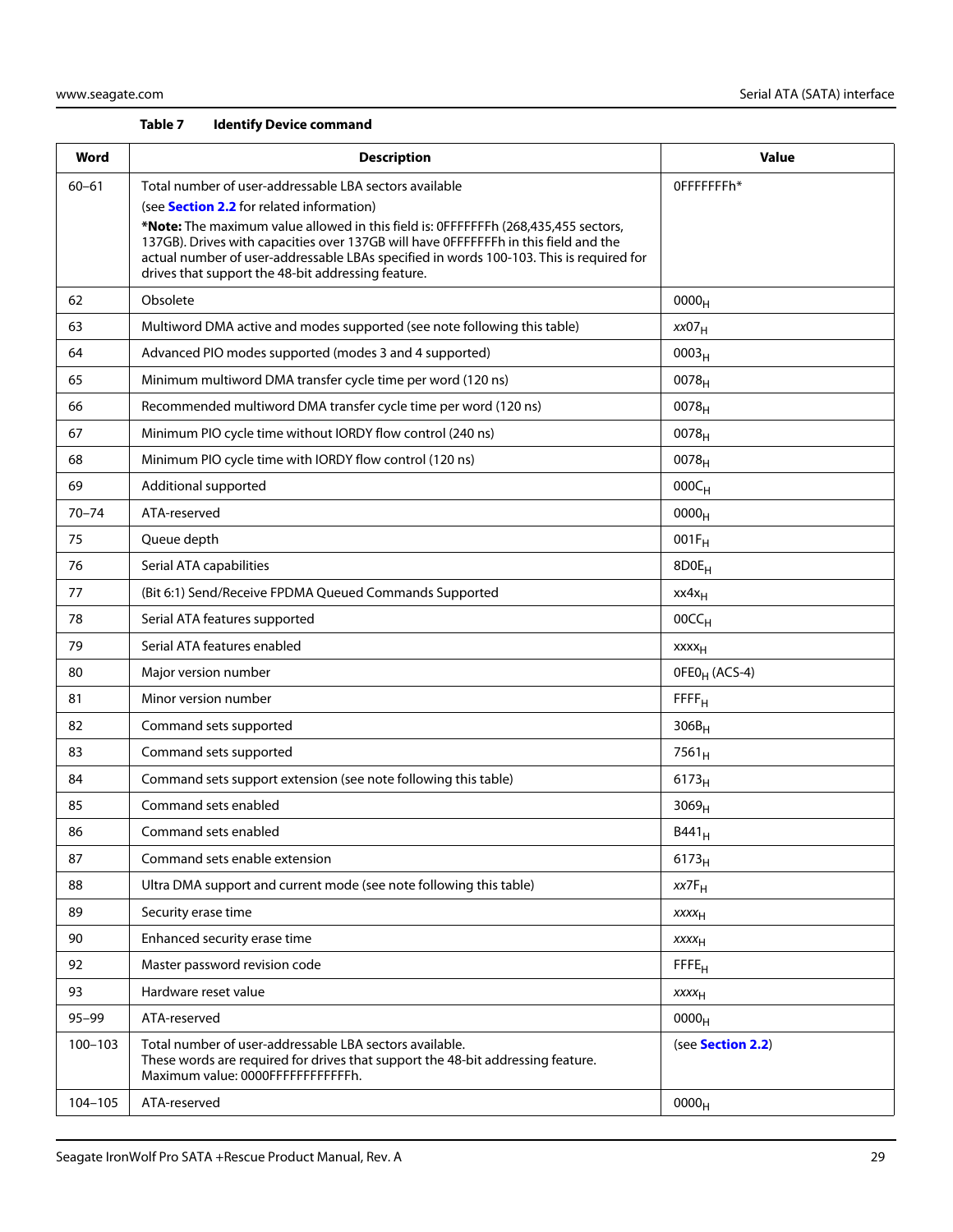| Table 7 |  |  | <b>Identify Device command</b> |
|---------|--|--|--------------------------------|
|---------|--|--|--------------------------------|

| Word        | <b>Description</b>                                                                                                                                                 | <b>Value</b>                                       |
|-------------|--------------------------------------------------------------------------------------------------------------------------------------------------------------------|----------------------------------------------------|
| 106         | Physical/Logical sector size                                                                                                                                       | 6003 <sub>H</sub> (512E) / 5000 <sub>H</sub> (4KN) |
| 107         | ATA-reserved                                                                                                                                                       | 0000 <sub>H</sub>                                  |
| 108-111     | The mandatory value of the world wide name (WWN) for the drive.<br>NOTE: This field is valid if word 84, bit 8 is set to 1 indicating 64-bit WWN support.          | Each drive will have a unique value.               |
| $112 - 118$ | ATA-reserved                                                                                                                                                       | 0000 <sub>H</sub>                                  |
| 119         | Commands and feature sets supported                                                                                                                                | $43DE_H$                                           |
| 120         | Commands and feature sets supported or enabled                                                                                                                     | 409C <sub>H</sub>                                  |
| 121-127     | ATA-reserved                                                                                                                                                       | 0000 <sub>H</sub>                                  |
| 128         | Security status                                                                                                                                                    | $0021_H$                                           |
| 129-159     | Seagate-reserved                                                                                                                                                   | $xxxx_{H}$                                         |
| $160 - 167$ | ATA-reserved                                                                                                                                                       | 0000 <sub>H</sub>                                  |
| 168         | <b>Device Nominal Form Factor</b>                                                                                                                                  | 3.5''                                              |
| 169-205     | ATA-reserved                                                                                                                                                       | 0000 <sub>H</sub>                                  |
| 206         | SCT Command Transport command set.<br>If bit 0 is set to one, then the device supports SCT Command Transport.<br>Bits 7:2 indicate individual SCT feature support. | $xxBD_H$                                           |
| 207-216     | ATA-reserved                                                                                                                                                       | 0000 <sub>H</sub>                                  |
| 217         | Nominal media rotation rate                                                                                                                                        | 7200                                               |
| 218-221     | ATA-reserved                                                                                                                                                       | 0000 <sub>H</sub>                                  |
| 222         | <b>Transport Major Version</b>                                                                                                                                     | 11FF <sub>H</sub> (SATA 3.3)                       |
| 223         | <b>Transport Minor Version</b>                                                                                                                                     | $0000_{H}$                                         |
| 224-229     | ATA-reserved                                                                                                                                                       | 0000 <sub>H</sub>                                  |
| 230-233     | <b>Extended Number of User Accessible Sectors</b>                                                                                                                  | (see Section 2.2)                                  |
| 234-254     | ATA-reserved                                                                                                                                                       | 0000 <sub>H</sub>                                  |
| 255         | Integrity word                                                                                                                                                     | xxA5 <sub>H</sub>                                  |

NOTE See the bit descriptions below for words 63, 84, and 88 of the Identify Drive data.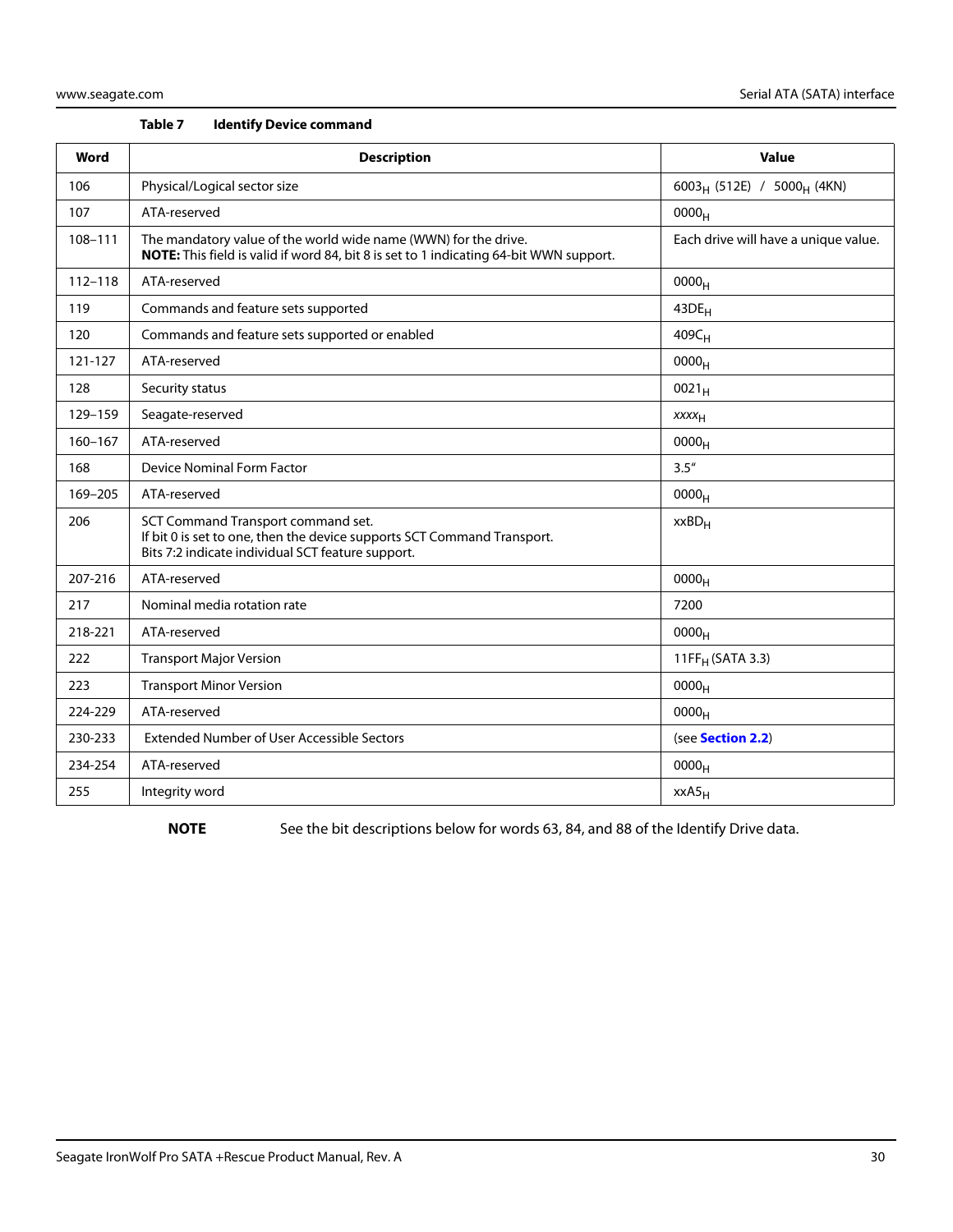|                | Description (if bit is set to 1) |                                                                      |  |  |  |  |
|----------------|----------------------------------|----------------------------------------------------------------------|--|--|--|--|
|                | <b>Bit</b>                       | Word 63                                                              |  |  |  |  |
| $\mathbf 0$    |                                  | Multiword DMA mode 0 is supported.                                   |  |  |  |  |
| 1              |                                  | Multiword DMA mode 1 is supported.                                   |  |  |  |  |
| $\overline{2}$ |                                  | Multiword DMA mode 2 is supported.                                   |  |  |  |  |
| 8              |                                  | Multiword DMA mode 0 is currently active.                            |  |  |  |  |
| 9              |                                  | Multiword DMA mode 1 is currently active.                            |  |  |  |  |
| 10             |                                  | Multiword DMA mode 2 is currently active.                            |  |  |  |  |
|                | <b>Bit</b>                       | Word 84                                                              |  |  |  |  |
| $\mathbf 0$    |                                  | SMART error logging is supported.                                    |  |  |  |  |
| 1              |                                  | SMART self-test is supported.                                        |  |  |  |  |
| 2              |                                  | Media serial number is not supported.                                |  |  |  |  |
| 3              |                                  | Media Card Pass Through Command feature set is not supported.        |  |  |  |  |
| 4              |                                  | Streaming feature set is supported.                                  |  |  |  |  |
| 5              |                                  | GPL feature set is supported.                                        |  |  |  |  |
| 6              |                                  | WRITE DMA FUA EXT and WRITE MULTIPLE FUA EXT commands are supported. |  |  |  |  |
| $\overline{7}$ |                                  | WRITE DMA QUEUED FUA EXT command is not supported.                   |  |  |  |  |
| 8              |                                  | 64-bit World Wide Name is supported.                                 |  |  |  |  |
| $9 - 10$       |                                  | Obsolete.                                                            |  |  |  |  |
|                | $11 - 12$                        | Reserved for TLC.                                                    |  |  |  |  |
| 13             |                                  | IDLE IMMEDIATE command with IUNLOAD feature is supported.            |  |  |  |  |
| 14             |                                  | Shall be set to 1.                                                   |  |  |  |  |
| 15             |                                  | Shall be cleared to 0.                                               |  |  |  |  |
|                | <b>Bit</b>                       | Word 88                                                              |  |  |  |  |
| 0              |                                  | Ultra DMA mode 0 is supported.                                       |  |  |  |  |
| 1              |                                  | Ultra DMA mode 1 is supported.                                       |  |  |  |  |
| 2              |                                  | Ultra DMA mode 2 is supported.                                       |  |  |  |  |
| $\overline{3}$ |                                  | Ultra DMA mode 3 is supported.                                       |  |  |  |  |
| $\overline{4}$ |                                  | Ultra DMA mode 4 is supported.                                       |  |  |  |  |
| 5              |                                  | Ultra DMA mode 5 is supported.                                       |  |  |  |  |
| 6              |                                  | Ultra DMA mode 6 is supported.                                       |  |  |  |  |
| 8              |                                  | Ultra DMA mode 0 is currently active.                                |  |  |  |  |
| 9              |                                  | Ultra DMA mode 1 is currently active.                                |  |  |  |  |
| 10             |                                  | Ultra DMA mode 2 is currently active.                                |  |  |  |  |
| 11             |                                  | Ultra DMA mode 3 is currently active.                                |  |  |  |  |
| 12             |                                  | Ultra DMA mode 4 is currently active.                                |  |  |  |  |
| 13             |                                  | Ultra DMA mode 5 is currently active.                                |  |  |  |  |
| 14             |                                  | Ultra DMA mode 6 is currently active.                                |  |  |  |  |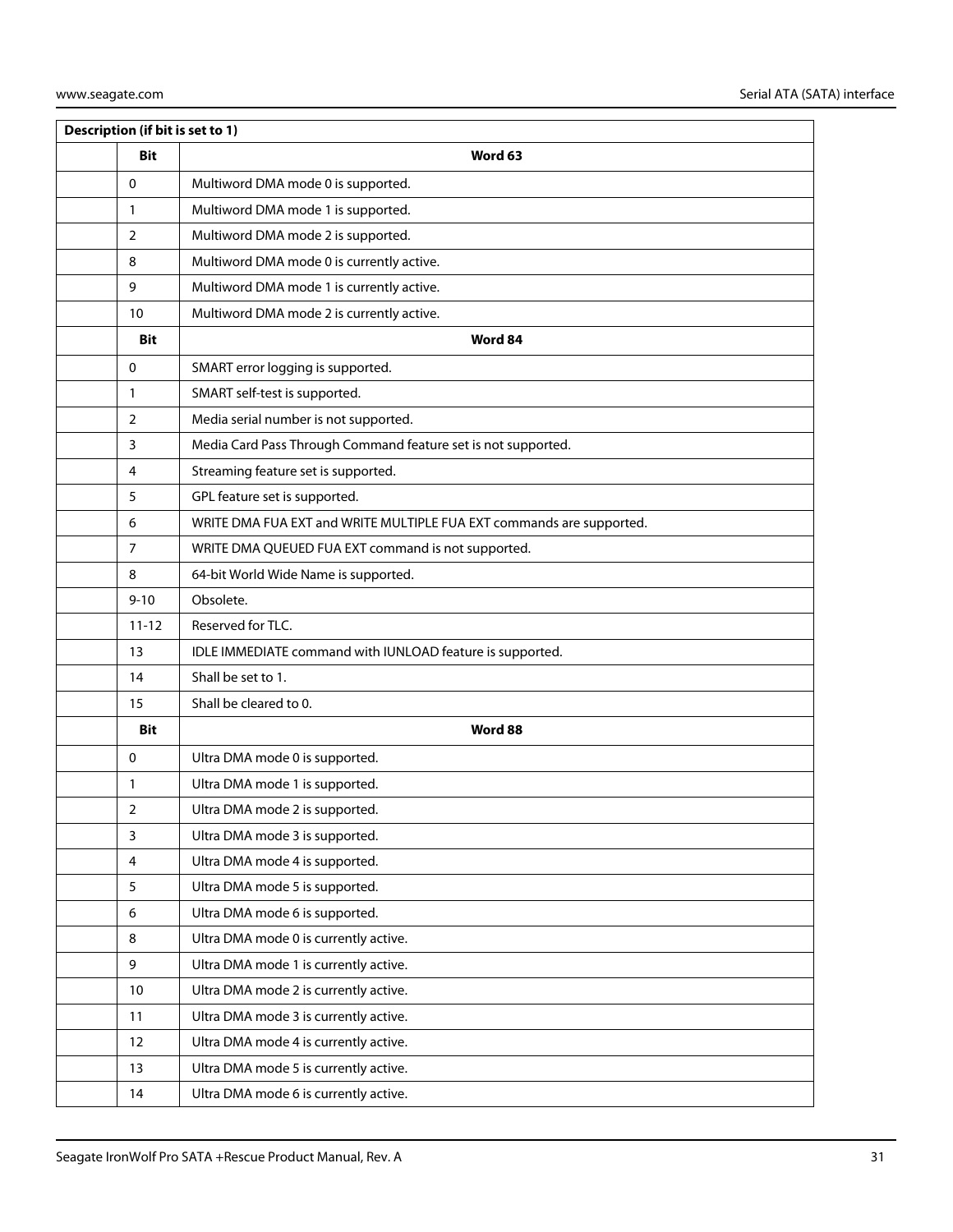#### <span id="page-32-0"></span>**4.3.2 Identify Device Data log**

The IDENTIFY DEVICE Data log (log 30H) transfers information about the drive. The data is organized as a set of 512 byte blocks of data, whose contents are shown in **[Table 1 on page 7](#page-7-2)**. All reserved bits or words should be set to zero. Parameters listed with an "x" are drive-specific or vary with the state of the drive.

The following may contain drive-specific features that may are included in the Serial ATA specification

| Page<br>(hex) | <b>OWord Offset</b><br>(dec) | <b>Bits</b> | <b>Description</b>                                 | <b>Value</b><br>(hex) |
|---------------|------------------------------|-------------|----------------------------------------------------|-----------------------|
|               | List of supported pages      |             |                                                    |                       |
|               |                              | 63:24       | Reserved                                           |                       |
|               | 0.7                          | 23:16       | Page number                                        | 00                    |
|               |                              | 15:0        | <b>Revision number</b>                             | 0001                  |
|               | 8                            |             | Number of entries in the following list            | 09                    |
|               | 9                            |             | Page number of the 1st supported ID data log page  | 00                    |
|               | 10                           |             | Page number of the 2nd supported ID data log page  | 01                    |
| $00\,$        | 11                           |             | Page number of the next supported ID data log page | 02                    |
|               | 12                           |             | Page number of the next supported ID data log page | 03                    |
|               | 13                           |             | Page number of the next supported ID data log page | 04                    |
|               | 14                           |             | Page number of the next supported ID data log page | 05                    |
|               | 15                           |             | Page number of the next supported ID data log page | 06                    |
|               | 16                           |             | Page number of the next supported ID data log page | 08                    |
|               | 17                           |             | Page number of the last supported ID data log page | $00\,$                |
|               | 18.511                       |             | Reserved                                           |                       |
|               |                              |             |                                                    |                       |
| 01            | Copy of IDENTIFY DEVICE data |             |                                                    |                       |
|               | 0.511                        |             | Copy of IDENTIFY DEVICE command data               |                       |
|               |                              |             |                                                    |                       |

#### **Table 8 Identify Device Data log**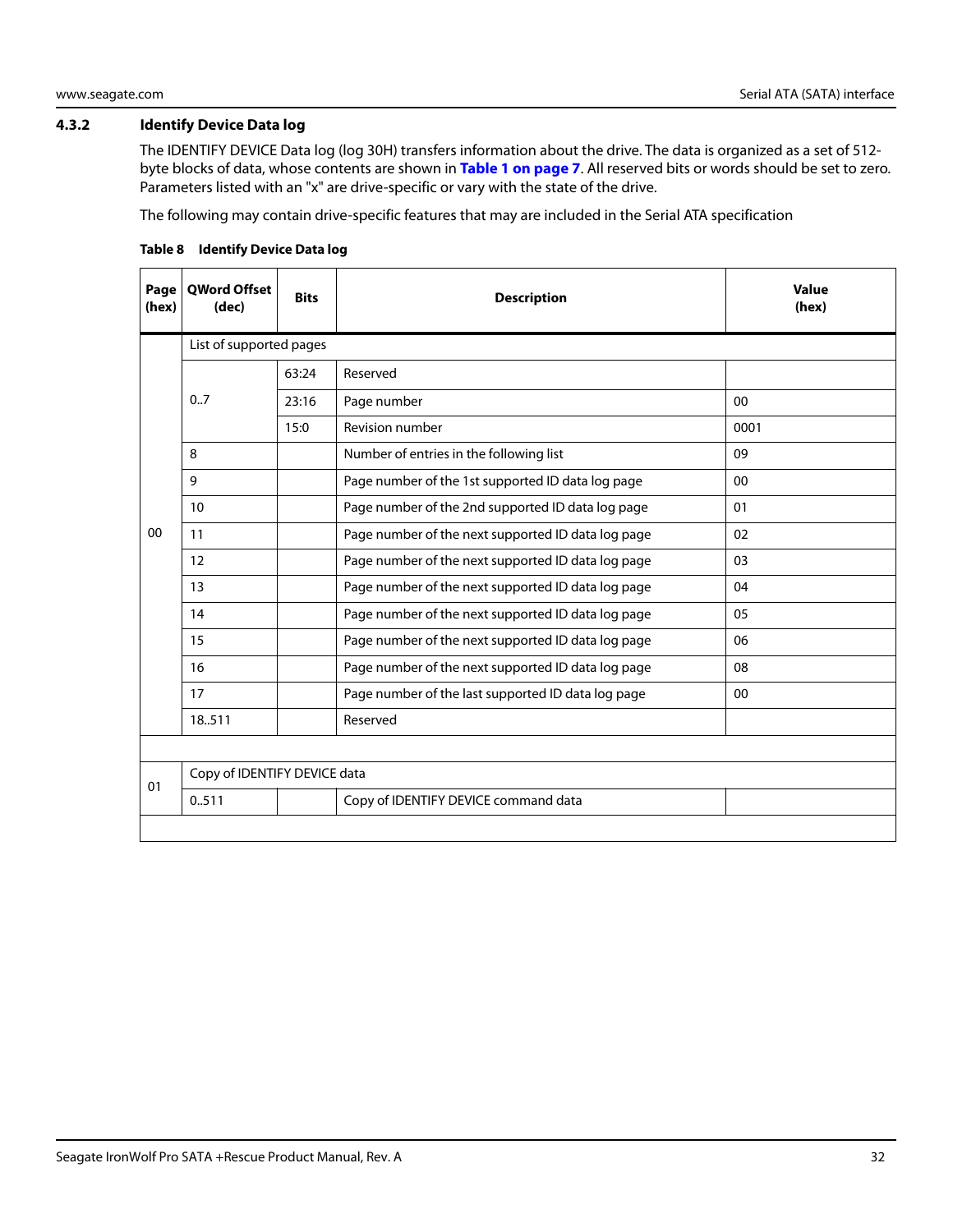|    | Capacity                                               |                             |                                                   |                    |  |  |
|----|--------------------------------------------------------|-----------------------------|---------------------------------------------------|--------------------|--|--|
|    |                                                        |                             | Capacity page information header (QWord)          |                    |  |  |
|    |                                                        | 63                          | Shall be set to 1                                 | $\mathbf{1}$       |  |  |
|    | 0.7                                                    | 62:24                       | Reserved                                          |                    |  |  |
|    |                                                        | 23:16                       | Page number                                       | 02                 |  |  |
|    |                                                        | 15:0                        | Revision number                                   | 0001               |  |  |
|    |                                                        | Device Capacity (QWord)     |                                                   |                    |  |  |
|    | 8.15                                                   | 63                          | Shall be set to 1                                 | 1                  |  |  |
|    |                                                        | 62:48                       | Reserved                                          | $\mathbf 0$        |  |  |
|    |                                                        | 47:0                        | accessible capacity                               | (see Section 2.2)  |  |  |
|    |                                                        |                             | Physical/Logical Sector Size (QWord)              |                    |  |  |
|    |                                                        | 63                          | Contents of the QWord are valid                   | $\mathbf{1}$       |  |  |
| 02 |                                                        | 62                          | logical to physical sector relationship supported | 1 (512E) / 0 (4KN) |  |  |
|    | 16.23                                                  | 61                          | logical sector size supported bit                 | 1 (4KN) / 0 (512E) |  |  |
|    |                                                        | 60:22                       | Reserved                                          | $\mathbf{0}$       |  |  |
|    |                                                        | 19:16                       | logical to physical sector relationship           | 0 (4KN) / 3 (512E) |  |  |
|    |                                                        | 15:0                        | logical sector offset                             | 4000 <sub>H</sub>  |  |  |
|    |                                                        | Logical Sector Size (QWord) |                                                   |                    |  |  |
|    | 24.31                                                  | 63                          | Contents of the QWord are valid                   | $\mathbf{1}$       |  |  |
|    |                                                        | 62:32                       | Reserved                                          | $\mathbf 0$        |  |  |
|    |                                                        | 31:0                        | <b>Logical Sector Size</b>                        | 4096b (4KN)        |  |  |
|    |                                                        | Nominal Buffer Size (QWord) |                                                   |                    |  |  |
|    | 3239                                                   | 63                          | Contents of the QWord are valid                   | $\mathbf{1}$       |  |  |
|    |                                                        | 62:0                        | buffer size                                       | 256                |  |  |
|    | 40.511                                                 |                             | Reserved                                          | $\mathbf 0$        |  |  |
|    |                                                        |                             |                                                   |                    |  |  |
| 03 | <b>Supported Capabilities</b>                          |                             |                                                   |                    |  |  |
|    | Supported Capabilities page information header (QWord) |                             |                                                   |                    |  |  |
|    | 0.7                                                    | 63                          | Shall be set to 1                                 | $\mathbf{1}$       |  |  |
|    |                                                        | 62:24                       | Reserved                                          |                    |  |  |
|    |                                                        | 23:16                       | Page number                                       | 03                 |  |  |
|    | <b>Supported Capabilities (QWord)</b><br>8.15          |                             |                                                   |                    |  |  |

63 Shall be set to 1 1 62:55 Reserved 0 54 advanced background operation supported 0 53 persistent sense data reporting density of the persistent sense data reporting 52 sff-8447 reporting 1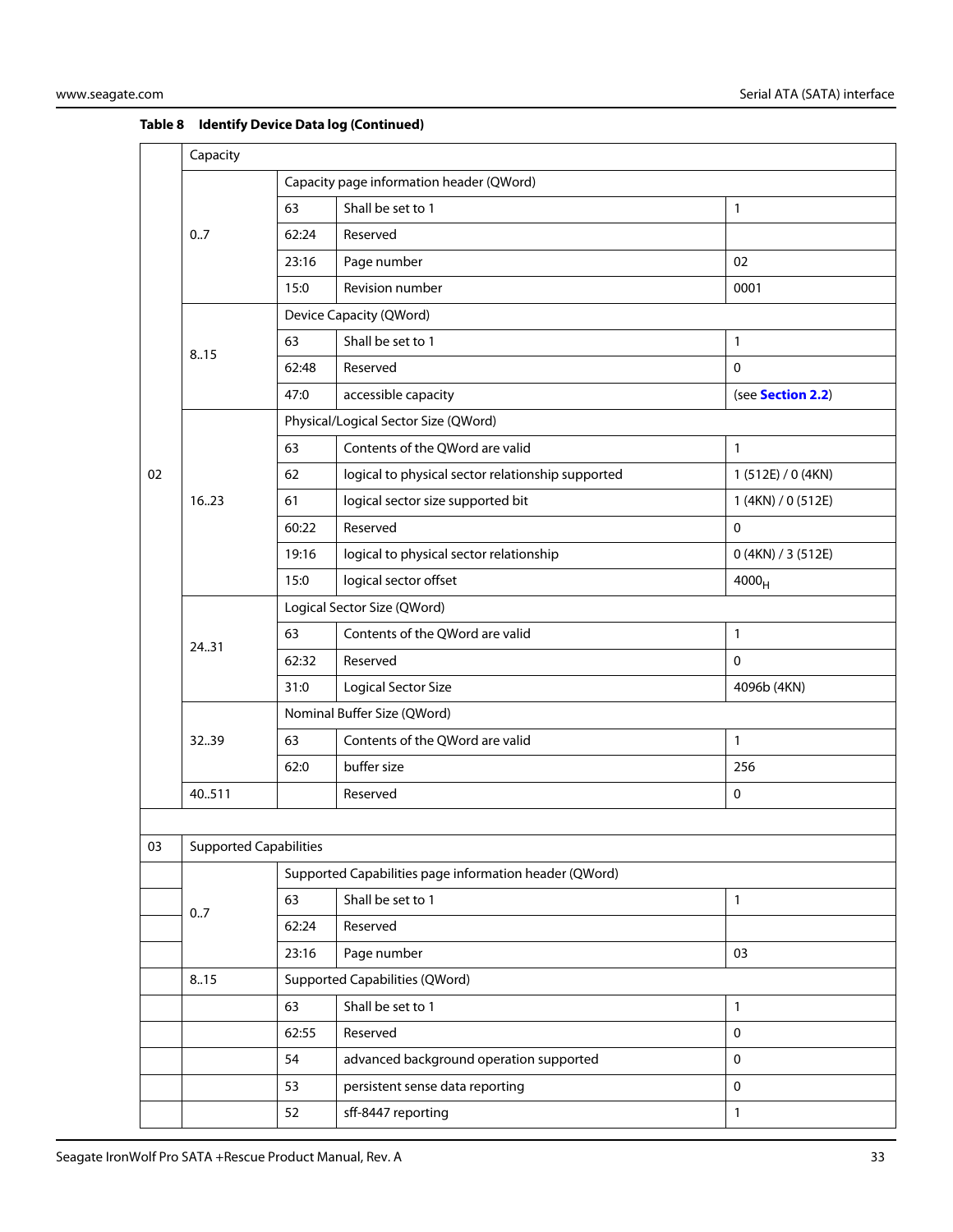|  | 51 | definitive ending pattern supported         | 1            |
|--|----|---------------------------------------------|--------------|
|  | 50 | data set management xl supported            | $\mathbf 0$  |
|  | 49 | set sector configuration supported          | 1            |
|  | 48 | zero ext supported                          | 0            |
|  | 47 | successful ncq command sense data supported | $\pmb{0}$    |
|  | 46 | dlc supported                               | $\mathbf 0$  |
|  | 45 | request sense device default supported      | $\mathbf{1}$ |
|  | 44 | dsn supported                               | 1            |
|  | 43 | low power standby supported                 | 0            |
|  | 42 | set epc power source supported              | 0            |
|  | 41 | amax addr supported                         | 1            |
|  | 40 | Reserved for CFA                            | $\mathbf 0$  |
|  | 39 | drat supported                              | $\mathbf 0$  |
|  | 38 | lps misalignment reporting supported        | 0            |
|  | 37 | Reserved                                    | $\pmb{0}$    |
|  | 36 | read buffer dma supported                   | 0            |
|  | 35 | write buffer dma supported                  | 0            |
|  | 34 | Reserved                                    | 0            |
|  | 33 | download microcode dma supported            | 0            |
|  | 32 | 28-bit supported                            | $\mathbf 0$  |
|  | 31 | rzat supported                              | 0            |
|  | 30 | Reserved                                    | $\mathbf 0$  |
|  | 29 | nop supported                               | 0            |
|  | 28 | read buffer supported                       | 1            |
|  | 27 | write buffer supported                      | $\mathbf{1}$ |
|  | 26 | Reserved                                    | 0            |
|  | 25 | read look-ahead supported                   | 1            |
|  | 24 | volatile write cache supported              | $\mathbf{1}$ |
|  | 23 | smart supported                             | 1            |
|  | 22 | flush cache ext supported                   | 1            |
|  | 21 | Reserved                                    | $\pmb{0}$    |
|  | 20 | 48-bit supported                            | $\mathbf{1}$ |
|  | 19 | Reserved                                    | $\mathbf 0$  |
|  | 18 | spin-up supported                           | $\mathbf{1}$ |
|  | 17 | puis supported                              | $\mathbf{1}$ |
|  | 16 | apm supported                               | $\mathbf{1}$ |
|  | 15 | Reserved for CFA                            | $\pmb{0}$    |
|  |    |                                             |              |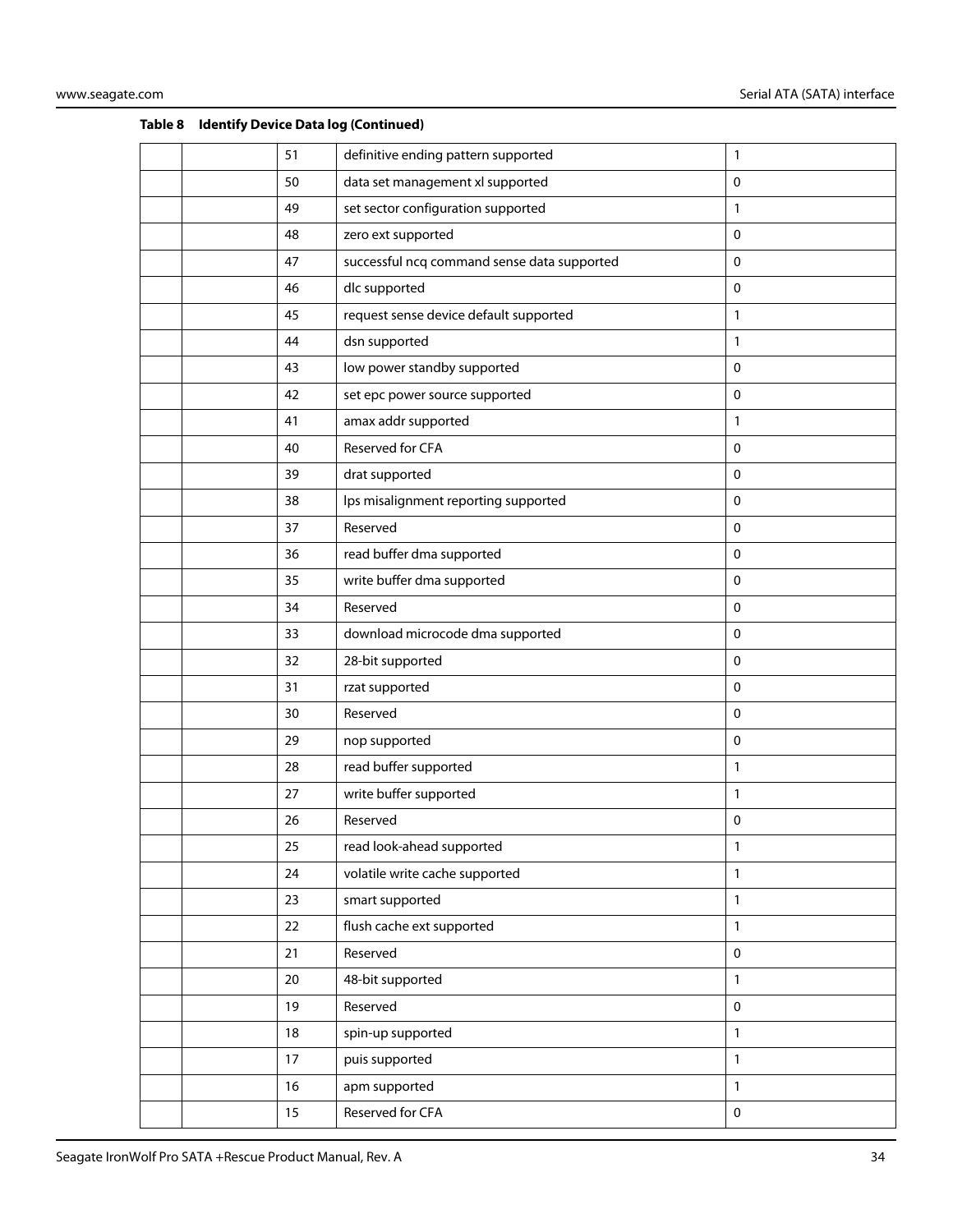|       | 14             | download microcode supported                  | 1                 |
|-------|----------------|-----------------------------------------------|-------------------|
|       | 13             | unload supported                              | 1                 |
|       | 12             | write fua ext supported                       | 1                 |
|       | 11             | gpl supported                                 | $\mathbf{1}$      |
|       | 10             | streaming supported                           | 1                 |
|       | 9              | Reserved                                      | $\mathbf 0$       |
|       | 8              | smart self-test supported                     | 1                 |
|       | 7              | smart error logging supported                 | 1                 |
|       | 6              | epc supported                                 | 1                 |
|       | 5              | sense data supported                          | 1                 |
|       | $\overline{4}$ | free-fall supported                           | $\mathbf 0$       |
|       | 3              | dm mode 3 supported                           | 1                 |
|       | 2              | gpl dma supported                             | 1                 |
|       | 1              | write uncorrectable supported                 | 1                 |
|       | 0              | wrv supported                                 | 1                 |
|       |                | DOWNLOAD MICROCODE Capabilities (QWord)       |                   |
|       | 63             | Contents of the QWord are valid               | 1                 |
|       | 62:36          | Reserved                                      | 0                 |
|       | 35             | dm clears nonactivated deferred data          | $\mathbf 0$       |
| 1623  | 34             | dm offsets deferred supported                 | $\mathbf{1}$      |
|       | 33             | dm immediate supported                        | $\mathbf{1}$      |
|       | 32             | dm offsets immediate supported                | 1                 |
|       | 31:16          | dm maximum transfer size                      | 0000 <sub>H</sub> |
|       | 15:0           | dm minimum transfer size                      | 0000 <sub>H</sub> |
|       |                | Nominal Media Rotation Rate (QWord)           |                   |
| 24.31 | 63             | Shall be set to one                           | 1                 |
|       | 62:16          | Reserved                                      | $\pmb{0}$         |
|       | 15:0           | nominal media rotation rate                   | 7200              |
|       |                | Form Factor (QWord)                           |                   |
|       | 63             | Contents of the QWord are valid               | 1                 |
| 3239  | 62:4           | Reserved                                      | $\mathbf 0$       |
|       | 3:0            | nominal form factor                           | 3.5''             |
|       |                | Write-Read-Verify Sector Count Mode 3 (QWord) |                   |
|       | 63             | Contents of the QWord are valid               | $\mathbf{1}$      |
| 40.47 | 62:32          | Reserved                                      | $\pmb{0}$         |
|       | 31:0           | wrm mode 3 count                              | $\mathbf 0$       |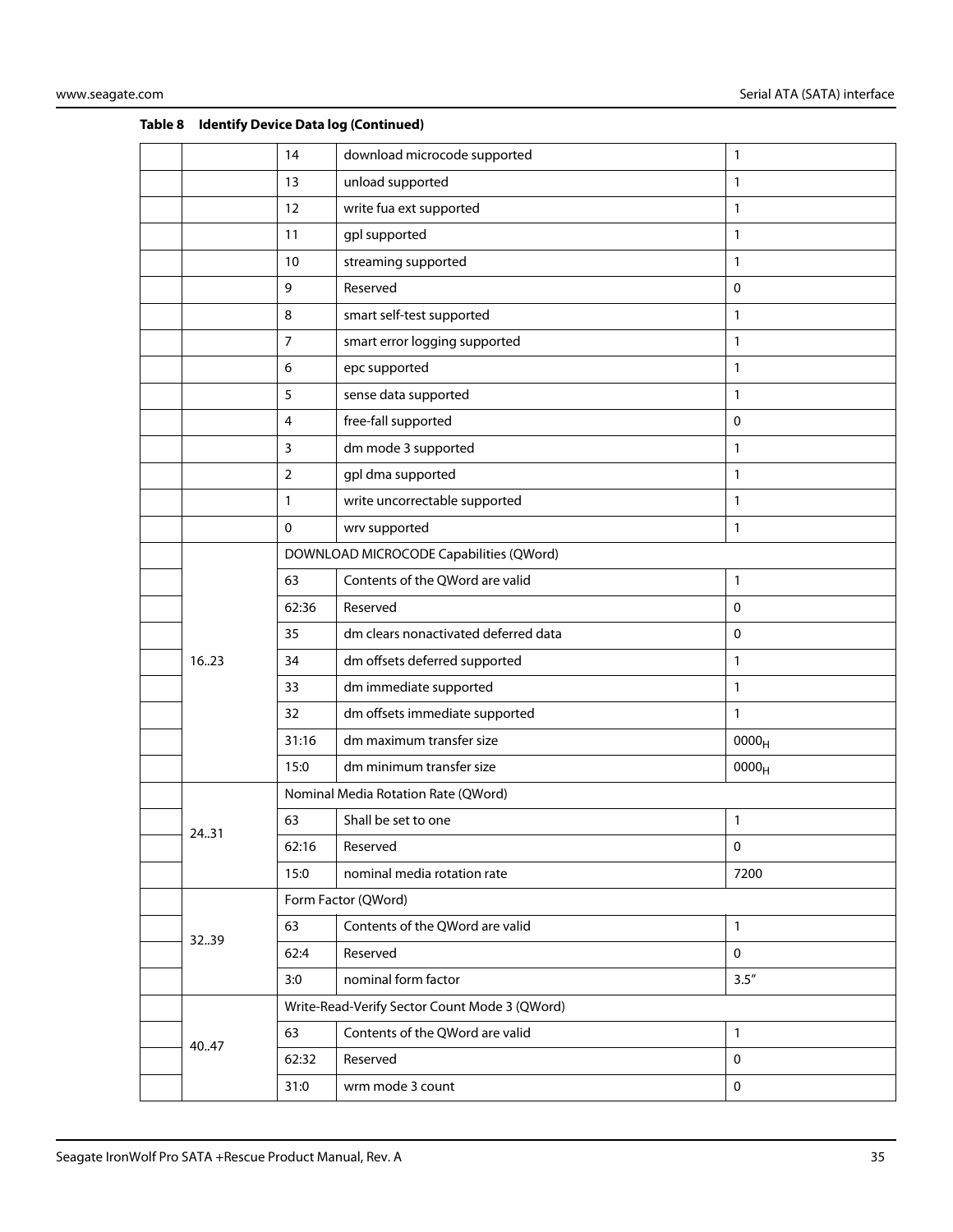|       | Write-Read-Verify Sector Count Mode 2 (QWord) |                                        |                              |  |
|-------|-----------------------------------------------|----------------------------------------|------------------------------|--|
| 48.55 | 63                                            | Contents of the QWord are valid        | $\mathbf{1}$                 |  |
|       | 62:32                                         | Reserved                               | $\mathbf 0$                  |  |
|       | 31:0                                          | wrm mode 2 count                       | $\mathbf 0$                  |  |
|       |                                               | World wide name (DQWord)               |                              |  |
| 5671  | 127                                           | Shall be set to one                    | $\mathbf{1}$                 |  |
|       | 126:64                                        | Reserved                               | $\mathbf 0$                  |  |
|       | 63:0                                          | world wide name                        | unique                       |  |
|       |                                               | DATA SET MANAGEMENT (QWord)            |                              |  |
|       | 63                                            | Shall be set to one                    | $\mathbf{1}$                 |  |
|       | 62:32                                         | Reserved                               | $\mathbf 0$                  |  |
| 7279  | 31:16                                         | max pages per dsm command              | $\mathbf 0$                  |  |
|       | 15:8                                          | logical block markups supported        | $\mathbf 0$                  |  |
|       | 7:1                                           | Reserved                               | $\mathbf 0$                  |  |
|       | $\mathbf 0$                                   | trim supported                         | $\mathsf 0$                  |  |
|       |                                               | Utilization Per Unit Time (DQWord)     |                              |  |
|       | 127                                           | Shall be set to one                    | $\mathbf{1}$                 |  |
|       | 126:120                                       | Reserved                               | $\mathbf 0$                  |  |
|       | 119:112                                       | utilization type                       | Combined<br>Writes and Reads |  |
| 80.95 | 111:104                                       | utilization units                      | TB                           |  |
|       | 103:96                                        | utilization interval                   | Per Year                     |  |
|       | 95:34                                         | Reserved                               | 0                            |  |
|       | 63:32                                         | utilization b                          |                              |  |
|       | 31:0                                          | utilization a                          | 550                          |  |
|       |                                               | Utilization Usage Rate Support (QWord) |                              |  |
|       | 63                                            | Contents of the QWord are valid        | $\pmb{0}$                    |  |
|       | 62:24                                         | Reserved                               | $\pmb{0}$                    |  |
|       | 23                                            | setting rate basis supported           | $\mathbf 0$                  |  |
| 96103 | 22:9                                          | Reserved                               | $\pmb{0}$                    |  |
|       | 8                                             | since power on rate basis supported    | $\mathbf 0$                  |  |
|       | 7:5                                           | Reserved                               | $\mathbf 0$                  |  |
|       | 4                                             | power on hours rate basis supported    | $\mathbf 0$                  |  |
|       | 3:1                                           | Reserved                               | $\mathbf 0$                  |  |
|       | $\mathbf{0}$                                  | date/time rate basis supported         | $\mathbf 0$                  |  |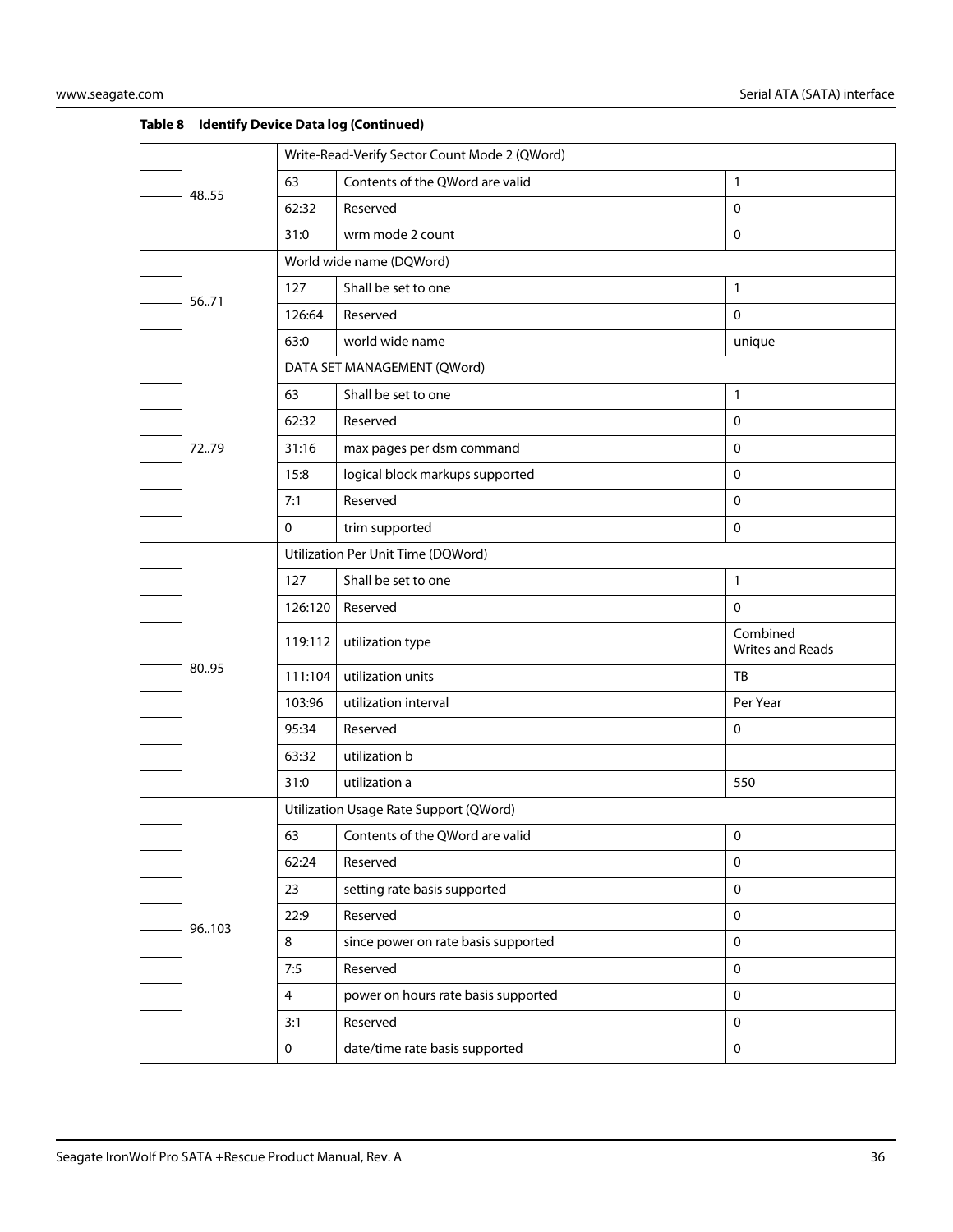|         | Zoned Capabilities (QWord) |                                                        |             |  |
|---------|----------------------------|--------------------------------------------------------|-------------|--|
| 104.111 | 63                         | Contents of the QWord are valid                        | $\Omega$    |  |
|         | 62:2                       | Reserved                                               | 0           |  |
|         | 1:0                        | zoned                                                  | 0           |  |
|         |                            | Supported ZAC Capabilities (QWord)                     |             |  |
|         | 63                         | Contents of the QWord are valid                        | $\pmb{0}$   |  |
|         | 62:5                       | Reserved                                               | $\Omega$    |  |
| 112.119 | 4                          | non-data reset write pointers ext supported            | 0           |  |
|         | 3                          | non-data finish zone ext supported                     | $\mathbf 0$ |  |
|         | $\overline{2}$             | non-data close zone ext supported                      | $\Omega$    |  |
|         | 1                          | non-data open zone ext supported                       | $\Omega$    |  |
|         | 0                          | report zones ext supported                             | 0           |  |
|         |                            | Advanced Background Operations Capabilities (QWord)    |             |  |
|         | 63                         | Contents of the QWord are valid                        | $\mathbf 0$ |  |
|         | 62                         | abo foreground mode supported                          | 0           |  |
| 120127  | 61                         | abo ir mode supported                                  | 0           |  |
|         | 60:48                      | Reserved                                               | $\Omega$    |  |
|         | 47:16                      | abo minimum fraction                                   | $\Omega$    |  |
|         | 15:0                       | abo minimum supported timelimit                        | 0           |  |
|         |                            | Advanced Background Operations Recommendations (QWord) |             |  |
|         | 63                         | Contents of the QWord are valid                        | $\Omega$    |  |
| 128.135 | 62:32                      | Reserved                                               | $\mathbf 0$ |  |
|         | 31:16                      | device maintenance polling time                        | $\Omega$    |  |
|         | 15:0                       | abo recommended abo start interval                     | $\Omega$    |  |
|         |                            | Queue Depth (QWord)                                    |             |  |
| 136.143 | 63                         | Contents of the QWord are valid                        | 0           |  |
|         | 62:5                       | Reserved                                               | $\Omega$    |  |
|         | 4:0                        | queue depth                                            | 32          |  |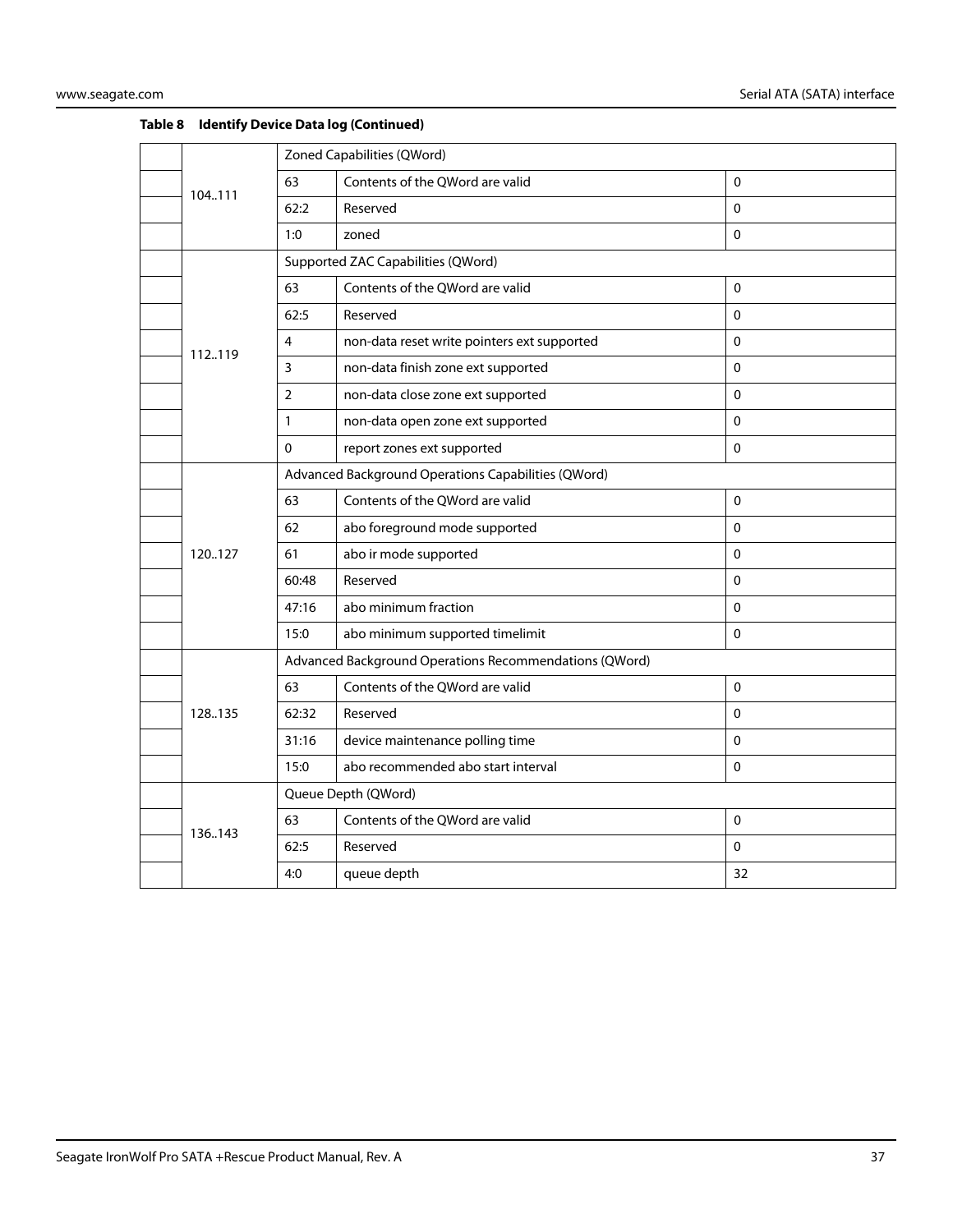|    |                         | Supported SCT Capabilities (QWord) |                                                               |                    |  |
|----|-------------------------|------------------------------------|---------------------------------------------------------------|--------------------|--|
|    |                         | 63                                 | Contents of the QWord are valid                               | $\mathbf 0$        |  |
|    |                         | 62:27                              | Reserved                                                      | 0                  |  |
|    |                         | 26                                 | sct write same function 103 supported                         | $\mathbf{1}$       |  |
|    |                         | 25                                 | sct write same function 102 supported                         | 1                  |  |
|    |                         | 24                                 | sct write same function 101 supported                         | 1                  |  |
|    |                         | 23:19                              | Reserved                                                      | $\mathbf 0$        |  |
|    |                         | 18                                 | sct write same function 3 supported                           | 1                  |  |
|    | 144.151                 | 17                                 | sct write same function 2 supported                           | 1                  |  |
|    |                         | 16                                 | sct write same function 1 supported                           | 1                  |  |
|    |                         | 15:6                               | Reserved                                                      | 0                  |  |
|    |                         | 5                                  | sct data tables supported                                     | 1                  |  |
|    |                         | 4                                  | sct feature control supported                                 | 1                  |  |
|    |                         | 3                                  | sct error recovery control supported                          | 1                  |  |
|    |                         | 2                                  | sct write same supported                                      | 1                  |  |
|    |                         | $\mathbf{1}$                       | Reserved                                                      | $\mathbf 0$        |  |
|    |                         | $\mathbf{0}$                       | sct supported                                                 | 1                  |  |
|    |                         | Depopulation Capabilities (QWord)  |                                                               |                    |  |
|    |                         | 63                                 | Contents of the QWord are valid                               | 1                  |  |
|    | 152159                  | 62:3                               | Reserved                                                      | $\mathbf{0}$       |  |
|    |                         | $\overline{2}$                     | restore elements and rebuild supported                        | 1                  |  |
|    |                         | 1                                  | get physical element status supported                         | 1                  |  |
|    |                         | $\mathbf 0$                        | remove element and truncate supported                         | 1                  |  |
|    |                         | 35                                 | Depopulation Execution Time (QWord)                           |                    |  |
|    | 160167                  |                                    | <b>Bit Description:</b><br>63 Contents of the QWord are valid | 1                  |  |
|    |                         |                                    | 62:0 DEPOPULATION TIME field (see 9.10.5.19)                  | (Unique per drive) |  |
|    | 168.503                 | Reserved                           |                                                               |                    |  |
|    |                         |                                    | Vendor Specific Supported Capabilities (QWord)                |                    |  |
|    | 504511                  | 63                                 | Contents of the QWord are valid                               | $\mathbf 0$        |  |
|    |                         | 62:0                               | Vendor specific                                               |                    |  |
|    |                         |                                    |                                                               |                    |  |
| 04 | <b>Current Settings</b> |                                    |                                                               |                    |  |
|    |                         |                                    | Current Settings page information header (QWord)              |                    |  |
|    | 0.7                     | 63                                 | Shall be set to 1                                             | 1                  |  |
|    |                         | 62:24                              | Reserved                                                      | $\mathbf 0$        |  |
|    |                         | 23:16                              | Page number                                                   | 04                 |  |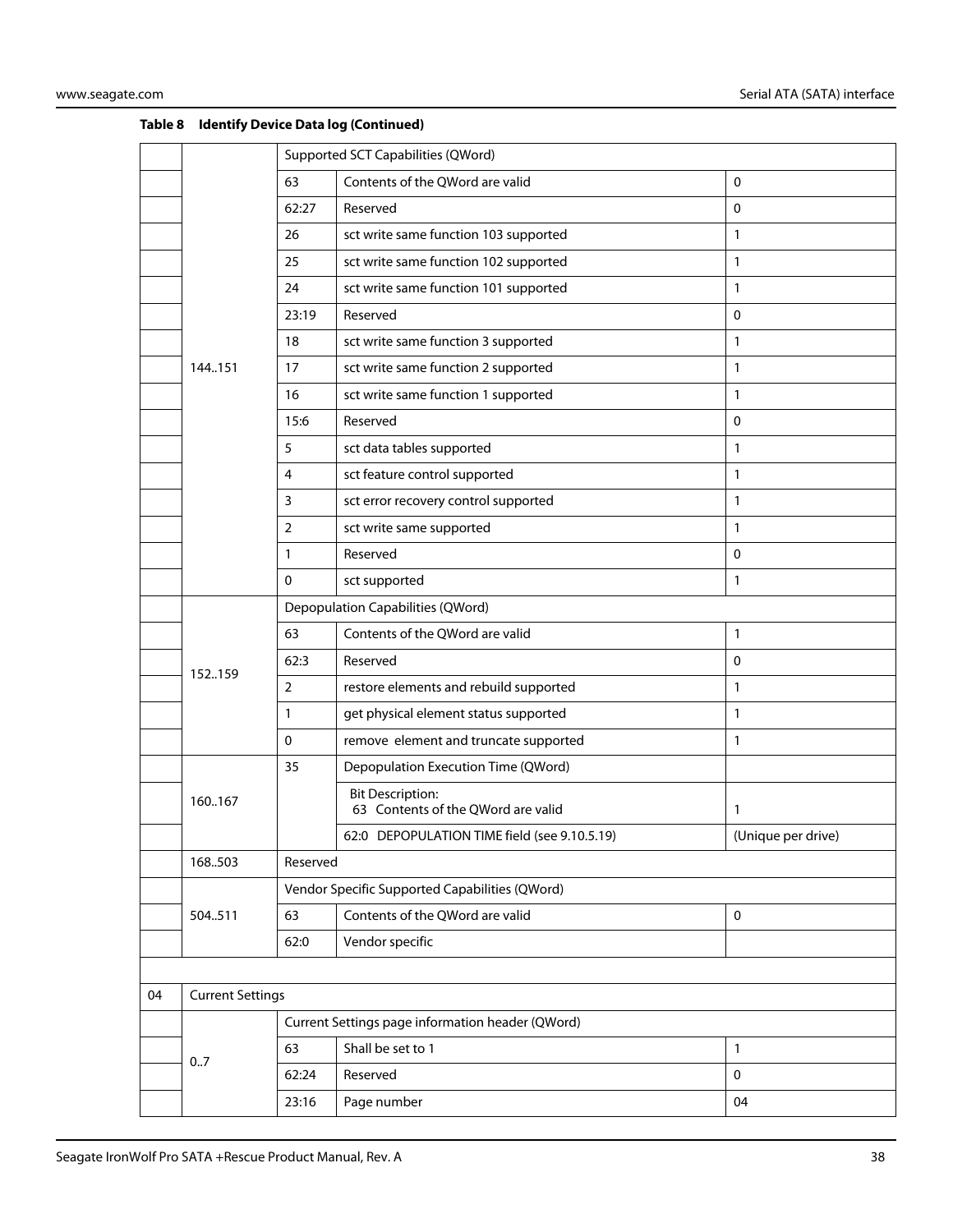|  |       | <b>Current Settings (QWord)</b>         |                                           |              |  |
|--|-------|-----------------------------------------|-------------------------------------------|--------------|--|
|  |       | 63                                      | Shall be set to one                       | $\mathbf{1}$ |  |
|  |       | 62:19                                   | Reserved                                  | $\mathbf 0$  |  |
|  |       | 18                                      | successful ncq command sense data enabled | $\mathbf 0$  |  |
|  |       | 17                                      | dlc enabled                               | $\pmb{0}$    |  |
|  |       | 16                                      | dsn enabled                               | $\pmb{0}$    |  |
|  |       | 15                                      | epc enabled                               | $\mathbf{1}$ |  |
|  |       | 14                                      | Reserved                                  | $\pmb{0}$    |  |
|  |       | 13                                      | volatile write cache enabled              | $\mathbf{1}$ |  |
|  |       | 12                                      | Reserved                                  | $\mathbf 0$  |  |
|  | 8.15  | 11                                      | reverting to defaults enabled             | $\mathbf 0$  |  |
|  |       | 10                                      | sense data enabled                        | $\pmb{0}$    |  |
|  |       | 9                                       | Reserved                                  | $\mathbf 0$  |  |
|  |       | 8                                       | non-volatile write cache                  | $\mathbf{1}$ |  |
|  |       | $\overline{7}$                          | read look-ahead                           | $\mathbf{1}$ |  |
|  |       | 6                                       | smart enabled                             | $\mathbf{1}$ |  |
|  |       | 5                                       | Reserved                                  | $\mathbf 0$  |  |
|  |       | 4                                       | Reserved                                  | $\pmb{0}$    |  |
|  |       | $\mathsf{3}$                            | puis enabled                              | $\mathbf 0$  |  |
|  |       | $\overline{2}$                          | apm enabled                               | $\mathbf 0$  |  |
|  |       | $\mathbf{1}$                            | free-fall enabled                         | $\mathbf 0$  |  |
|  |       | $\mathbf 0$                             | wrv enabled                               | $\pmb{0}$    |  |
|  |       |                                         | Feature Settings (QWord)                  |              |  |
|  |       | 63                                      | Contents of the QWord are valid           | $\mathbf{1}$ |  |
|  | 1623  | 62:18                                   | Reserved                                  | $\mathbf 0$  |  |
|  |       | 17:16                                   | power source                              | 0            |  |
|  |       | 15:8                                    | apm level                                 | $\pmb{0}$    |  |
|  |       | 7:0                                     | wrv mode                                  | $\mathbf 0$  |  |
|  |       | DMA Host Interface Sector Times (QWord) |                                           |              |  |
|  | 24.31 | 63                                      | Contents of the QWord are valid           | $\mathbf{1}$ |  |
|  |       | 62:16                                   | Reserved                                  | $\mathbf 0$  |  |
|  |       | 15:0                                    | dma sector time                           | $\mathbf 0$  |  |
|  |       |                                         | PIO Host Interface Sector Times (QWord)   |              |  |
|  |       | 63                                      | Contents of the QWord are valid           | $\mathbf{1}$ |  |
|  | 3239  | 62:16                                   | Reserved                                  | $\pmb{0}$    |  |
|  |       | 15:0                                    | pio sector time                           | $\pmb{0}$    |  |
|  |       |                                         |                                           |              |  |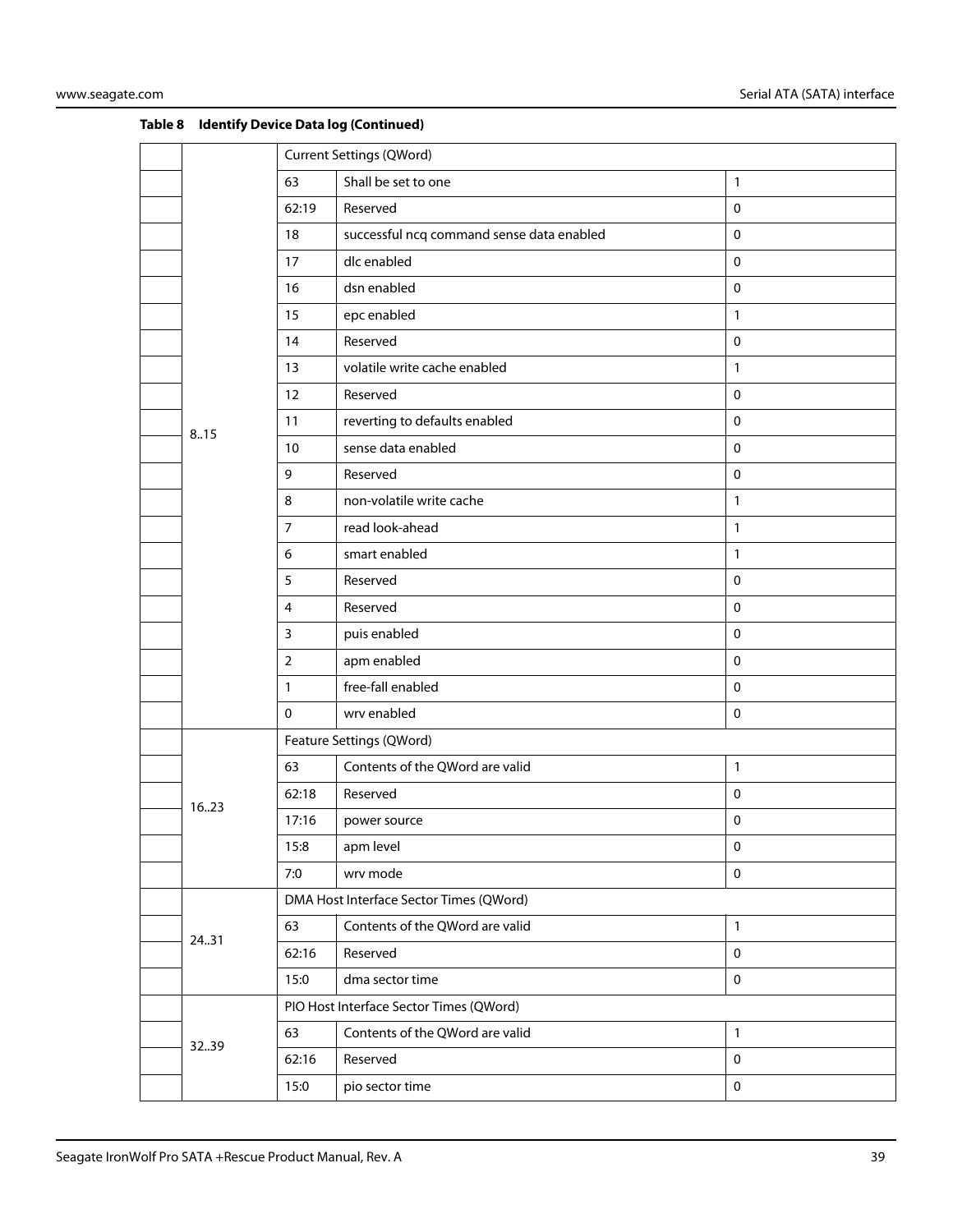|        | Streaming Minimum Request Size (QWord) |                                                  |                   |
|--------|----------------------------------------|--------------------------------------------------|-------------------|
|        | 63                                     | Contents of the QWord are valid                  | $\mathbf{1}$      |
| 40.47  | 62:16                                  | Reserved                                         | $\mathbf 0$       |
|        | 15:0                                   | stream min request size                          | 1000 <sub>H</sub> |
|        |                                        | <b>Streaming Access Latency (QWord)</b>          |                   |
| 48.55  | 63                                     | Contents of the QWord are valid                  | $\mathbf{1}$      |
|        | 62:16                                  | Reserved                                         | $\mathbf 0$       |
|        | 15:0                                   | stream access latency                            | $\Omega$          |
|        |                                        | <b>Streaming Performance Granularity (QWord)</b> |                   |
| 56.63  | 63                                     | Contents of the QWord are valid                  | $\mathbf{1}$      |
|        | 62:16                                  | Reserved                                         | $\mathbf{0}$      |
|        | 15:0                                   | stream granularity                               | $2710_H$          |
|        | Free-fall Control Sensitivity (QWord)  |                                                  |                   |
| 64.71  | 63                                     | Contents of the QWord are valid                  | $\mathbf{1}$      |
|        | 62:16                                  | Reserved                                         | $\Omega$          |
|        | 15:0                                   | free-fall sensitivity                            | $\Omega$          |
|        | Device Maintenance Schedule (QWord)    |                                                  |                   |
|        | 63                                     | Contents of the QWord are valid                  | $\mathbf 0$       |
|        | 62:58                                  | Reserved                                         | $\Omega$          |
| 72.79  | 57:48                                  | minimum inactive time in milliseconds            | $\mathbf 0$       |
|        | 47:32                                  | time scheduled for device maintenance            | $\mathbf 0$       |
|        | 31:16                                  | time to performance degradation                  | $\mathbf{0}$      |
|        | 15:0                                   | minimum inactive time                            | $\Omega$          |
|        |                                        | Advanced Background Operations Settings (QWord)  |                   |
| 8087   | 63                                     | Contents of the QWord are valid                  | $\Omega$          |
|        | 62:8                                   | Reserved                                         | $\Omega$          |
|        | 7:0                                    | abo_status                                       | $\mathbf 0$       |
| 88.511 | Reserved                               |                                                  |                   |
|        |                                        |                                                  |                   |
|        |                                        |                                                  |                   |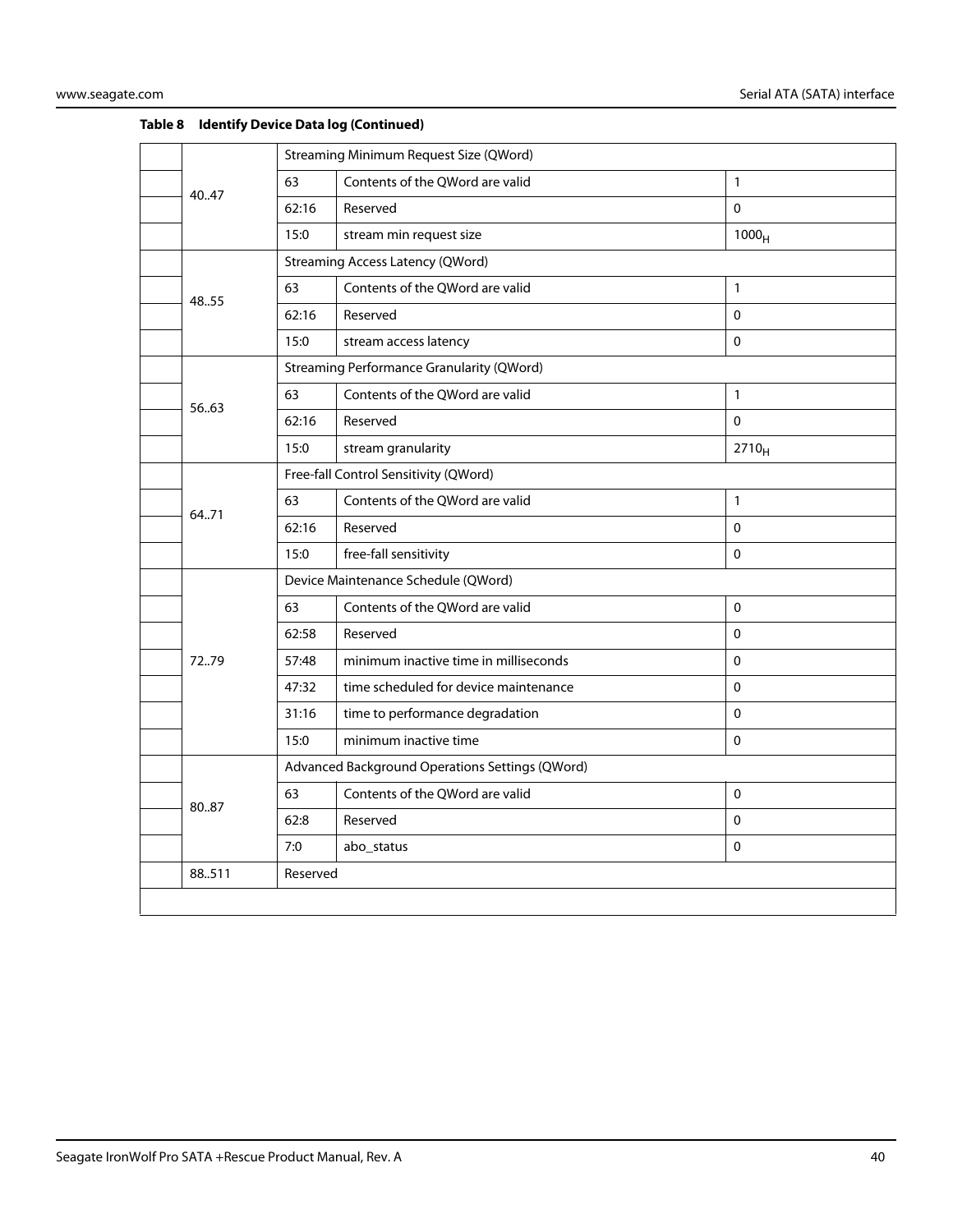|    | <b>Strings</b> |                                                           |                                                           |                              |  |  |  |
|----|----------------|-----------------------------------------------------------|-----------------------------------------------------------|------------------------------|--|--|--|
|    |                | Supported Capabilities page information header (QWord)    |                                                           |                              |  |  |  |
|    | 0.7            | 63                                                        | Shall be set to 1                                         | $\mathbf{1}$                 |  |  |  |
|    |                | 62:24                                                     | Reserved                                                  |                              |  |  |  |
|    |                | 23:16                                                     | Page number                                               | 05                           |  |  |  |
|    | 8.27           |                                                           | SERIAL NUMBER (ATA String)                                | <b>XXXXXXXX</b> <sub>H</sub> |  |  |  |
| 05 | 28.31          | Reserved                                                  |                                                           |                              |  |  |  |
|    | 32.39          | <b>XXXX<sub>H</sub></b><br>FIRMWARE REVISION (ATA String) |                                                           |                              |  |  |  |
|    | 40.47          | Reserved                                                  |                                                           |                              |  |  |  |
|    | 48.87          |                                                           | MODEL NUMBER (ATA String)                                 | ST20000NE000                 |  |  |  |
|    | 88.95          |                                                           | Reserved                                                  |                              |  |  |  |
|    | 96103          |                                                           | $\mathbf 0$<br>ADDITIONAL PRODUCT IDENTIFIER (ATA String) |                              |  |  |  |
|    | 104511         | Reserved                                                  |                                                           |                              |  |  |  |
|    |                |                                                           |                                                           |                              |  |  |  |
| 06 | Security       |                                                           |                                                           |                              |  |  |  |
|    |                |                                                           | Security page information header (QWord)                  |                              |  |  |  |
|    |                | 63                                                        | Shall be set to 1                                         | $\mathbf{1}$                 |  |  |  |
|    | 0.7            | 62:24                                                     | Reserved                                                  |                              |  |  |  |
|    |                | 23:16                                                     | Page number                                               | 06                           |  |  |  |
|    |                |                                                           | Master Password Identifier (QWord)                        |                              |  |  |  |
|    | 8.15           | 63                                                        | Contents of the QWord are valid                           | $\mathbf{1}$                 |  |  |  |
|    |                | 62:16                                                     | Reserved                                                  | $\mathbf 0$                  |  |  |  |
|    |                | 15:0                                                      | master password identifier                                | FFFE <sub>H</sub>            |  |  |  |
|    |                |                                                           | Security Status (QWord)                                   |                              |  |  |  |
|    |                | 63                                                        | Contents of the QWord are valid                           | $\mathbf{1}$                 |  |  |  |
|    |                | 62:7                                                      | Reserved                                                  | 0                            |  |  |  |
|    |                | $\boldsymbol{6}$                                          | security supported                                        | 1                            |  |  |  |
|    |                | 5                                                         | master password capability                                | $\pmb{0}$                    |  |  |  |
|    | 1623           | $\overline{4}$                                            | enhanced security erase supported                         | $\mathbf{1}$                 |  |  |  |
|    |                | $\mathbf{3}$                                              | security count expired                                    | $\mathbf 0$                  |  |  |  |
|    |                | $\overline{2}$                                            | security frozen                                           | $\mathsf{O}\xspace$          |  |  |  |
|    |                | $\mathbf{1}$                                              | security locked                                           | $\mathbf 0$                  |  |  |  |
|    |                | $\pmb{0}$                                                 | security enabled                                          | $\mathbf 0$                  |  |  |  |
|    |                |                                                           |                                                           |                              |  |  |  |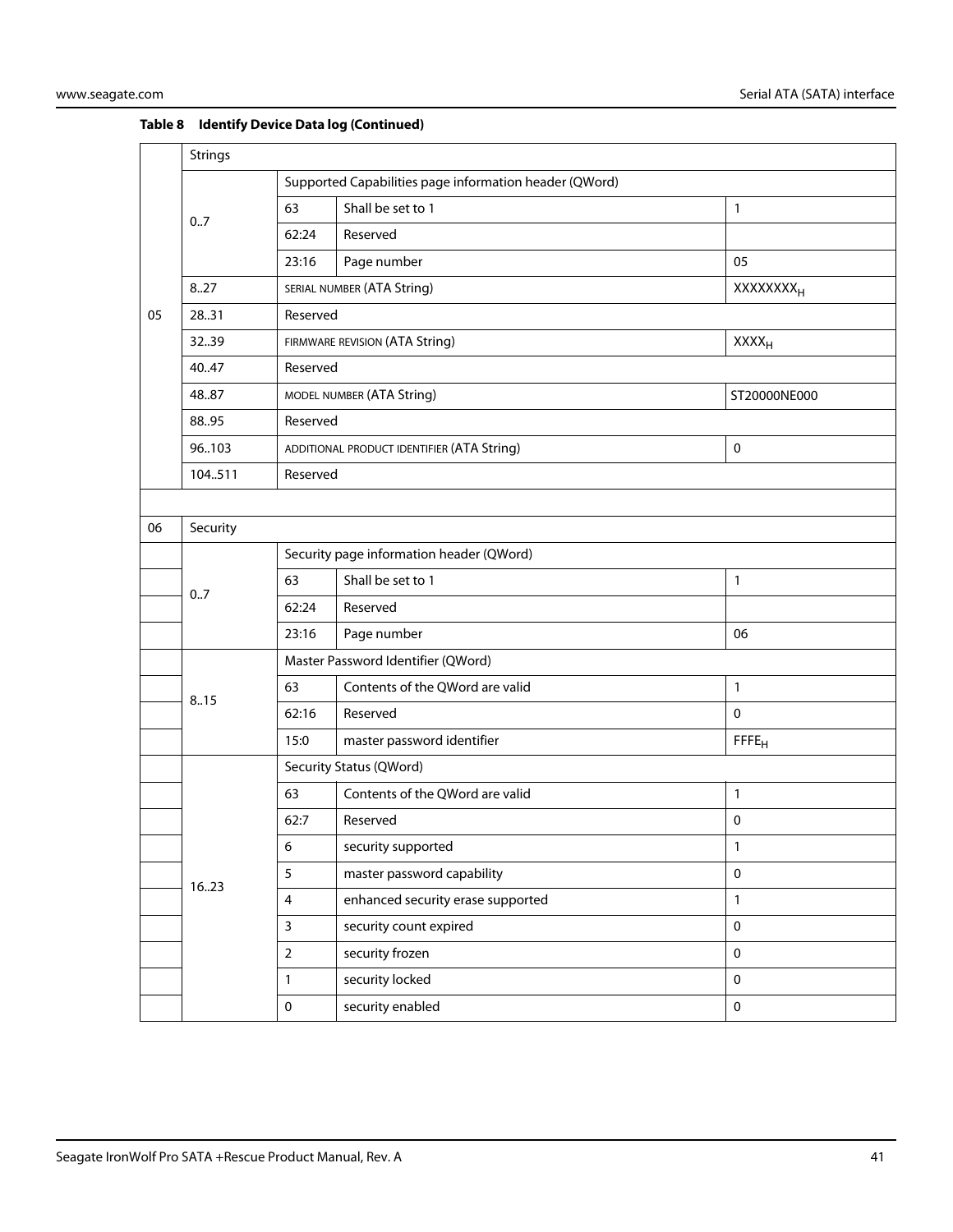|    |              | Time required for an Enhanced Erase mode SECURITY ERASE UNIT command (QWord) |                                                                            |                                   |  |
|----|--------------|------------------------------------------------------------------------------|----------------------------------------------------------------------------|-----------------------------------|--|
|    |              | 63                                                                           | Contents of the QWord are valid                                            | 1                                 |  |
|    | 24.31        | 62:16                                                                        | Reserved                                                                   | $\mathbf 0$                       |  |
|    |              | 15                                                                           | enhanced security erase time format                                        | $\mathbf{1}$                      |  |
|    |              | 14:0                                                                         | enhanced security erase time                                               | (Unique per drive)                |  |
|    |              |                                                                              | Time required for an Normal Erase mode SECURITY ERASE UNIT command (QWord) |                                   |  |
|    |              | 63                                                                           | Contents of the QWord are valid                                            | $\mathbf{1}$                      |  |
|    | 32.39        | 62:16                                                                        | Reserved                                                                   | $\mathbf 0$                       |  |
|    |              | 15                                                                           | normal security erase time format                                          | $\mathbf{1}$                      |  |
|    |              | 14:0                                                                         | normal security erase time                                                 | (Unique per drive)                |  |
|    |              |                                                                              | Trusted Computing Feature Set (QWord)                                      |                                   |  |
|    |              | 63                                                                           | Contents of the QWord are valid                                            | 1                                 |  |
|    | 40.47        | 62:1                                                                         | Reserved                                                                   | $\mathbf 0$                       |  |
|    |              | 0                                                                            | trusted computing supported                                                | $\Omega$<br>(1, SED drives only)  |  |
|    |              | <b>Security Capabilities (QWord)</b>                                         |                                                                            |                                   |  |
|    |              | 63                                                                           | Contents of the QWord are valid                                            | 1                                 |  |
|    |              | 62:8                                                                         | Reserved                                                                   | 0                                 |  |
|    |              | 7                                                                            | restricted sanitize overrides security                                     | 0                                 |  |
|    |              | 6                                                                            | acs-3 commands allowed by sanitize                                         | $\mathbf{1}$                      |  |
|    | 48.55        | 5                                                                            | sanitize antifreeze lock supported                                         | $\mathbf{1}$                      |  |
|    |              | 4                                                                            | block erase supported                                                      | $\mathbf 0$                       |  |
|    |              | 3                                                                            | overwrite supported                                                        | $\mathbf{1}$                      |  |
|    |              | 2                                                                            | crypto scramble supported                                                  | 0<br>(1, SED and ISE drives only) |  |
|    |              | 1                                                                            | sanitize supported                                                         | 1                                 |  |
|    |              | 0                                                                            | encrypt all supported                                                      | ${\bf 0}$                         |  |
|    | 56511        | Reserved                                                                     |                                                                            |                                   |  |
|    |              |                                                                              |                                                                            |                                   |  |
| 07 | Parallel ATA |                                                                              |                                                                            |                                   |  |
|    | 000511       |                                                                              | (Not supported for SATA drives)                                            | all zeros                         |  |
|    |              |                                                                              |                                                                            |                                   |  |
| 08 | Serial ATA   |                                                                              |                                                                            |                                   |  |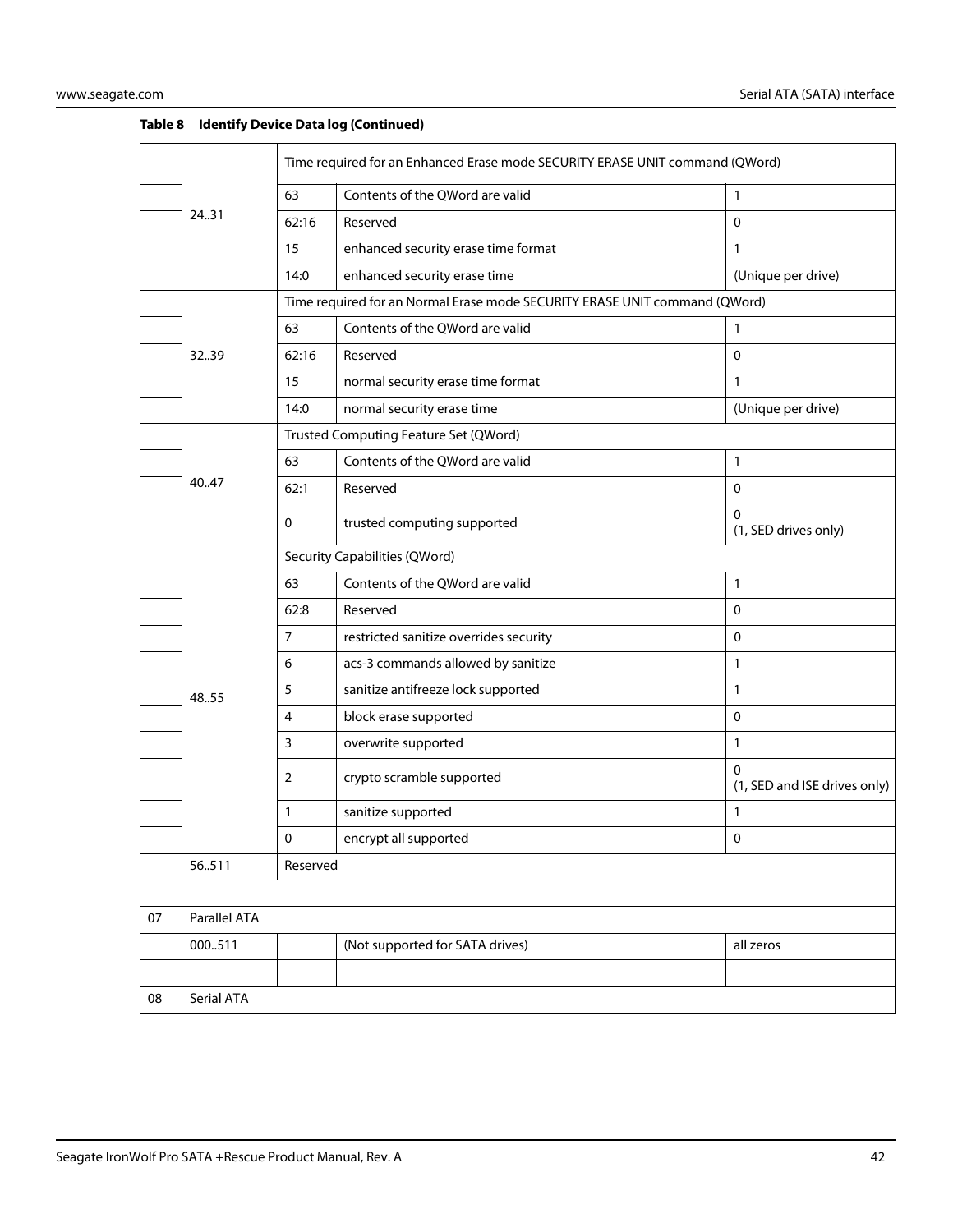|  |      | Serial ATA page information header (QWord) |                                                               |              |  |  |
|--|------|--------------------------------------------|---------------------------------------------------------------|--------------|--|--|
|  | 0.7  | 63                                         | Shall be set to 1                                             | 1            |  |  |
|  |      | 62:24                                      | Reserved                                                      |              |  |  |
|  |      | 23:16                                      | Page number                                                   | 08           |  |  |
|  |      | <b>SATA Capabilities</b>                   |                                                               |              |  |  |
|  |      | 63                                         | Shall be set to one                                           | 1            |  |  |
|  |      | 62:32                                      | Reserved                                                      | 0            |  |  |
|  |      | 31                                         | power disable feature always enabled                          | $\mathbf 0$  |  |  |
|  |      | 30                                         | power disable feature supported                               | $\mathbf 0$  |  |  |
|  |      | 29                                         | rebuild assist supported                                      | 0            |  |  |
|  |      | 28                                         | dipm ssp preservation supported                               | 0            |  |  |
|  |      | 27                                         | hybrid information supported                                  | 0            |  |  |
|  |      | 26                                         | devsleep to reducedpwrstate capability supported              | 0            |  |  |
|  | 8.15 | 25                                         | device sleep supported                                        | 0            |  |  |
|  |      | 24                                         | ncq autosense supported                                       | $\mathbf{1}$ |  |  |
|  |      | 23                                         | software settings preservation supported                      | $\mathbf{1}$ |  |  |
|  |      | 22                                         | hardware feature control supported                            | 0            |  |  |
|  |      | 21                                         | in-order data delivery supported                              | 0            |  |  |
|  |      | 20                                         | device initiated power management supported                   | 1            |  |  |
|  |      | 19                                         | dma setup auto-activation supported                           | 1            |  |  |
|  |      | 18                                         | nonzero buffer offsets supported                              | 0            |  |  |
|  |      | 17                                         | send and receive queued commands supported                    | $\mathbf{1}$ |  |  |
|  |      | 16                                         | ncq non-data command supported                                | $\mathbf{0}$ |  |  |
|  |      | 15                                         | ncq streaming supported                                       | $\mathbf 0$  |  |  |
|  |      | 14                                         | read log dma ext as equivalent to read log ext supported      | $\mathbf{1}$ |  |  |
|  |      | 13                                         | device automatic partial to slumber transitions supported     | 0            |  |  |
|  |      | 12                                         | host automatic partial to slumber transitions supported       | 0            |  |  |
|  |      | 11                                         | ncq priority information supported                            | $\mathbf 0$  |  |  |
|  |      | 10                                         | unload while ncq commands are outstanding supported           | $\mathbf{1}$ |  |  |
|  |      | 9                                          | sata phy event counters log supported                         | $\mathbf{1}$ |  |  |
|  |      | 8                                          | receipt of host initiated power management requests supported | $\mathbf 0$  |  |  |
|  |      | $\overline{7}$                             | ncq feature set supported                                     | 1            |  |  |
|  |      | 6:3                                        | Reserved                                                      | 0            |  |  |
|  |      | $\overline{2}$                             | sata gen3 signaling speed supported                           | 1            |  |  |
|  |      | $\mathbf{1}$                               | sata gen2 signaling speed supported                           | 1            |  |  |
|  |      | $\pmb{0}$                                  | sata gen1 signaling speed supported                           | 1            |  |  |
|  |      |                                            |                                                               |              |  |  |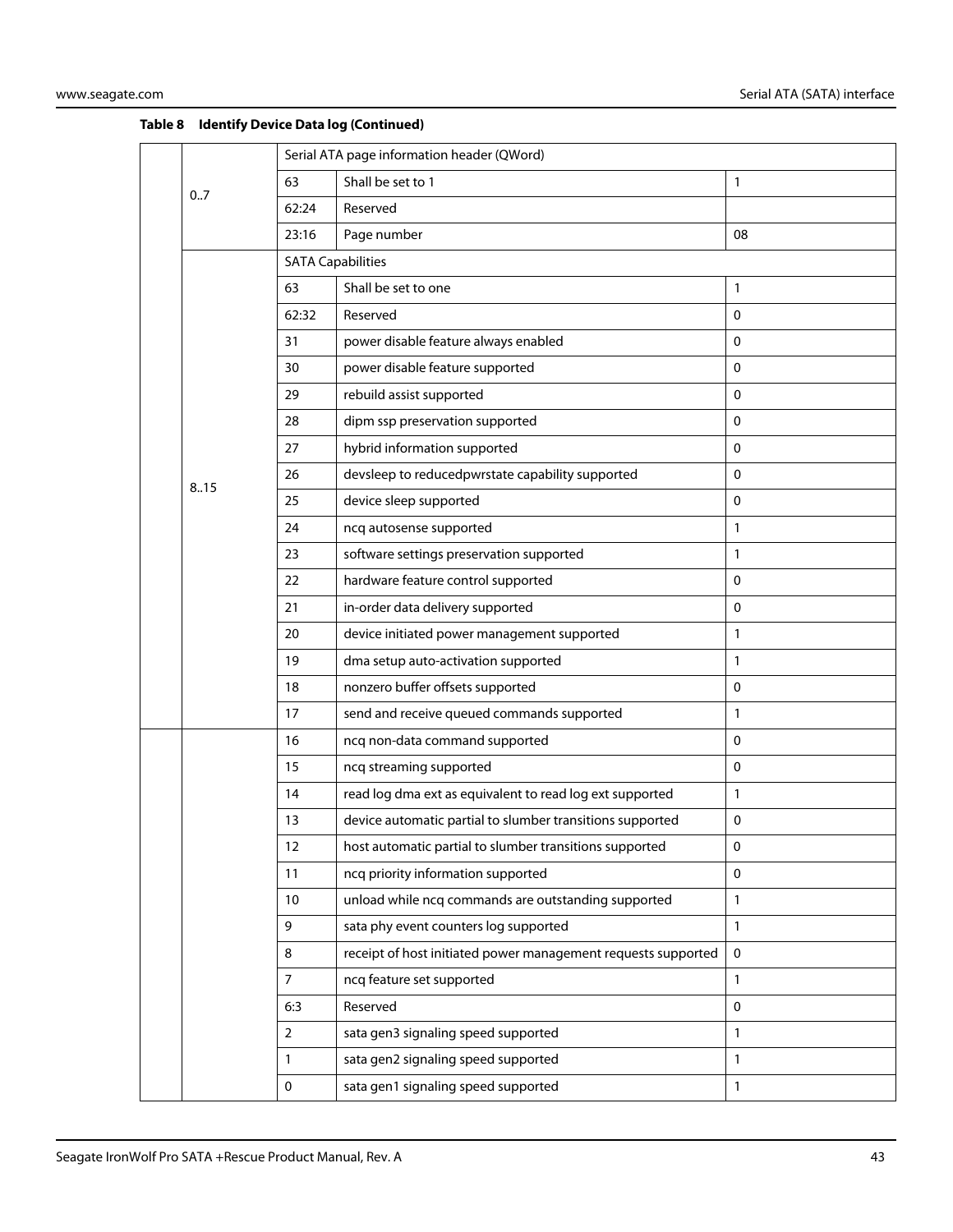|                    |       | Current SATA Settings (QWord)                      |                                                      |                        |  |  |
|--------------------|-------|----------------------------------------------------|------------------------------------------------------|------------------------|--|--|
|                    |       | 63                                                 | Shall be set to one                                  | $\mathbf{1}$           |  |  |
|                    |       | 62:14                                              | Reserved                                             | $\Omega$               |  |  |
|                    |       | 13                                                 | hybrid enabled                                       | $\mathbf 0$            |  |  |
|                    |       | 12                                                 | rebuild assist enabled                               | $\pmb{0}$              |  |  |
|                    |       | 11                                                 | power disable feature enabled                        | $\pmb{0}$              |  |  |
|                    |       | 10                                                 | device sleep enabled                                 | $\Omega$               |  |  |
|                    | 16.23 | 9                                                  | automatic partial to slumber transitions enabled     | $\Omega$               |  |  |
|                    |       | 8                                                  | software settings preservation enabled               | $\mathbf{1}$           |  |  |
|                    |       | $\overline{7}$                                     | hardware feature control is enabled                  | $\pmb{0}$              |  |  |
|                    |       | 6                                                  | in-order data delivery enabled                       | $\Omega$               |  |  |
|                    |       | 5                                                  | device initiated power management enabled            | $\Omega$               |  |  |
|                    |       | 4                                                  | dma setup auto-activation enabled                    | $\mathbf{1}$           |  |  |
|                    |       | 3                                                  | nonzero buffer offsets enabled                       | $\Omega$               |  |  |
|                    |       | 2:0                                                | current negotiated serial ata signal speed           | $(6.0, 3.0, 1.5)$ Gb/s |  |  |
|                    | 24.39 | Reserved                                           |                                                      |                        |  |  |
|                    | 40.41 | CURRENT HARDWARE FEATURE CONTROL IDENTIFIER (Word) |                                                      |                        |  |  |
|                    | 42.43 |                                                    | SUPPORTED HARDWARE FEATURE CONTROL IDENTIFIER (Word) |                        |  |  |
|                    | 44.47 | Reserved                                           |                                                      |                        |  |  |
|                    |       | Device Sleep Timing Variables (QWord)              |                                                      |                        |  |  |
|                    |       | 63                                                 | devslp timing variables supported                    | $\mathbf 0$            |  |  |
|                    | 48.55 | 62:16                                              | Reserved                                             | $\pmb{0}$              |  |  |
|                    |       | 15:8                                               | devsleep exit timeout (deto)                         | $\pmb{0}$              |  |  |
|                    |       | 7:5                                                | Reserved                                             | $\mathbf 0$            |  |  |
|                    |       | 4:0                                                | minimum devslp assertion time (mdat)                 | $\Omega$               |  |  |
| 56.511<br>Reserved |       |                                                    |                                                      |                        |  |  |
|                    |       |                                                    |                                                      |                        |  |  |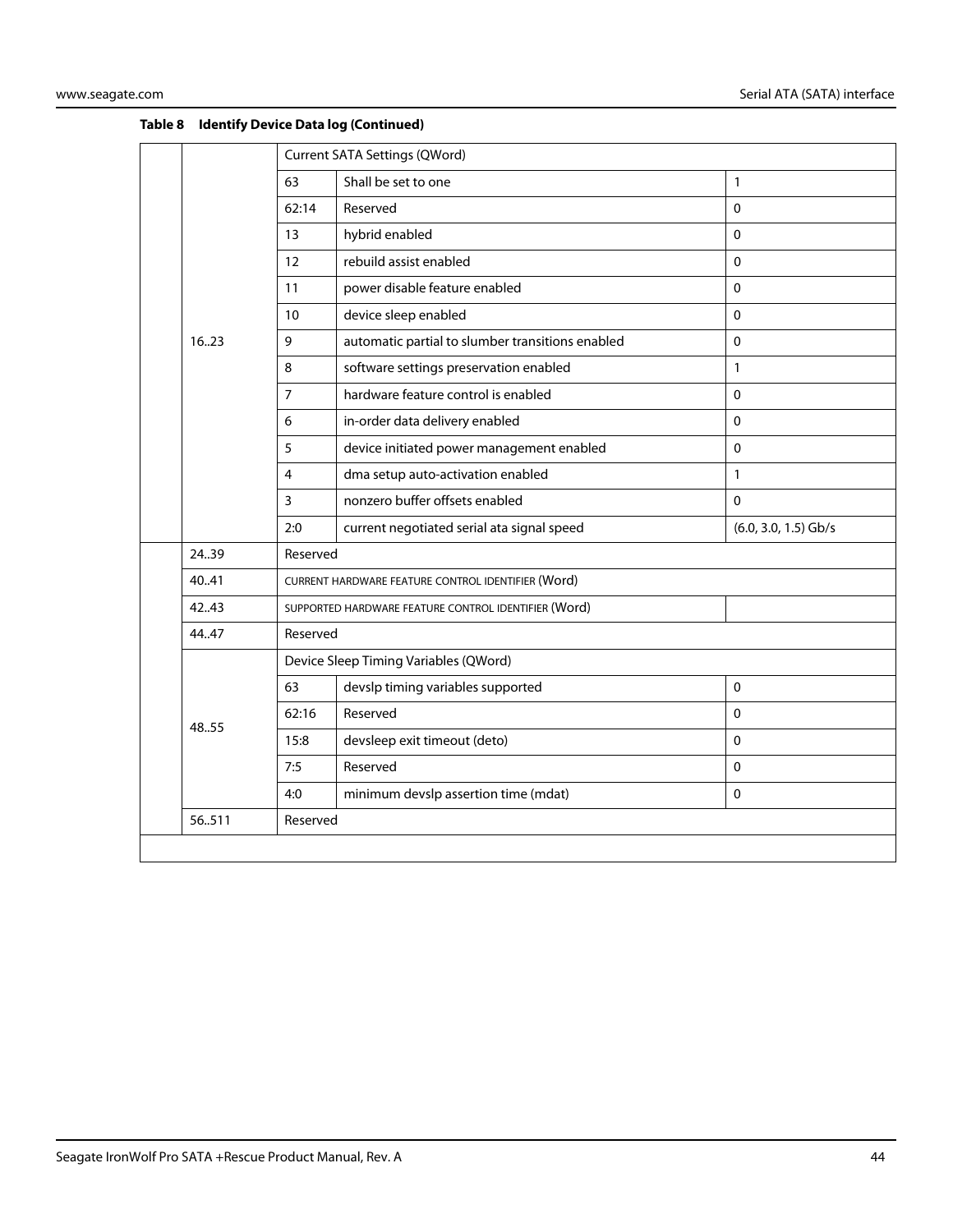### <span id="page-45-0"></span>**4.3.3 Device Statistics log**

The Device Statistics log (log 04H) transfers information about the drive. The data is organized as a set of 512-byte blocks of data, whose contents are shown in **[Table 1 on page 7](#page-7-2)**. All reserved bits or words should be set to zero. Parameters listed with an "x" are drive-specific or vary with the state of the drive.

The following may contain drive-specific features that are included in the SATA specifications.

| Page<br>(hex) | <b>Statistic</b>                                                   | <b>Supported</b> |
|---------------|--------------------------------------------------------------------|------------------|
| 00            | List of supported log pages                                        | Yes              |
| 01            | <b>General Statistics</b>                                          |                  |
|               | Lifetime Power-on Resets                                           | Yes              |
|               | Power-on Hours                                                     | Yes              |
|               | <b>Logical Sectors Written</b>                                     | Yes              |
|               | Number of Write Commands                                           | Yes              |
|               | <b>Logical Sectors Read</b>                                        | Yes              |
|               | Number of Read Commands                                            | Yes              |
|               | Pending Error Count                                                | Yes              |
|               | <b>Workload Utilization</b>                                        | <b>No</b>        |
|               | <b>Utilization Usage Rate</b>                                      | No               |
|               | <b>Resource Availability</b>                                       | No               |
|               | <b>Random Write Resources Used</b>                                 | <b>No</b>        |
| 02            | <b>Free Fall Statistics</b>                                        |                  |
|               | Number of Free-Fall Events Detected                                | <b>No</b>        |
|               | <b>Overlimit Shock Events</b>                                      | No               |
| 03            | <b>Rotating Media Statistics</b>                                   |                  |
|               | Spindle Motor Power-on Hours                                       | Yes              |
|               | <b>Head Flying Hours</b>                                           | Yes              |
|               | <b>Head Loaded Events</b>                                          | Yes              |
|               | Number of Reallocated Logical Sectors                              | Yes              |
|               | <b>Read Recovery Attempts</b>                                      | Yes              |
|               | Number of Mechanical Start Failures                                | Yes              |
|               | Number of Reallocation Candidate Logical Sectors                   | Yes              |
|               | Number of High Priority Unload Events                              | Yes              |
| 04            | <b>General Errors Statistics</b>                                   |                  |
|               | Number of Reported Uncorrectable Errors                            | Yes              |
|               | Number of Resets Between Command Acceptance and Command Completion | Yes              |
|               | Physical Element Status Changed                                    | Yes              |

#### **Table 9 Device Statistics log**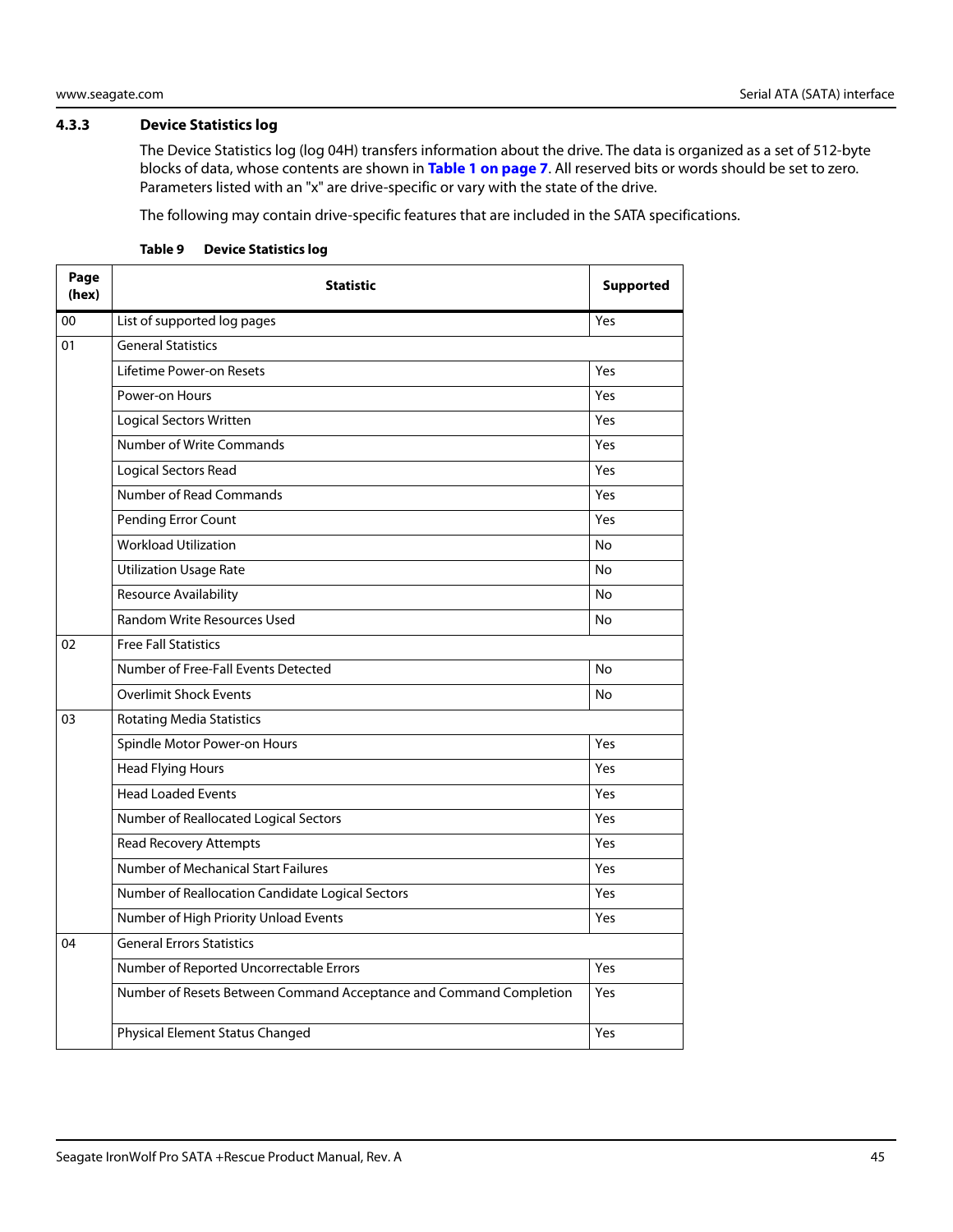#### **Table 9 Device Statistics log**

| 05    | <b>Temperature Statistics</b>           |     |  |  |  |  |  |
|-------|-----------------------------------------|-----|--|--|--|--|--|
|       | <b>Current Temperature</b>              | Yes |  |  |  |  |  |
|       | Average Short Term Temperature          | Yes |  |  |  |  |  |
|       | Average Long Term Temperature           | Yes |  |  |  |  |  |
|       | <b>Highest Temperature</b>              | Yes |  |  |  |  |  |
|       | Lowest Temperature                      | Yes |  |  |  |  |  |
|       | Highest Average Short Term Temperature  | Yes |  |  |  |  |  |
|       | Lowest Average Short Term Temperature   | Yes |  |  |  |  |  |
|       | Highest Average Long Term Temperature   | Yes |  |  |  |  |  |
|       | Lowest Average Long Term Temperature    | Yes |  |  |  |  |  |
|       | Time in Over-Temperature                | Yes |  |  |  |  |  |
|       | Specified Maximum Operating Temperature | Yes |  |  |  |  |  |
|       | Time in Under-Temperature               | Yes |  |  |  |  |  |
|       | Specified Minumum Operating Temperature | Yes |  |  |  |  |  |
| 06    | <b>Transport Statistics</b>             |     |  |  |  |  |  |
|       | Number of Hardware Resets               | Yes |  |  |  |  |  |
|       | Number of ASR Events                    | Yes |  |  |  |  |  |
|       | Number of Interface CRC Errors          | Yes |  |  |  |  |  |
| 07    | <b>Solid State Device Statistics</b>    |     |  |  |  |  |  |
|       | Percentage Used Endurance Indicator     | No  |  |  |  |  |  |
| 08    | <b>Zoned Device Statistics</b>          |     |  |  |  |  |  |
|       | Maximum Open Zones                      | No  |  |  |  |  |  |
|       | Maximum Explicitly Open Zones           | No  |  |  |  |  |  |
|       | Maximum Implicitly Open Zones           | No  |  |  |  |  |  |
|       | Minimum Empty Zones                     | No  |  |  |  |  |  |
|       | Maximum Non Sequential Zones            | No  |  |  |  |  |  |
|       | Zones Emptied                           | No  |  |  |  |  |  |
|       | <b>Suboptimal Write Commands</b>        | No  |  |  |  |  |  |
|       | <b>Commands Exceeding Optimal Limit</b> | No  |  |  |  |  |  |
|       | <b>Failed Explicit Opens</b>            | No  |  |  |  |  |  |
|       | <b>Read Rule Violations</b>             | No  |  |  |  |  |  |
|       | <b>Write Rule Violations</b>            | No  |  |  |  |  |  |
| 09.FE | Reserved                                |     |  |  |  |  |  |
| FF    | <b>Vendor Specific Statistics</b>       |     |  |  |  |  |  |
|       | TBD                                     | X   |  |  |  |  |  |
|       |                                         |     |  |  |  |  |  |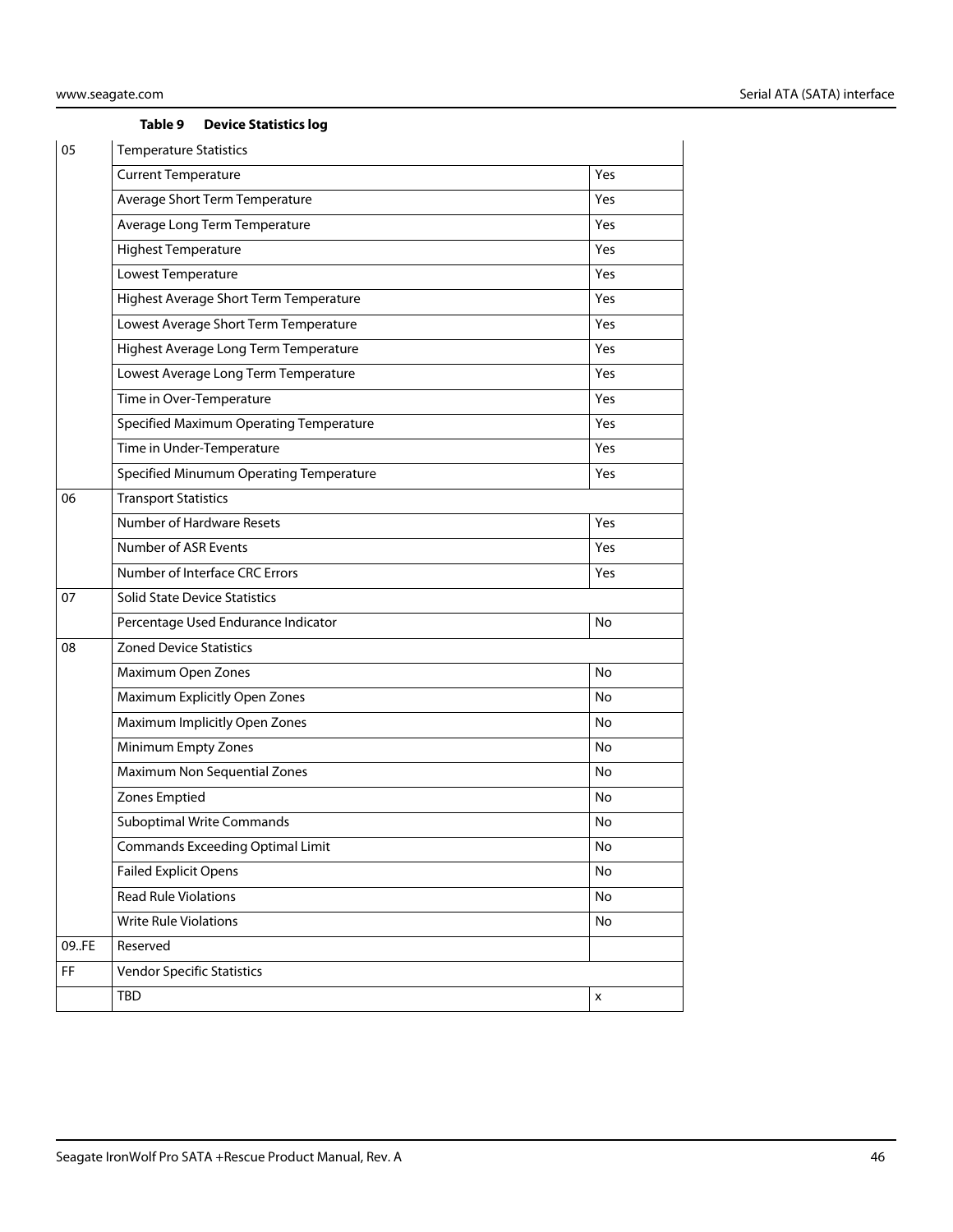#### <span id="page-47-0"></span>**4.3.4 Set Features command**

This command controls the implementation of various features that the drive supports. When the drive receives this command, it sets BSY, checks the contents of the Features register, clears BSY and generates an interrupt. If the value in the register does not represent a feature that the drive supports, the command is aborted. Power-on default has the read look-ahead and write caching features enabled. The acceptable values for the Features register are defined as follows:

#### **Table 10 Set Features command values**

- $02_H$  Enable write cache (*default*).
- $03<sub>H</sub>$  Set transfer mode (based on value in Sector Count register). Sector Count register values:
	- $00_H$  Set PIO mode to default (PIO mode 2).
	- 01 $_{\rm H}$  Set PIO mode to default and disable IORDY (PIO mode 2).
	- 08H PIO mode 0
	- 09<sub>H</sub> PIO mode 1
	- 0A<sub>H</sub> PIO mode 2
	- 0B<sub>H</sub> PIO mode 3
	- $OC_H$  PIO mode 4 (default)
	- $20_H$  Multiword DMA mode 0
	- $21_H$  Multiword DMA mode 1
	- $22<sub>H</sub>$  Multiword DMA mode 2
	- $40_H$  Ultra DMA mode 0
	- $41_H$  Ultra DMA mode 1
	- $42_H$  Ultra DMA mode 2
	- 43<sub>H</sub> Ultra DMA mode 3
	- 44<sub>H</sub> Ultra DMA mode 4
	- $45_H$  Ultra DMA mode 5
	- 46<sub>H</sub> Ultra DMA mode 6
- $10<sub>H</sub>$  Enable use of SATA features
- $55<sub>H</sub>$  Disable read look-ahead (read cache) feature.
- $82<sub>H</sub>$  Disable write cache
- 90<sub>H</sub> Disable use of SATA features
- $AA_H$  Enable read look-ahead (read cache) feature (*default*).
- $F1_H$  Report full capacity available
	-

**NOTE** At power-on, or after a hardware or software reset, the default values of the features are as indicated above.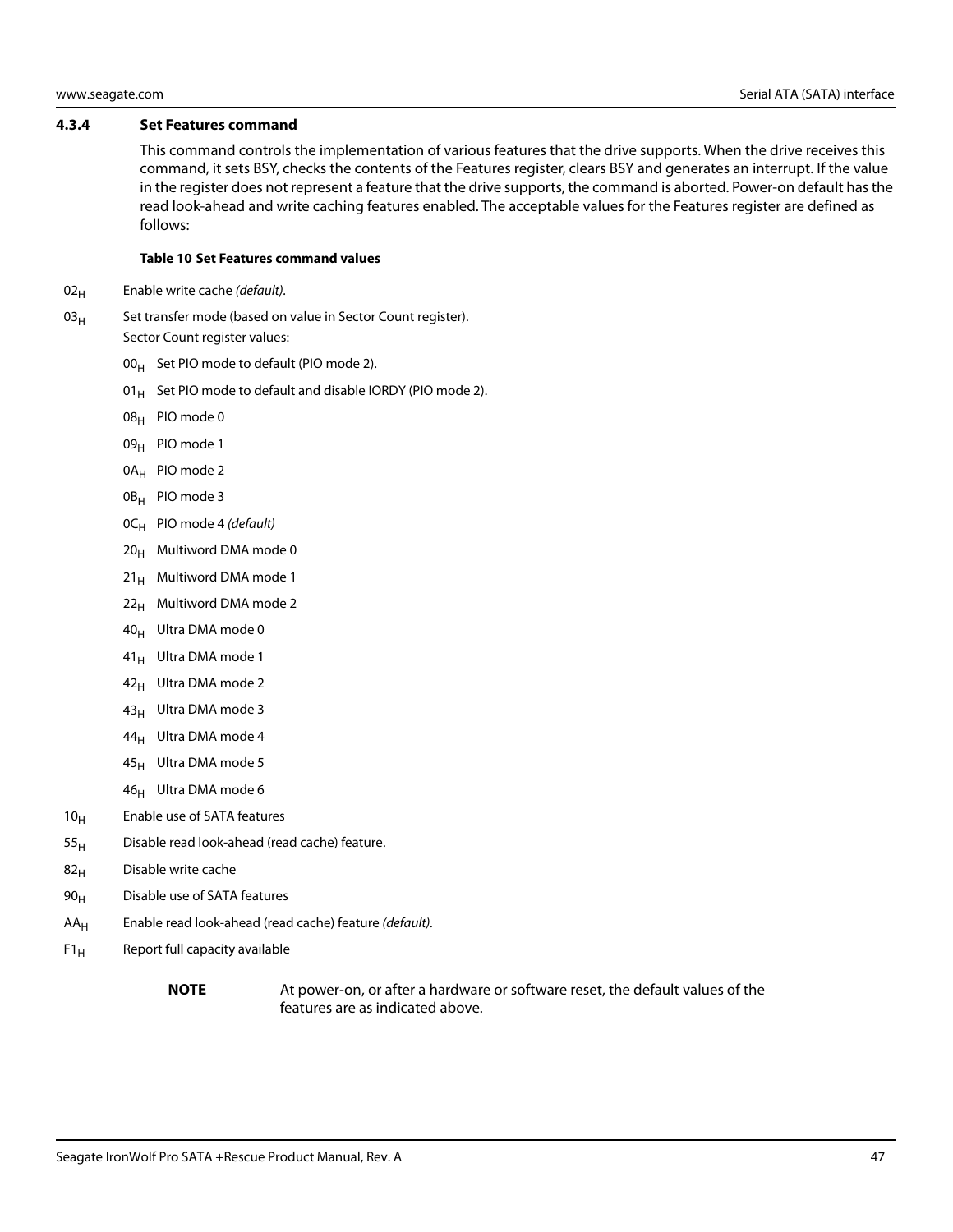#### <span id="page-48-0"></span>**4.3.5 S.M.A.R.T. commands**

S.M.A.R.T. provides near-term failure prediction for disk drives. When S.M.A.R.T. is enabled, the drive monitors predetermined drive attributes that are susceptible to degradation over time. If self-monitoring determines that a failure is likely, S.M.A.R.T. makes a status report available to the host. Not all failures are predictable. S.M.A.R.T. predictability is limited to the attributes the drive can monitor. For more information on S.M.A.R.T. commands and implementation, see the Draft ATA-5 Standard.

SeaTools diagnostic software activates a built-in drive self-test (DST S.M.A.R.T. command for  $D4_H$ ) that eliminates unnecessary drive returns. The diagnostic software ships with all new drives and is also available at: www.seagate.com/support/downloads/seatools/.

This drive is shipped with S.M.A.R.T. features disabled. Users must have a recent BIOS or software package that supports S.M.A.R.T. to enable this feature. The table below shows the S.M.A.R.T. command codes that the drive uses.

| <b>Code in features register</b> | S.M.A.R.T. command                               |
|----------------------------------|--------------------------------------------------|
| D0 <sub>H</sub>                  | S.M.A.R.T. Read Data                             |
| $D2_{H}$                         | S.M.A.R.T. Enable/Disable Attribute Autosave     |
| D3 <sub>H</sub>                  | S.M.A.R.T. Save Attribute Values                 |
| $D4_H$                           | S.M.A.R.T. Execute Off-line Immediate (runs DST) |
| DS <sub>H</sub>                  | S.M.A.R.T. Read Log Sector                       |
| D6 <sub>H</sub>                  | S.M.A.R.T. Write Log Sector                      |
| $D8_H$                           | S.M.A.R.T. Enable Operations                     |
| D9 <sub>H</sub>                  | S.M.A.R.T. Disable Operations                    |
| DA <sub>H</sub>                  | S.M.A.R.T. Return Status                         |

#### **Table 11 S.M.A.R.T. commands**

**NOTE** If an appropriate code is not written to the Features Register, the command is aborted and 0x04 (abort) is written to the Error register.